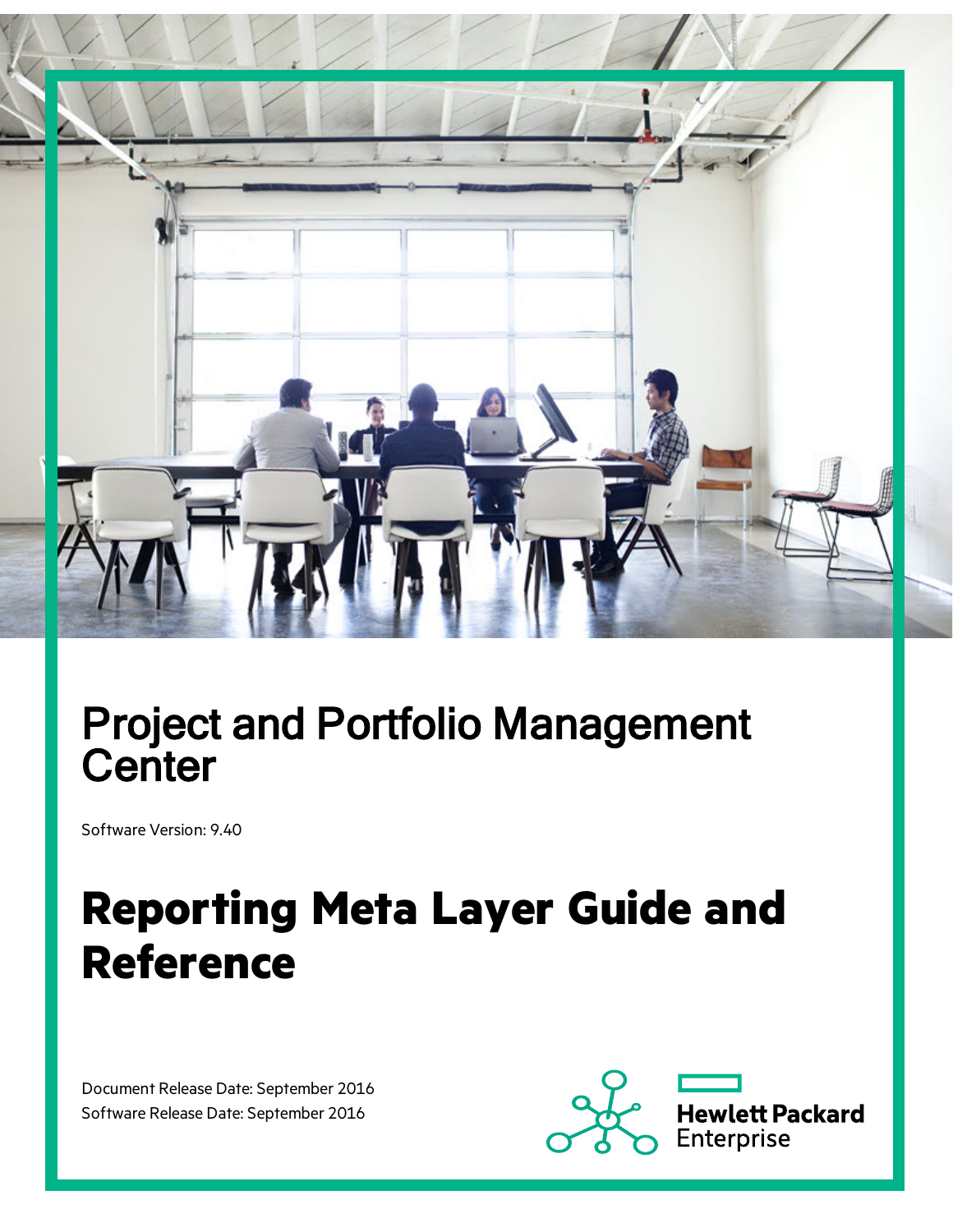### Legal Notices

#### Warranty

The only warranties for Hewlett Packard Enterprise products and services are set forth in the express warranty statements accompanying such products and services. Nothing herein should be construed as constituting an additional warranty. Hewlett Packard Enterprise shall not be liable for technical or editorial errors or omissions contained herein. The information contained herein is subject to change without notice.

### Restricted Rights Legend

Confidential computer software. Valid license from Hewlett Packard Enterprise required for possession, use or copying. Consistent with FAR 12.211 and 12.212, Commercial Computer Software, Computer Software Documentation, and Technical Data for Commercial Items are licensed to the U.S. Government under vendor's standard commercial license.

### Copyright Notice

© 2016 Hewlett Packard Enterprise Development LP

### Trademark Notices

Adobe® is a trademark of Adobe Systems Incorporated.

Microsoft® and Windows® are U.S. registered trademarks of Microsoft Corporation.

UNIX® is a registered trademark of The Open Group.

### Documentation Updates

To check for recent updates or to verify that you are using the most recent edition of a document, go to: <https://softwaresupport.hpe.com/>.

This site requires that you register for an HP Passport and to sign in. To register for an HP Passport ID, click **Register** on the HPE Software Support site or click **Create an Account** on the HP Passport login page.

You will also receive updated or new editions if you subscribe to the appropriate product support service. Contact your HPE sales representative for details.

The following table indicates changes made to this document since the last released edition.

### **Support**

Visit the HPE Software Support site at: <https://softwaresupport.hpe.com/>.

Most of the support areas require that you register as an HP Passport user and to sign in. Many also require a support contract. To register for an HP Passport ID, click **Register** on the HPE Support site or click **Create an Account** on the HP Passport login page.

To find more information about access levels, go to: <https://softwaresupport.hpe.com/web/softwaresupport/access-levels>.

**HPE Software Solutions Now** accesses the HPSW Solution and Integration Portal website. This site enables you to explore HPE Product Solutions to meet your business needs, includes a full list of Integrations between HPE Products, as well as a listing of ITIL Processes. The URL for this website is [https://softwaresupport.hpe.com/km/KM01702731.](https://softwaresupport.hpe.com/km/KM01702731)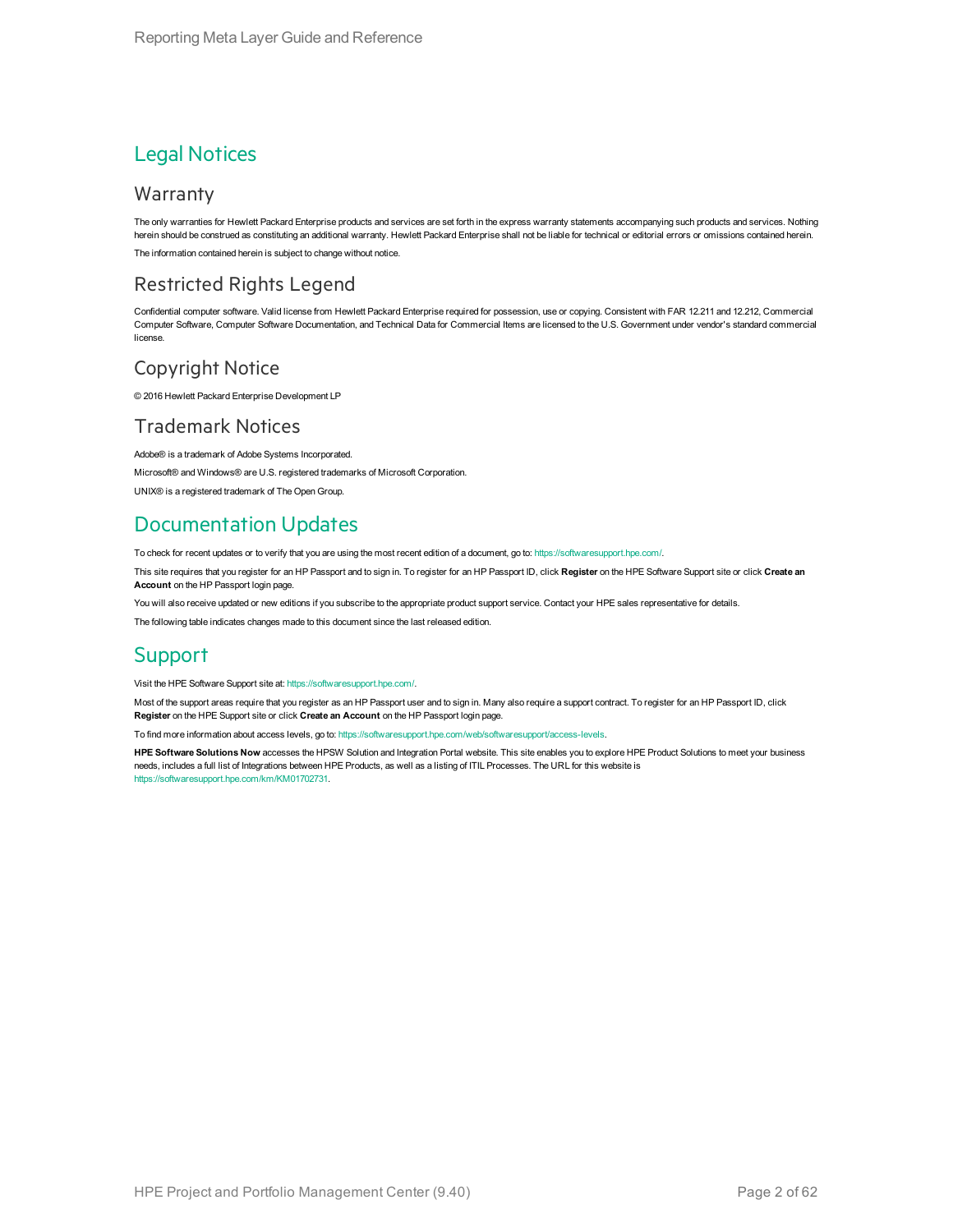## **Contents**

| Chapter 1: Getting Started with the Reporting Meta Layer 5 |    |
|------------------------------------------------------------|----|
|                                                            |    |
|                                                            |    |
|                                                            |    |
|                                                            |    |
|                                                            |    |
|                                                            |    |
|                                                            |    |
| Chapter 2: Working with the Reporting Meta Layer  8        |    |
|                                                            |    |
|                                                            |    |
|                                                            |    |
|                                                            |    |
|                                                            |    |
|                                                            |    |
|                                                            |    |
|                                                            |    |
|                                                            |    |
|                                                            |    |
|                                                            |    |
|                                                            |    |
|                                                            |    |
|                                                            |    |
|                                                            |    |
| MPKGL_ENV_DEPLOYMENT_D/M                                   | 23 |
|                                                            |    |
|                                                            |    |
|                                                            |    |
| MPKGL_PENDING_DEPLOYMNT_BY_ENV/APP/OT 27                   |    |
|                                                            |    |
|                                                            |    |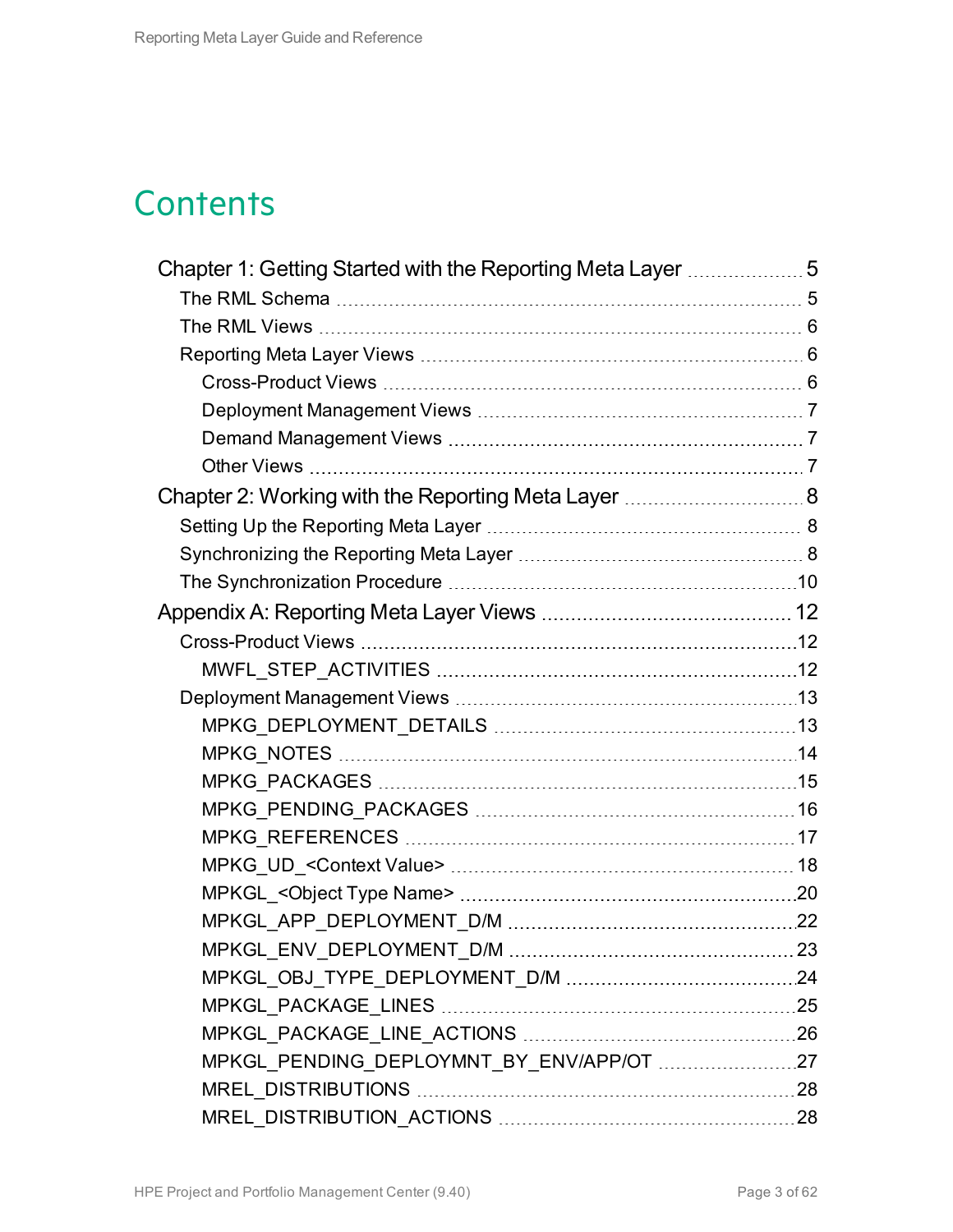| MREQ_OPENED_CLOSED_BY_TYPE_D/M  37               |  |
|--------------------------------------------------|--|
|                                                  |  |
|                                                  |  |
|                                                  |  |
|                                                  |  |
|                                                  |  |
|                                                  |  |
|                                                  |  |
|                                                  |  |
| MWFL STEP SECURITY GROUPS and MWFL STEP SECURITY |  |
|                                                  |  |
|                                                  |  |
|                                                  |  |
|                                                  |  |
|                                                  |  |
| KRML_CALENDAR_DAYS and KRML_CALENDAR_MONTHS 53   |  |
|                                                  |  |
|                                                  |  |
|                                                  |  |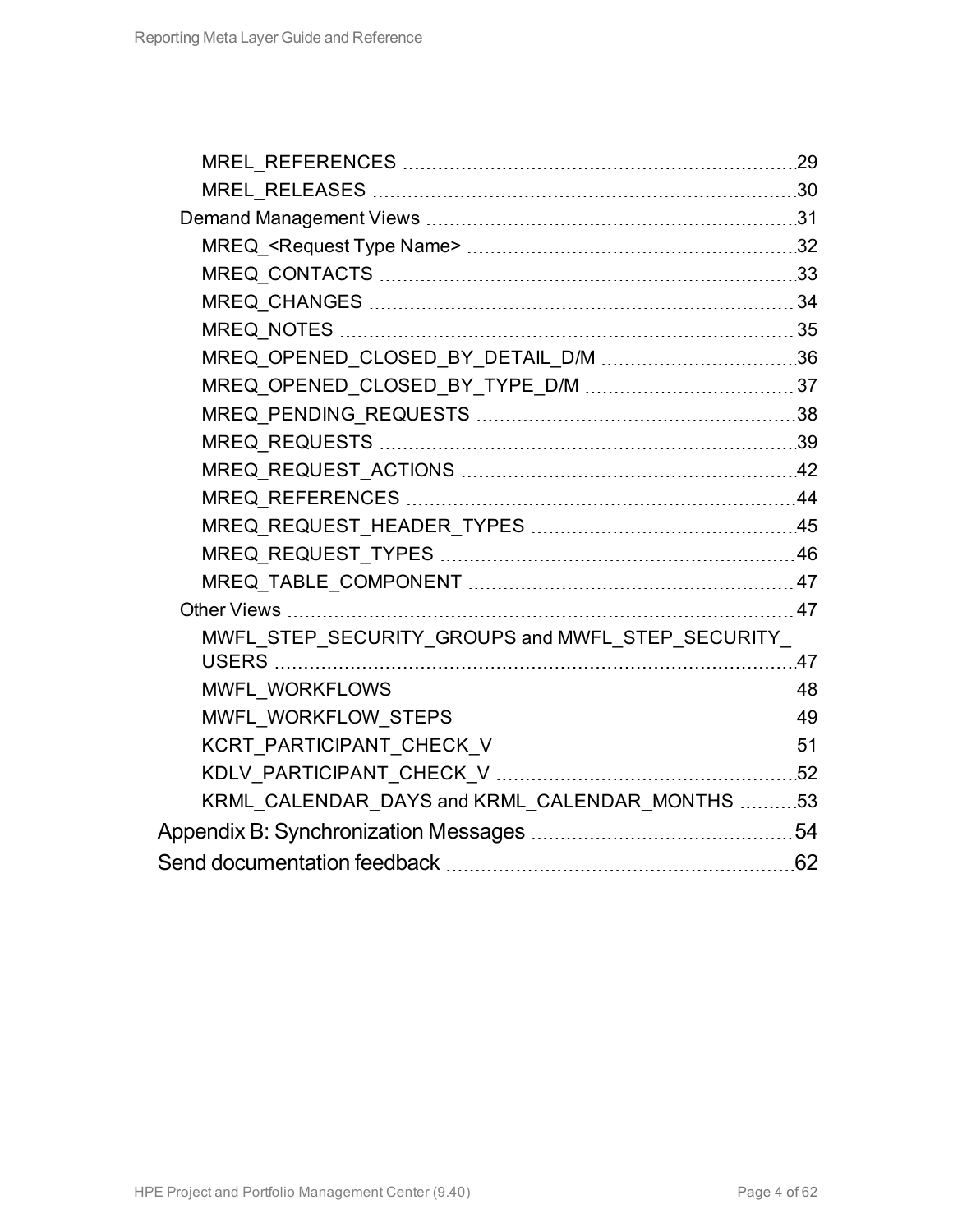## <span id="page-4-0"></span>Chapter 1: Getting Started with the Reporting Meta Layer

The Reporting Meta Layer (RML) for Project and Portfolio Management Center (PPM Center) allows customers to use third-party reporting software to define custom reports. Any third-party reporting tool capable of running SQL queries on an Oracle® database can work with PPM Center reporting capabilities by:

- Using the RML schema in the PPM Center database as its data source
- Building reports using the standard capabilities of the PPM Center reporting system

Examples of third-party software being used with PPM Center include Actuate, Brio, Cognos, Crystal Reports, and Oracle Reports.

Target users of the RML are report designers and administrators responsible for creating business reports about Demand Management and

Deployment Management application usage. HPE assumes that these users have a basic understanding of relational database concepts, Oracle technologies, and PPM Center applications. However, the RML makes it possible for these users to report on Demand Management and Deployment Management data without understanding the technical complexities of the underlying data model.

### <span id="page-4-1"></span>The RML Schema

The RML is a schema in the PPM Center Oracle database that has privileges to view tables in the database schema. The RML:

- Resides in a separate layer from the standard PPM Center database schema
- Has read-only access to PPM Center data, so that third-party reporting tools using RML capabilities cannot alter or corrupt the PPM Center database

To prevent a third-party report from exposing information to people who lack the proper authorization, security views (which can be referenced by any other view) are included in the Reporting Meta Layer.

RML database views, which are created through templates, read and interpret data from the PPM Center database. Views are created through compilation, in which a view template is read, custom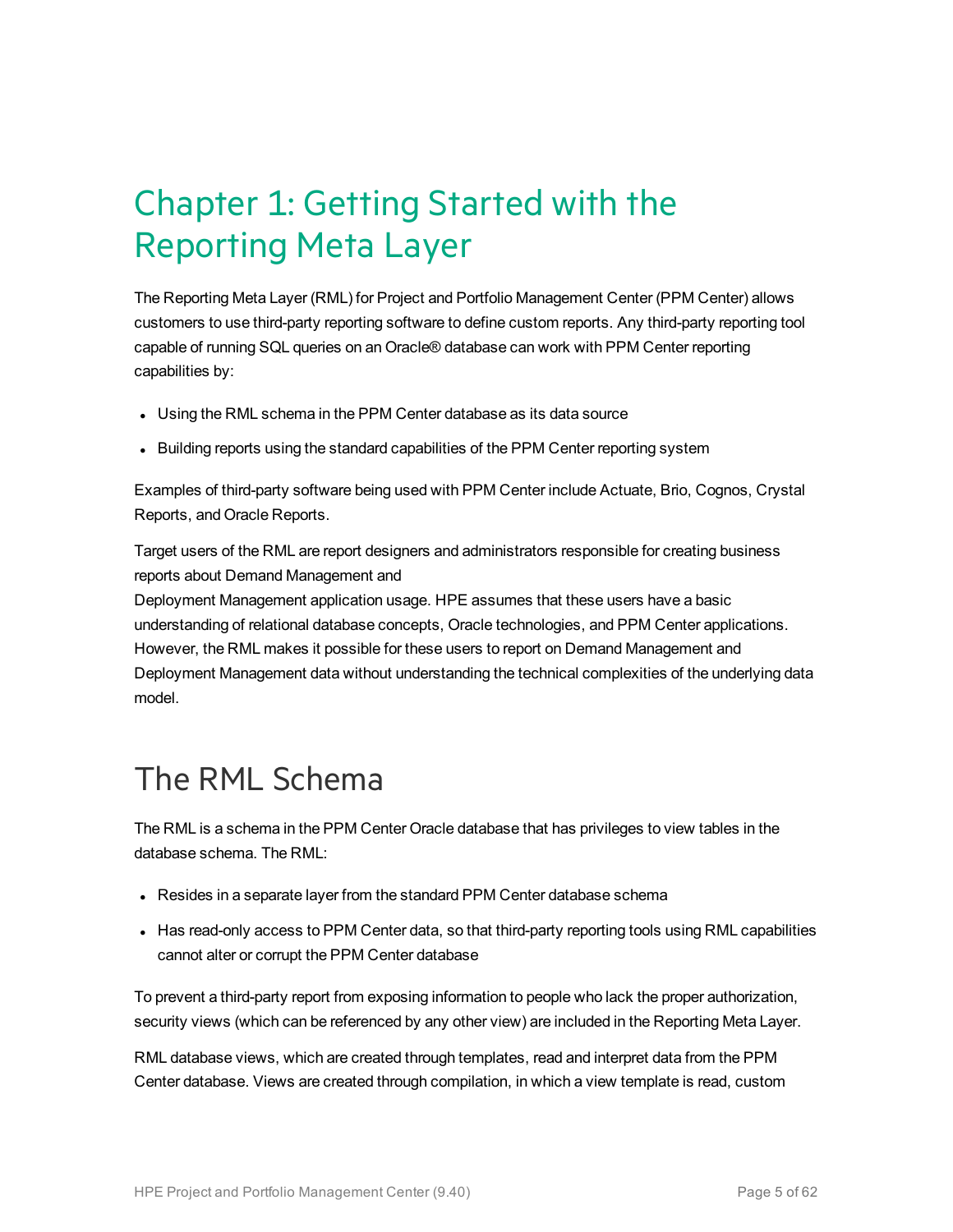Reporting Meta Layer Guide and Reference Chapter 1: Getting Started with the Reporting Meta Layer

information to be included is calculated, and the final view that resides in the Reporting Meta Layer is generated.

The RML stays up-to-date with the current state of Demand Management and Deployment Management data through synchronization.

During the synchronization procedure, each RML view template is parsed and used as a basis for generating an updated view or set of views in the RML schema. View templates dictate the view's construction. User-specified options control which views are compiled during synchronization.

**Note:** HPE does not recommend changing or deleting RML view templates.

### <span id="page-5-0"></span>The RML Views

RML views are representations of logical PPM Center business or functional entities for Demand Management and Deployment Management. RML views are presented as Oracle views.

**Caution:** In prior versions of PPM Center, the RML views supported additional applications, such as Resource Management and Project Management. With version 7.5, RML support is limited to Demand Management and Deployment Management.

### <span id="page-5-1"></span>Reporting Meta Layer Views

The RML views provide visibility into Demand Management and

<span id="page-5-2"></span>Deployment Management application areas of the PPM Center product as described in the following sections. Detailed information on the views and RML messages can be found in the appendix.

### Cross-Product Views

["Cross-Product](#page-11-1) Views" on page 12 relates information across Demand Management and Deployment Management application areas. For example, MWFL\_STEP\_ACTIVITIES shows statistics about workflow step completion across applications.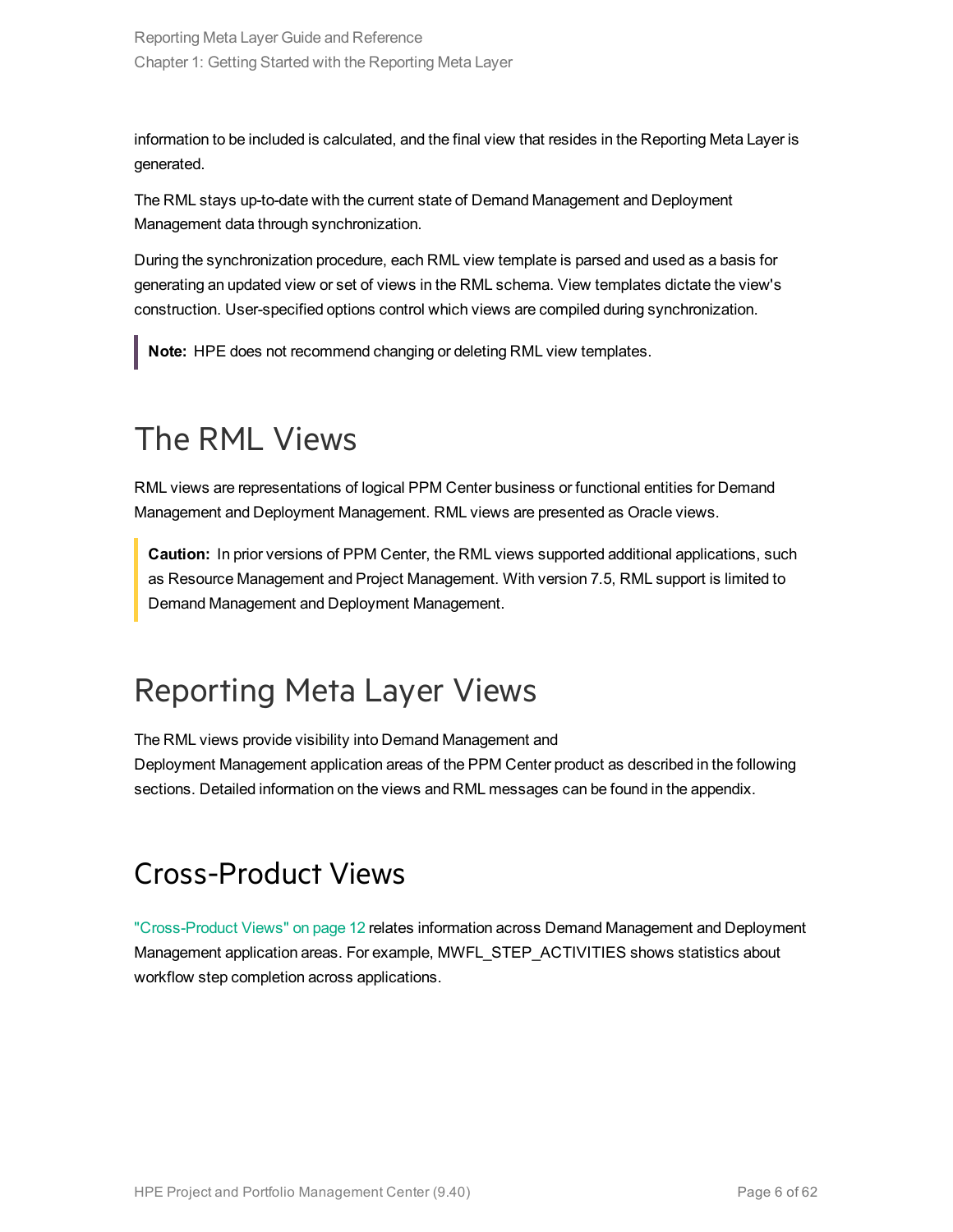### <span id="page-6-0"></span>Deployment Management Views

["Deployment](#page-12-0) Management Views" on page 13 provides information specific to Deployment Management. For example, MPKGL\_OBJ\_TYPE\_DEPLOYMENT\_D provides summary information for package deployment activity, broken down by object type and calendar day. MPKGL\_PACKAGE\_ LINES provides information about package lines, including global package line user data fields.

### <span id="page-6-1"></span>Demand Management Views

"Demand [Management](#page-30-0) Views" on page 31 provides information specific to Demand Management. For example, MREQ\_OPENED\_CLOSED\_BY\_TYPE\_D provides summary information for request submission and completion activity, broken down by request type and by calendar day. MREQ-REFERENCES provides information about references related to Demand Management requests.

### <span id="page-6-2"></span>Other Views

"Other [Views"](#page-46-1) on page 47 provides information about Demand Management and Deployment Management entities like workflows and security groups. For example, MWFL\_STEP\_SECURITY USERS lists all users with authority to act on a given workflow step through static security group or user linkage, as defined in the workflow step window in the Workflow workbench.

These views are useful to report designers. KRML\_CALENDAR\_DAYS is a utility table that contains daily date records.

For reporting needs not met by the view in the preceding categories, the RML provides entity-specific views that map to the data shown in the user interface. For example, each request type in Demand Management has a unique view in the RML that presents both request detail fields and user data fields. This allows report writers to devise reports that implement specific customer-oriented business logic contained in customer-defined fields.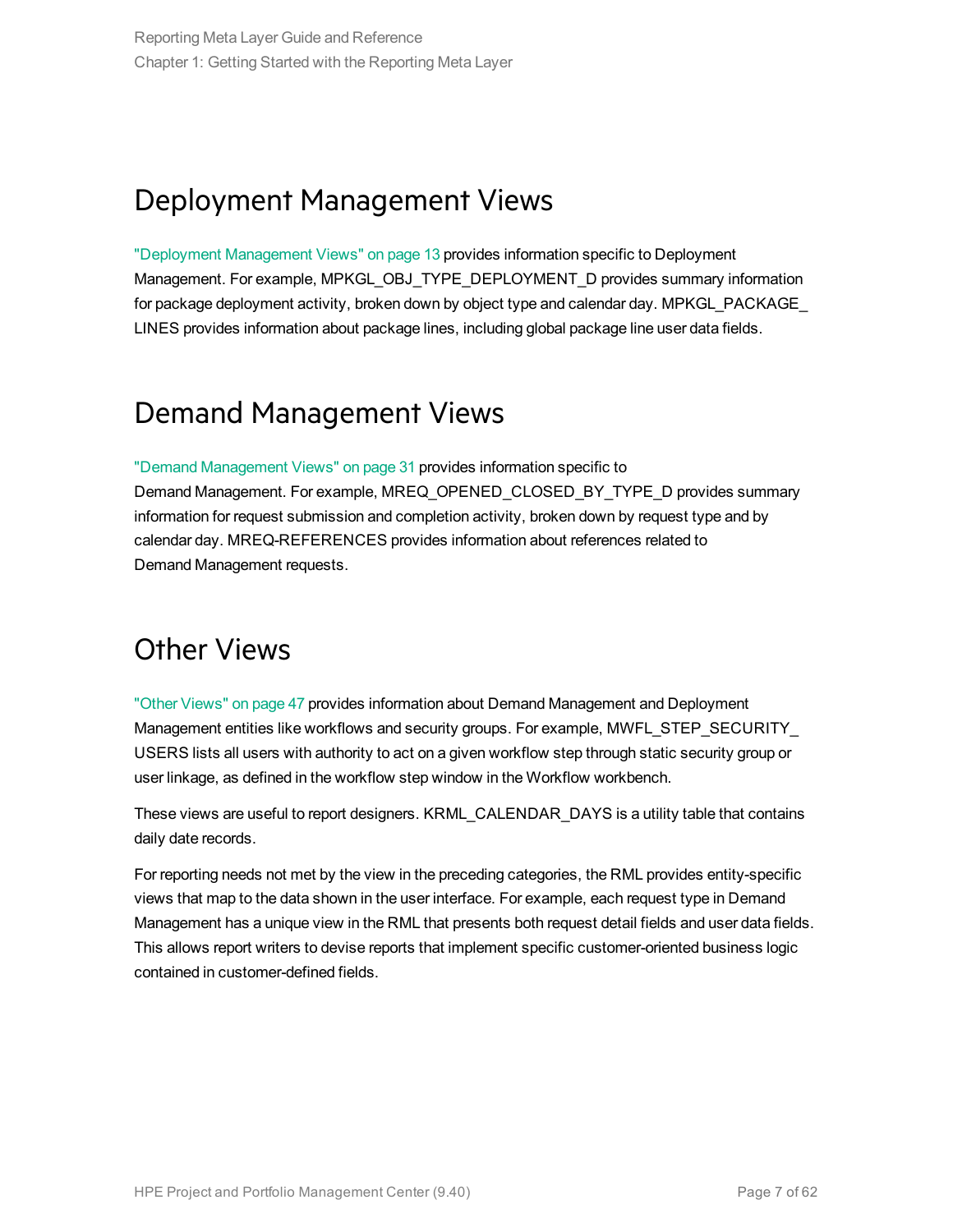## <span id="page-7-0"></span>Chapter 2: Working with the Reporting Meta Layer

- "Setting Up the [Reporting](#page-7-1) Meta Layer" below
- **.** ["Synchronizing](#page-7-2) the Reporting Meta Layer" below
- "The [Synchronization](#page-9-0) Procedure" on page 10

### <span id="page-7-1"></span>Setting Up the Reporting Meta Layer

The following sections describe the basic structure of the RML, and the behavior and maintenance of its views.

RML views are essentially SQL statements that return specific, useful data from the PPM Center database, providing direct mapping to the business entities defined in PPM Center applications.

Any third-party reporting software capable of connecting to an Oracle database and running query statements in SQL can use the Reporting Meta Layer. RML views are used by including them in query statements.

### <span id="page-7-2"></span>Synchronizing the Reporting Meta Layer

PPM Center transactional entities are particular instances of forms completed for transactions, such as requests and object types, that have their own RML views. Each view is defined by a view template that dictates the view's construction. For example, templates contain markers for entities containing custom fields. When custom fields are encountered during view compilation, the template puts them into the view, using their tokens as column names.

Every time a new entity, such as a request, is created, it must be given a corresponding Meta Layer view name (see " Figure 2-1. Recording Meta Layer view names in entity [definitions"](#page-8-0) on the next page). Each view must have a unique name that cannot be duplicated in the system.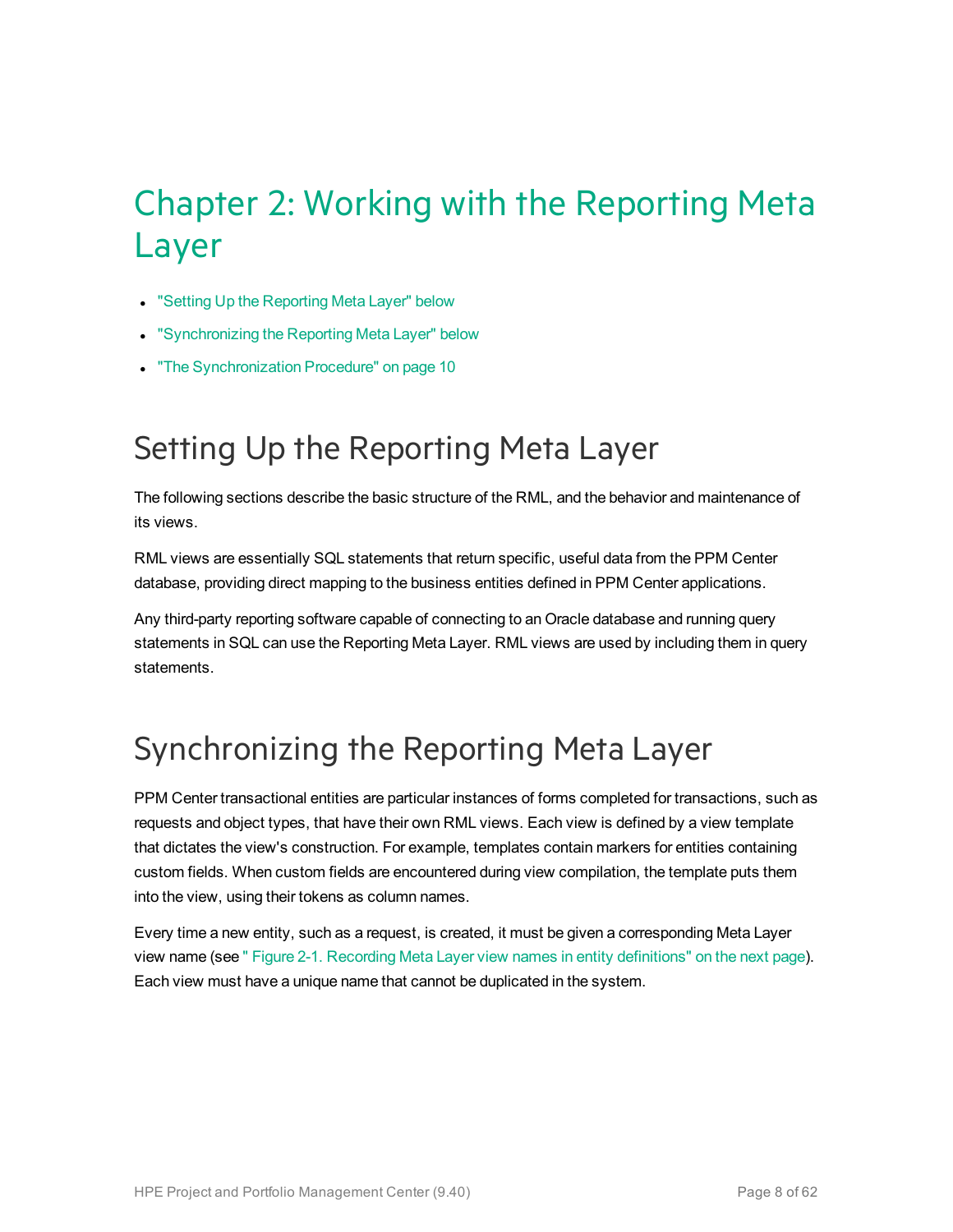<span id="page-8-0"></span>

| Figure 2-1. Recording Meta Layer view names in entity definitions |  |  |  |
|-------------------------------------------------------------------|--|--|--|
|                                                                   |  |  |  |

| Request Type : Enhancement                       |           |                                       |                    |   |                             |                  |           |                            | $\mathbf{x}$<br>$\Box$<br>$\Box$ |
|--------------------------------------------------|-----------|---------------------------------------|--------------------|---|-----------------------------|------------------|-----------|----------------------------|----------------------------------|
| Request Type Name: Enhancement                   |           |                                       |                    |   | Reference Code: ENHANCEMENT |                  |           |                            |                                  |
| Creation Action Name: Enhancement                |           |                                       |                    |   |                             |                  |           |                            | 圓                                |
| Category:                                        |           |                                       |                    | ▼ | Request Header Type:        | Default          |           |                            |                                  |
| Extension:                                       |           |                                       |                    | ▼ |                             |                  |           |                            | New Open                         |
|                                                  |           | Description: Enhancement Request type |                    |   |                             |                  |           |                            |                                  |
| leta Layer View: MREQ                            |           | <b>ENHANCEMENT</b>                    |                    |   |                             |                  |           |                            |                                  |
| Max Fields: 50                                   |           |                                       |                    |   |                             | Finabled: @ Yes  |           | O No                       |                                  |
| Commands                                         | Sub-Types | Workflows                             | <b>User Access</b> |   | Notifications               | <b>User Data</b> | Ownership | <b>Help Content</b>        | Resources                        |
| Fields                                           | Layout    | Display Columns                       |                    |   | <b>Request Status</b>       |                  |           | <b>Status Dependencies</b> | <b>Rules</b>                     |
| Prompt                                           |           | Token                                 |                    |   | Enab Component Type         | Validation       |           |                            | <b>Display Only</b>              |
| E-Summarv                                        |           |                                       |                    |   |                             |                  |           |                            |                                  |
| E-Enhancement                                    |           |                                       |                    |   |                             |                  |           |                            |                                  |
|                                                  |           |                                       |                    |   |                             |                  |           |                            |                                  |
|                                                  |           |                                       |                    |   |                             |                  |           |                            |                                  |
|                                                  |           |                                       |                    |   |                             |                  |           |                            |                                  |
| $\overline{a}$<br>$\mathbf{H}$                   |           |                                       |                    |   |                             |                  |           |                            |                                  |
| H All<br>$\blacksquare$<br>Edit<br>New<br>Remove |           |                                       |                    |   |                             |                  |           |                            |                                  |
|                                                  |           |                                       |                    |   |                             |                  |           | OK                         | Save<br>Cancel                   |
| Ready                                            |           |                                       |                    |   |                             |                  |           |                            |                                  |

**Note:** RML views are named according to Oracle convention. You must comply with the Oracle naming conventions for your version of the database.

For example, view names may need to be less than 20 characters in length and you should not use Oracle reserved words when naming anything in PPM Center.

User data fields are also incorporated into many RML views. The types of user data that could be present in one or more RML views includes the following:

#### <sup>l</sup> **Package user data:**

- <sup>o</sup> Contact user data
- <sup>o</sup> Package line user data
- <sup>o</sup> Project environment data
- <sup>o</sup> Request type user data
- <sup>o</sup> Security group user data
- <sup>o</sup> Workflow step user data
- <sup>o</sup> Workflow user data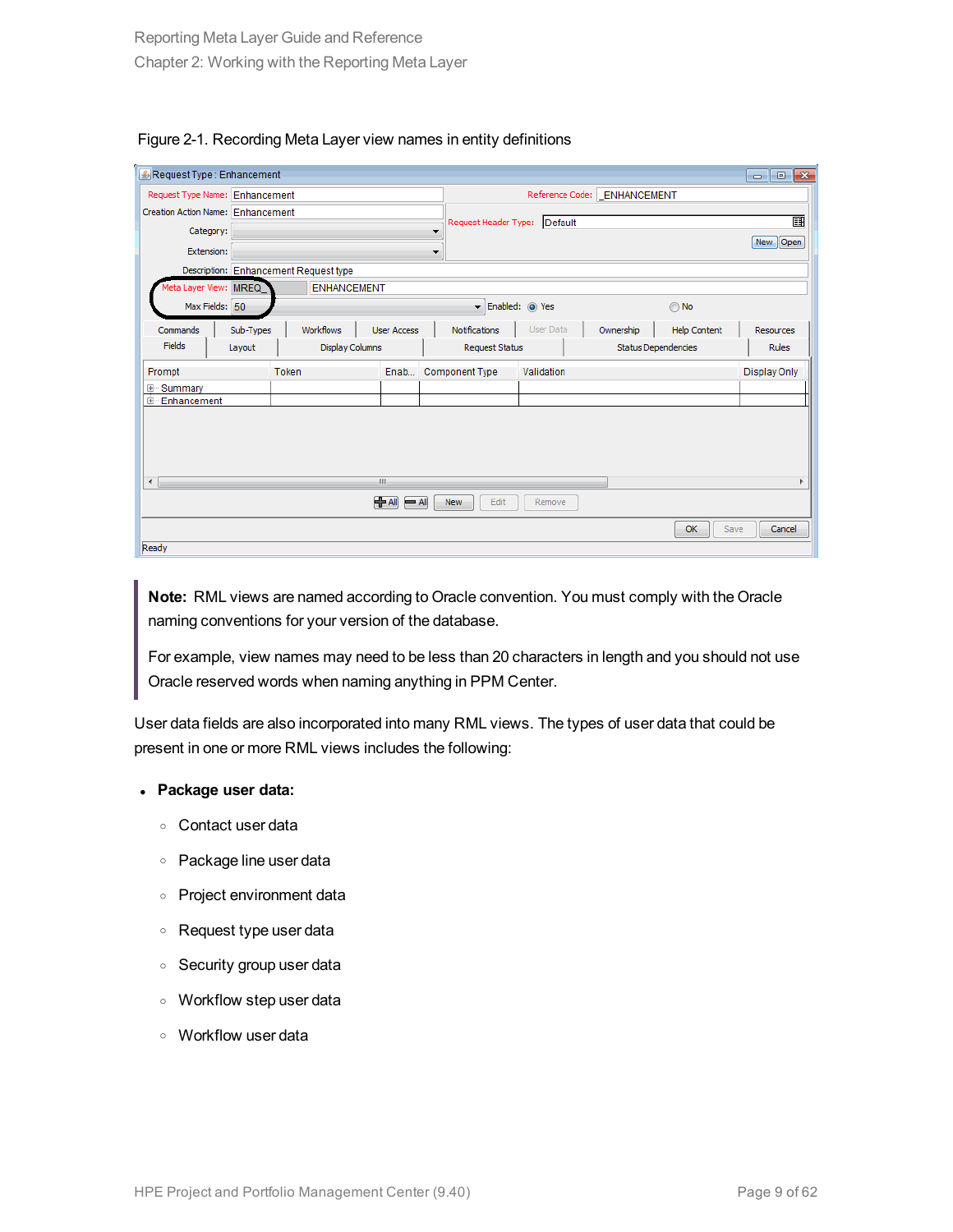Reporting Meta Layer Guide and Reference Chapter 2: Working with the Reporting Meta Layer

#### <sup>l</sup> **Global and context-sensitive user data:**

Global user data only.

As part of routine PPM Center configurations, users can update custom fields, entity names, and other configuration information at any time. Every change has the potential to render existing RML views obsolete, invalidating reports based on these obsolete views. For configuration changes to be reflected in the Reporting Meta Layer, it must be synchronized to keep RML views current with PPM Center configurations.

### <span id="page-9-0"></span>The Synchronization Procedure

To synchronize the Reporting Meta Layer:

1. In the PPM Center standard interface, select **Open > Reports > Create Report**.

The Submit New Report page opens.

- 2. In the bottom section (Select Report by Category), select **Administrative**.
- 3. From the list of Administrative reports, select **Synchronize Meta Layer**.

The Submit Report: Synchronize Meta Layer window opens.

Figure 2-2. Synchronizing the Meta Layer

| 巨<br><b>Report Parameters</b> |                        | <b>Restore Default</b> |
|-------------------------------|------------------------|------------------------|
| *Action:                      | ▼                      |                        |
| *Scope:                       | Entire Meta Layer<br>▼ |                        |
| <b>View Name:</b>             | 這                      |                        |
| <b>Template File Name:</b>    | E                      |                        |

- 4. Select the **Action** you want:
	- <sup>o</sup> To simulate a synchronization, select **Assess**.

This generates a synchronization report listing the updates that would be made to the Reporting Meta Layer if the synchronization were implemented, allowing the impact of any changes to be assessed.

<sup>o</sup> To perform the actual synchronization, select **Synchronize**.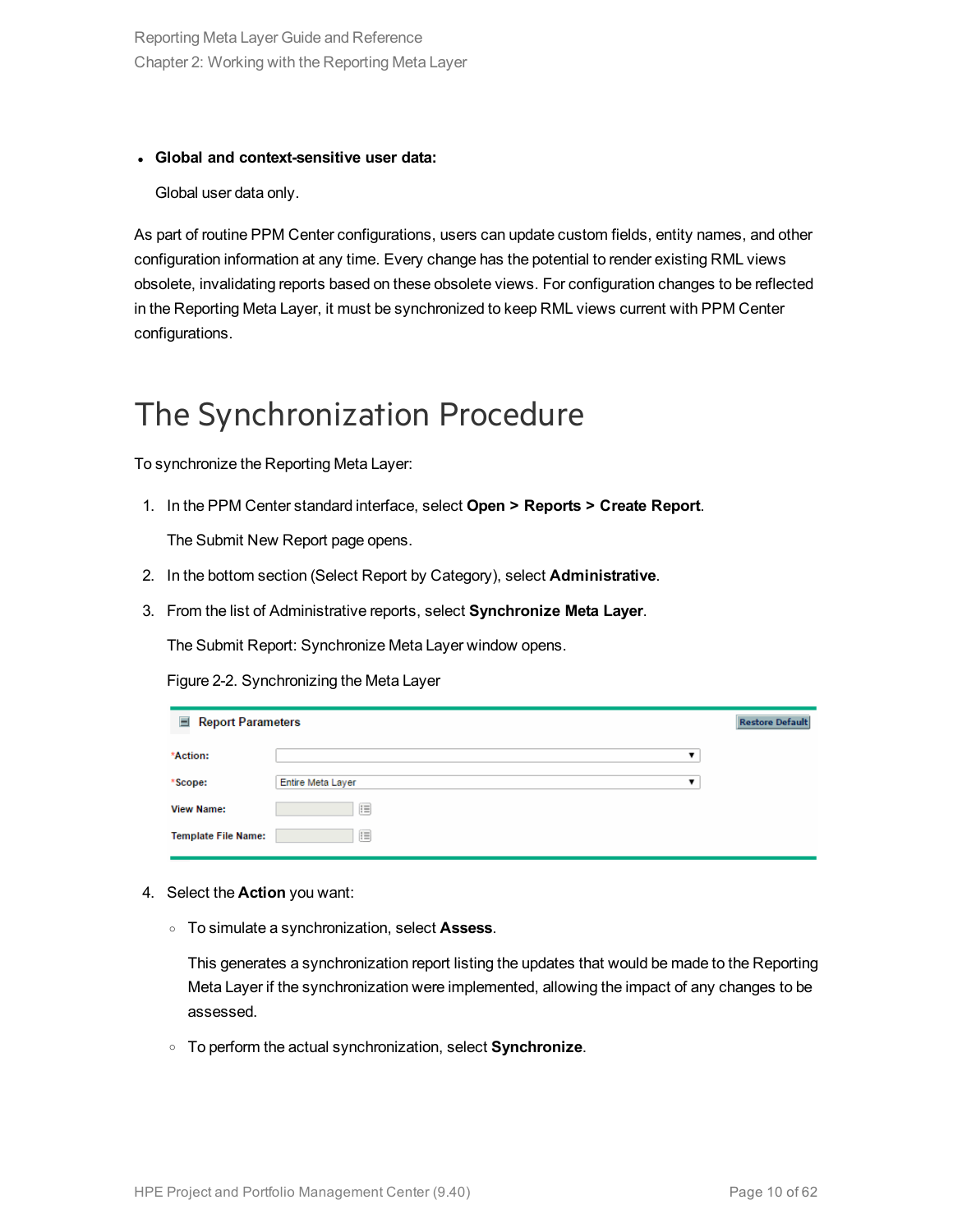This compiles all views from existing view templates and generates a report of the updates made, subject to the scope specified (see [step](#page-10-0) 5).

- <span id="page-10-0"></span> $\circ$  To remove views in the Reporting Meta Layer (including the entire RML itself) that are no longer needed, select **Drop.**
- 5. Select the **Scope** you want:
	- <sup>o</sup> To perform the selected action on the entire Reporting Meta Layer, select **Entire Meta Layer**.
	- <sup>o</sup> To activate the View Name auto-complete list, select **Specific View**.

You must select a view to perform the selected action.

<sup>o</sup> To activate the Template File Name auto-complete list, select **Specific Template**.

You must select a view template to perform the selected action.

6. To run the report, click **Submit**.

The result depends on your choices. If you chose **Synchronize** and **Entire Meta Layer,** running the reports synchronizes the entire meta layer, and the RML view is current with PPM Center configurations made since the last synchronization.

A window opens, describing the views created by the report. The views in the list may differ from what is generated in your database and from the list of views in ["Reporting](#page-11-0) Meta Layer Views" on [page](#page-11-0) 12. You should consider the list of views in ["Reporting](#page-11-0) Meta Layer Views" on page 12 and in your database to be the most accurate and up-to-date.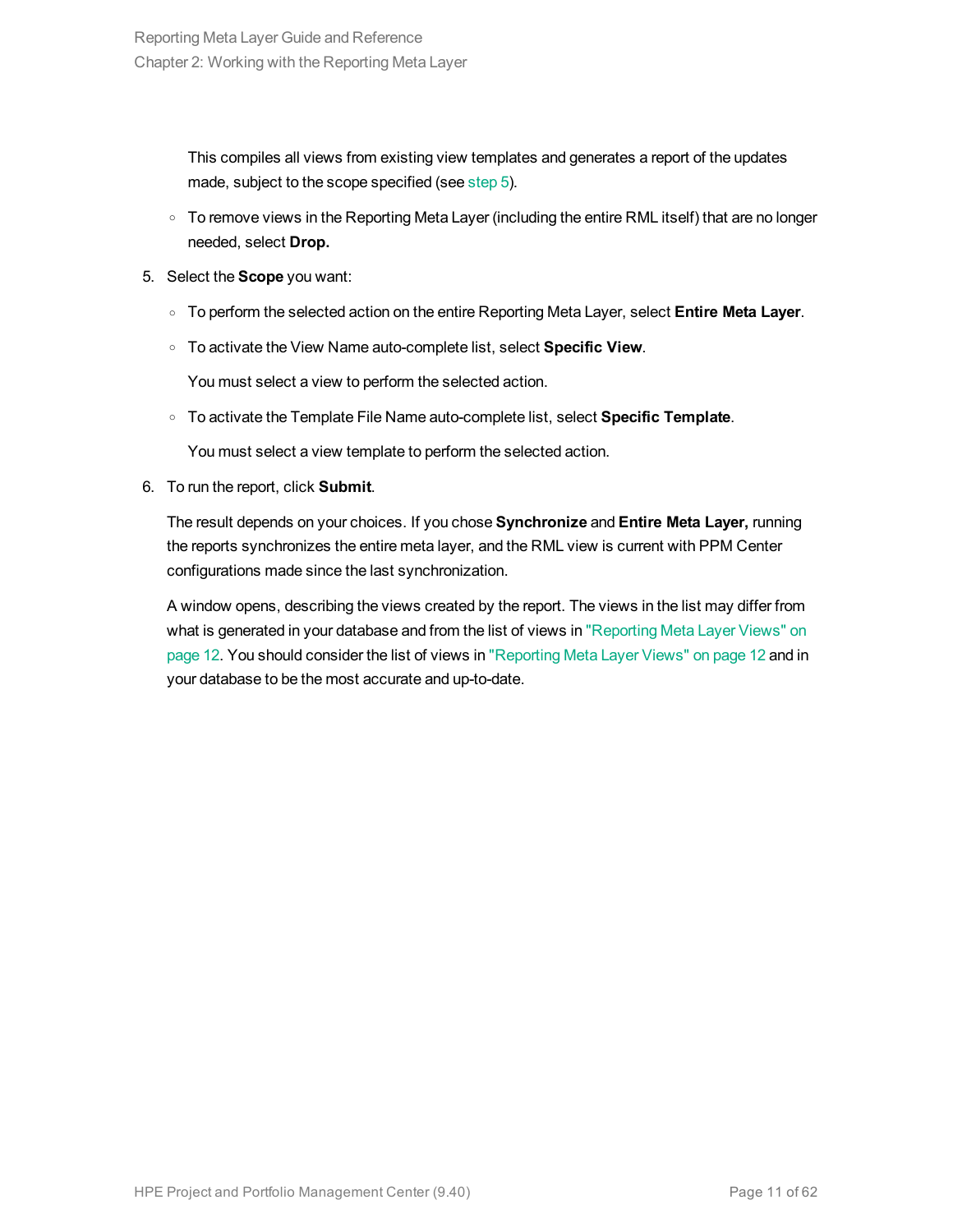## <span id="page-11-0"></span>Appendix A: Reporting Meta Layer Views

- ["Cross-Product](#page-11-1) Views" below
- ["Deployment](#page-12-0) Management Views" on the next page
- "Demand [Management](#page-30-0) Views" on page 31
- "Other [Views"](#page-46-1) on page 47

### <span id="page-11-1"></span>Cross-Product Views

Cross-product views relate information across PPM Center products. Each view is described in the sections that follow.

<span id="page-11-2"></span>For example, MWFL\_STEP\_ACTIVITIES shows statistics about workflow step completion across applications.

### MWFL\_STEP\_ACTIVITIES

This view contains activity statistics for all workflow steps, including subworkflows. For any given workflow or workflow step, MWFL\_STEP\_ACTIVITIES can be used to get a quick snapshot of aggregate system activity. It is provided as a general reference for gathering data that is not covered by other product-specific statistical views. The internal ID columns for workflow and workflow step (WORKFLOW\_ID and WORKFLOW\_STEP\_ID) can be used to join this view to other product action or workflow-related views to gather additional information about the records contained therein.

This view can also be used to flag step duration issues by looking at step completion times (AVG\_ TIME\_TO\_COMPLETE and AVG\_TIME\_OPEN), or other exceptions like spikes in the number of cancelled workflow steps for a point in time.

#### **Sample**

A report needs to contain summary information for the number of errors for step 2 in the FIN dev-testprod workflow, broken down by month. The calendar table described in ["KRML\\_CALENDAR\\_DAYS](#page-52-0) and [KRML\\_CALENDAR\\_MONTHS"](#page-52-0) on page 53 can be used to provide the month-by-month breakdown to join with the ACTIVITY\_DATE column in this view: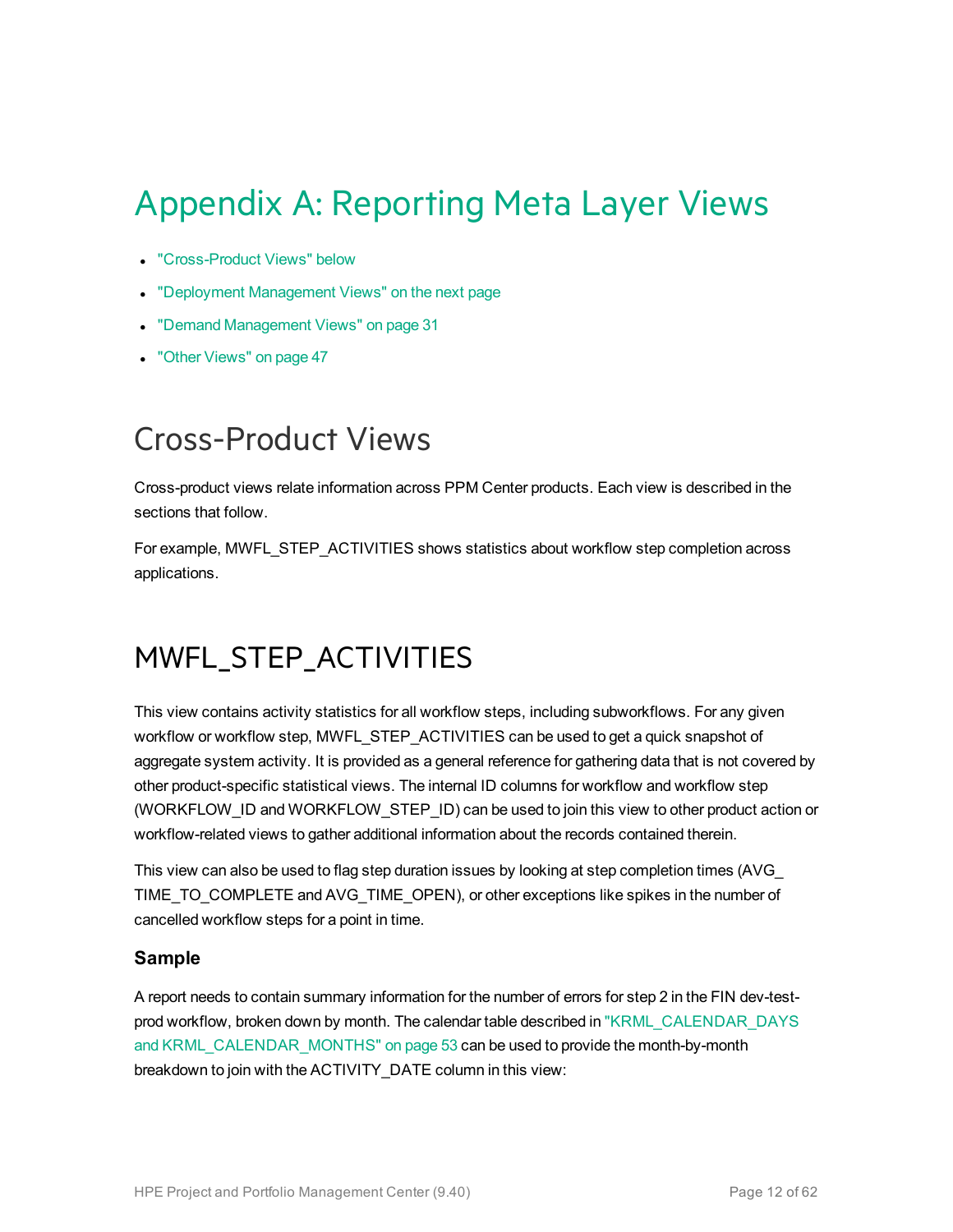```
SELECT m.calendar month MONTH,
      sum(sa.error) NUM_ERRORS
FROM krml calendar months m,
     mwfl_step_activities sa
WHERE sa.workflow = 'FIN dev-test-prod'
AND sa.workflow step number = 2
AND sa.activity_date >= m.start_date
AND sa.activity date < m.end date
GROUP BY m.calendar_month
ORDER BY 1;
```
#### **Results**

| <b>MONTH</b>  | <b>NUM ERRORS</b> |
|---------------|-------------------|
|               |                   |
| 01-APR-01     | 16                |
| 01-MAY-01     | 4                 |
| 01 - JUN - 01 | a                 |
| 01-AUG-01     | ø                 |
| 01-SEP-01     | 1                 |

### <span id="page-12-0"></span>Deployment Management Views

Deployment Management views provide information specific to

Deployment Management. For example, ["MPKGL\\_OBJ\\_TYPE\\_DEPLOYMENT\\_D/M"](#page-23-0) on page 24 provides summary information for package deployment activity, broken down by object type and calendar day. ["MPKGL\\_PACKAGE\\_LINES"](#page-24-0) on page 25 provides information about package lines including global package line user data fields.

### <span id="page-12-1"></span>MPKG\_DEPLOYMENT\_DETAILS

Provides information on the details of object deployments to environments. MPKG\_DEPLOYMENT\_ DETAILS has a record for each deployment.

This view is based on object deployment history stored in the environment contents tables. As a result, it includes accurate records for deployments even when the destination environment specified on the migration workflow step was overridden during object type command processing.

#### **Sample**

The following example reports on all objects deployed to the MFG Prod environment in the last day: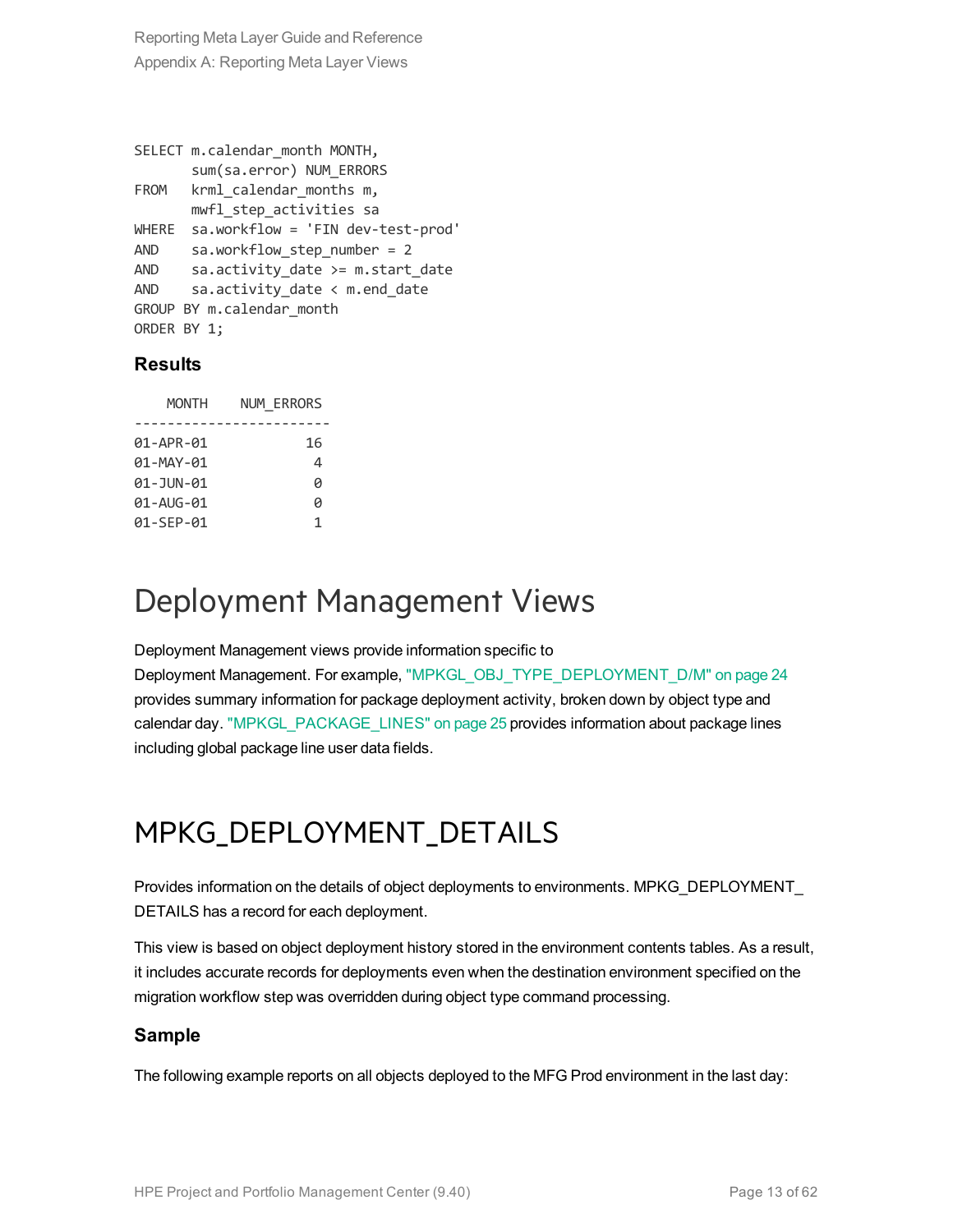```
SELECT package number package,
      line_number line,
      object_type object,
      object_name name,
      object_revision version
FROM mpkg deployment details
WHERE destination environment = 'MFG Prod'
AND deployment date > sysdate - 1;
```
### **Results**

|  | name                                                                                                    | version |
|--|---------------------------------------------------------------------------------------------------------|---------|
|  |                                                                                                         |         |
|  | add user.sql                                                                                            | 3.12    |
|  | create links.sql                                                                                        | 8       |
|  | runProcess.sh                                                                                           | 2.7     |
|  | runProcess.sh                                                                                           | 2.9     |
|  | package line object<br>3 Migrate SQL file<br>5 Migrate SQL file<br>1 File Migration<br>1 FIle Migration |         |

<span id="page-13-0"></span>...

### MPKG\_NOTES

Provides access to the notes for all packages in Deployment Management.

Notes are stored in an Oracle LONG column; to prevent an overload of information this is presented in a separate Meta Layer view, making it less likely to design a report that inadvertently returns too much data.

To query package notes, join this view with the MPKG\_ALL\_PACKAGES view.

### **Sample**

To retrieve a list of the notes for all open packages being processed through the FIN dev -> prod workflow, and that have Critical priority, use the following logic in an SQL statement:

```
SELECT p.package number PKG NUM,
      n.NOTE_DATA NOTES
FROM mpkg_packages p,
      mpkg_notes n
WHERE p.priority = 'Critical'
AND p.workflow = 'FIN dev -> prod'
AND p.package_id = n.package_id;
```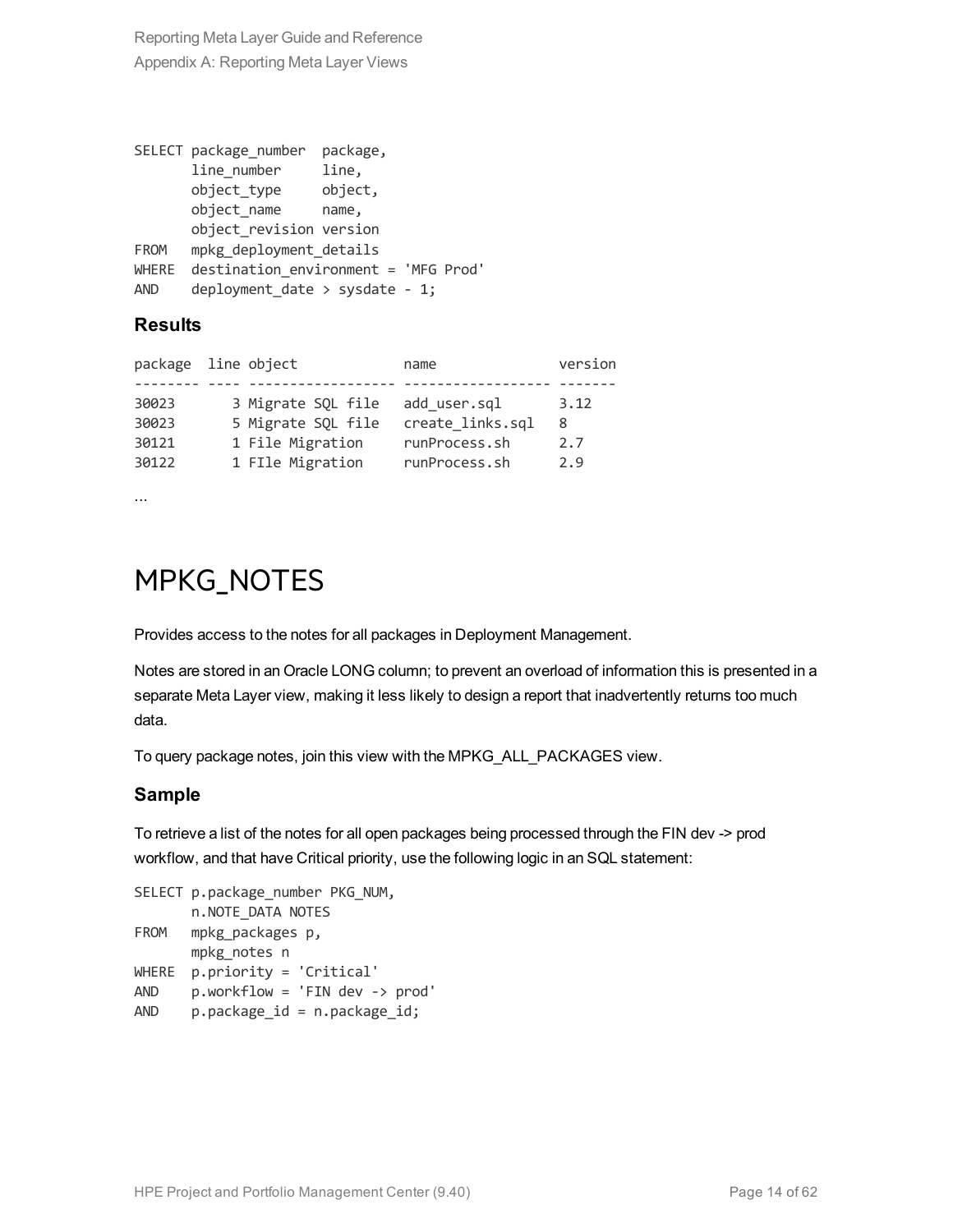### <span id="page-14-0"></span>MPKG\_PACKAGES

The most general view into package transaction data. A blind query (that is, SELECT  $*$  FROM mpkg packages) returns one row for each package present in the system, including closed packages. For information about individual package lines, use the other views that provide line detail.

The view columns map to package header fields, such as Priority, Package Group, and Assigned-to User. There are also columns for the package status and the dates on which it was submitted, closed, or cancelled. Because global package user data fields are present on all packages, there is also a view column for each global package user data field that is defined.

The column name for each global package user data field is the same as the token name for that field. Context-sensitive package user data sets have their own views. See ["MPKG\\_UD\\_<Context](#page-17-0) Value>" on [page](#page-17-0) 18.

The ["MPKGL\\_PACKAGE\\_LINES"](#page-24-0) on page 25 view can be used to query general package line data, including package line user data fields. If it is necessary to report on the activity of specific object types, the set of object type-specific views is more appropriate. See "MPKGL <Object Type Name>" on [page](#page-19-0) 20.

### **Sample 1**

To determine the number of open packages and to whom they are assigned:

```
SELECT assigned to username ASSIGNED USER,
      COUNT(*) NUM_OPEN
FROM mpkg packages
WHERE close date IS NULL
AND cancel date IS NULL
AND submission_date IS NOT NULL
GROUP BY assigned to username
ORDER BY 1;
```
### **Results 1**

| ASSIGNED USER | NUM OPEN |
|---------------|----------|
|               |          |
|               |          |
| rfrazier      | 13       |
| rjeffries     | 1        |
| rjones        | 28       |
| rnelson       | 9        |
| rsmith        | 3        |
|               |          |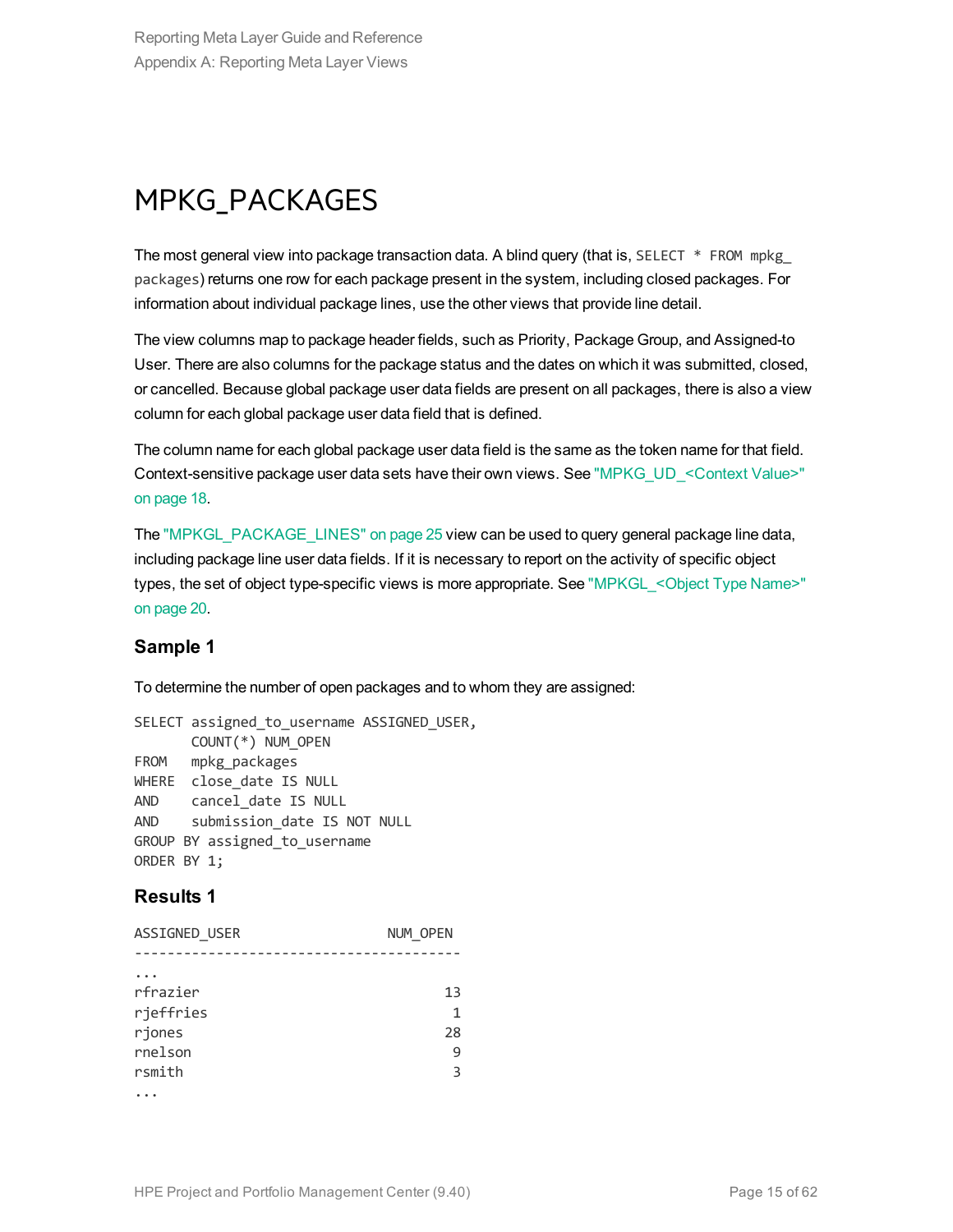### **Sample 2**

A global package user data field has been defined to capture the username of a backup user responsible for each package. The token name for this field is BACKUP\_USERNAME.

SQL> **desc mpkg\_packages;**

#### **Results 2**

| Name                                        | Null?         | Type                                   |
|---------------------------------------------|---------------|----------------------------------------|
| PACKAGE_NUMBER<br>PACKAGE DESCRIPTION       |               | NOT NULL VARCHAR2(30)<br>VARCHAR2(240) |
| PACKAGE TYPE CODE<br><b>BACKUP USERNAME</b> | NOT NULL DATE | VARCHAR2 (200)                         |
| PARENT REQUEST ID<br>CREATED BY<br>$\cdots$ |               | <b>NUMBER</b><br>NOT NULL VARCHAR2(30) |

This new column can be used to drive a report. For example, to report on packages that have been open for more than five days and assigned to a particular backup user:

```
SELECT backup username BACKUP USER,
      assigned to username ASSIGNED USER,
      COUNT(*) NUM_OLD_REQS
FROM mpkg packages
WHERE backup_username = '<ValidUsername>'
AND close date IS NULL
AND cancel_date IS NULL
AND submission date IS NOT NULL
AND (sysdate – submission date) > 5GROUP BY backup username, assigned to username
ORDER BY 1, 2;
```
<span id="page-15-0"></span>This query also displays the original user to whom the package was assigned.

### MPKG\_PENDING\_PACKAGES

Used to create a report that shows the volume of open packages for any given workflow in Deployment Management.

Provides a quick snapshot of ongoing package processing work. It shows:

• a summary of packages currently open for a specific Deployment Management workflow (for example, total number or average age)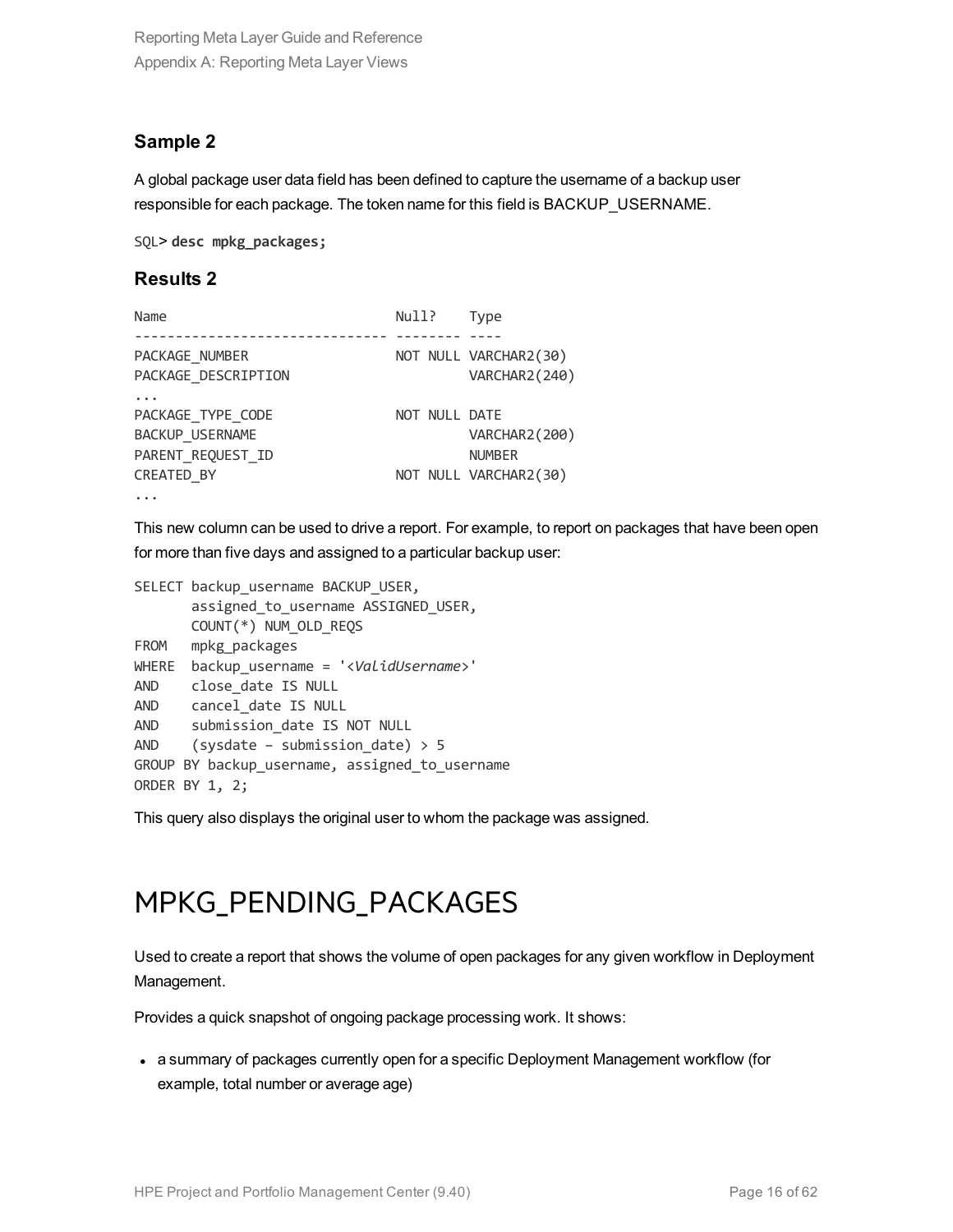- information on how many packages have been opened and closed in the current week and current month
- priority of the packages

Priority is usually the most important breakdown of load information. Data is grouped into three priority groupings: P1, P2, and P3. These groupings map to the three highest–priority levels defined.

MPKG\_PENDING\_PACKAGES is aggregated across all packages.

### **Sample**

A project manager has deployments running through three separate workflows in a current project. The manager needs a report that will show current work volume in each of these workflows, to help prioritize work and identify bottlenecks. If the three workflows are named MFG prod deployment, FIN prod deployment, and prod backup, the following SQL query can be used for a report:

|              | SELECT workflow                | Workflow,  |              |               |  |
|--------------|--------------------------------|------------|--------------|---------------|--|
|              | open_packages                  | Open_Pkgs, |              |               |  |
|              | avg_age_open_packages Avg Age, |            |              |               |  |
|              | p1_open_packages               |            |              | P1 Open Pkgs, |  |
|              | p2_open_packages               |            | P2 Open Pkgs |               |  |
| FROM         | mpkg pending packages          |            |              |               |  |
| <b>WHERE</b> | workflow IN                    |            |              |               |  |
|              | ('MFG prod deployment',        |            |              |               |  |
|              | 'FIN prod deployment',         |            |              |               |  |
|              | 'prod backup');                |            |              |               |  |

### **Results**

|                     |      |    | P1.                | P <sub>2</sub> |
|---------------------|------|----|--------------------|----------------|
|                     | Open |    | Avg Open Open      |                |
| <b>WORKFLOW</b>     |      |    | Pkgs Age Pkgs Pkgs |                |
|                     |      |    |                    |                |
| MFG prod deployment | 11   |    | ₹                  | 8              |
| FIN prod deployment | 39   | 16 | 14                 | 25             |
| prod backup         | 6    | 54 | 5                  |                |

<span id="page-16-0"></span>This view ignores packages that have not been submitted.

### MPKG\_REFERENCES

References are used throughout PPM Center to relate transaction entities together. The MPKG\_ REFERENCES view can be used to view the references of packages in Deployment Management.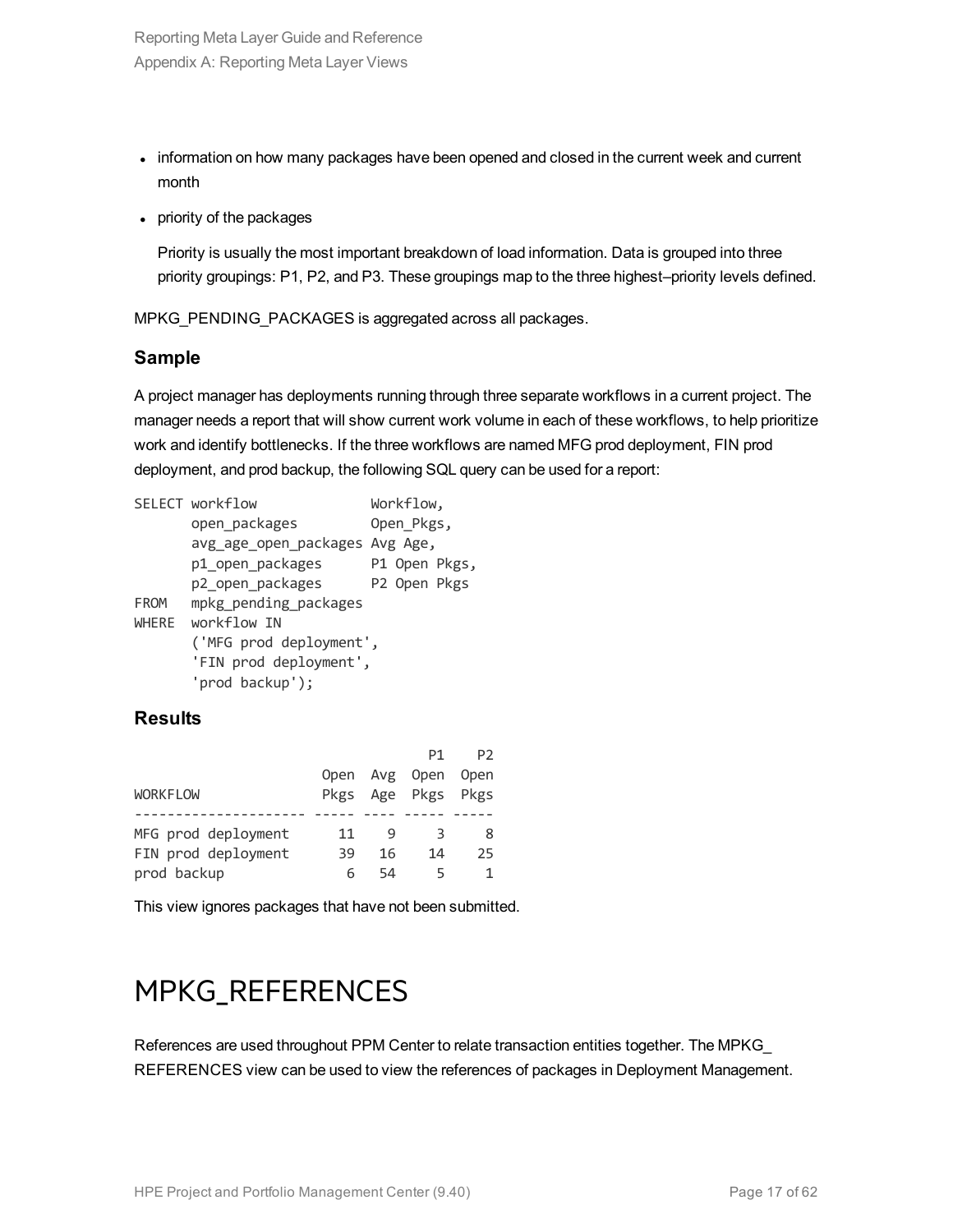There are several types of references for packages. If a package is part of a release, then there will be a reference for that release. If a package was spawned by a request, then there will be a reference for that request. Packages can be related to other packages through the use of references. References are also used to attach documents to a package.

The RELATIONSHIP column in MPKG\_REFERENCES describes the relationship of the referenced item to the package that references it. This view also has columns for each of the entities that can be referenced to a package—other packages, projects, tasks, requests, releases, attachments, and URLs. For each record in MPKG\_REFERENCES, only one of these columns will have a value and the others will be NULL.

### **Sample**

The following SQL statement can be used to retrieve a list of all references to a particular package:

```
SELECT referenced package id PKG,
      referenced_project_id PROJ,
      referenced_request_id REQ,
      referenced release id REL,
      referenced_task_id TASK,
      attachment_name ATTACHMENT,
      document_url URL,
     relationship RELATIONSHIP
FROM mpkg references
WHERE package number = '30121';
```
### **Results**

| PKG                              | PROJ |       | REO REL TASK ATTACHMENT | URL. | RELATIONSHIP                                                                                                                     |
|----------------------------------|------|-------|-------------------------|------|----------------------------------------------------------------------------------------------------------------------------------|
| 30332<br>30043<br>30044<br>30046 |      | 30012 |                         |      | Contains this Package<br>Run after this Package<br>Run before this Package<br>Run before this Package<br>Run before this Package |
|                                  |      |       |                         |      |                                                                                                                                  |

design32\_3.doc

### <span id="page-17-0"></span>MPKG\_UD\_<*Context Value*>

Set of views containing context-sensitive package user data information.

When the Reporting Meta Layer is synchronized, a view is created for every set of context-sensitive package user data fields defined in the system. The name of each view is defined in the User Data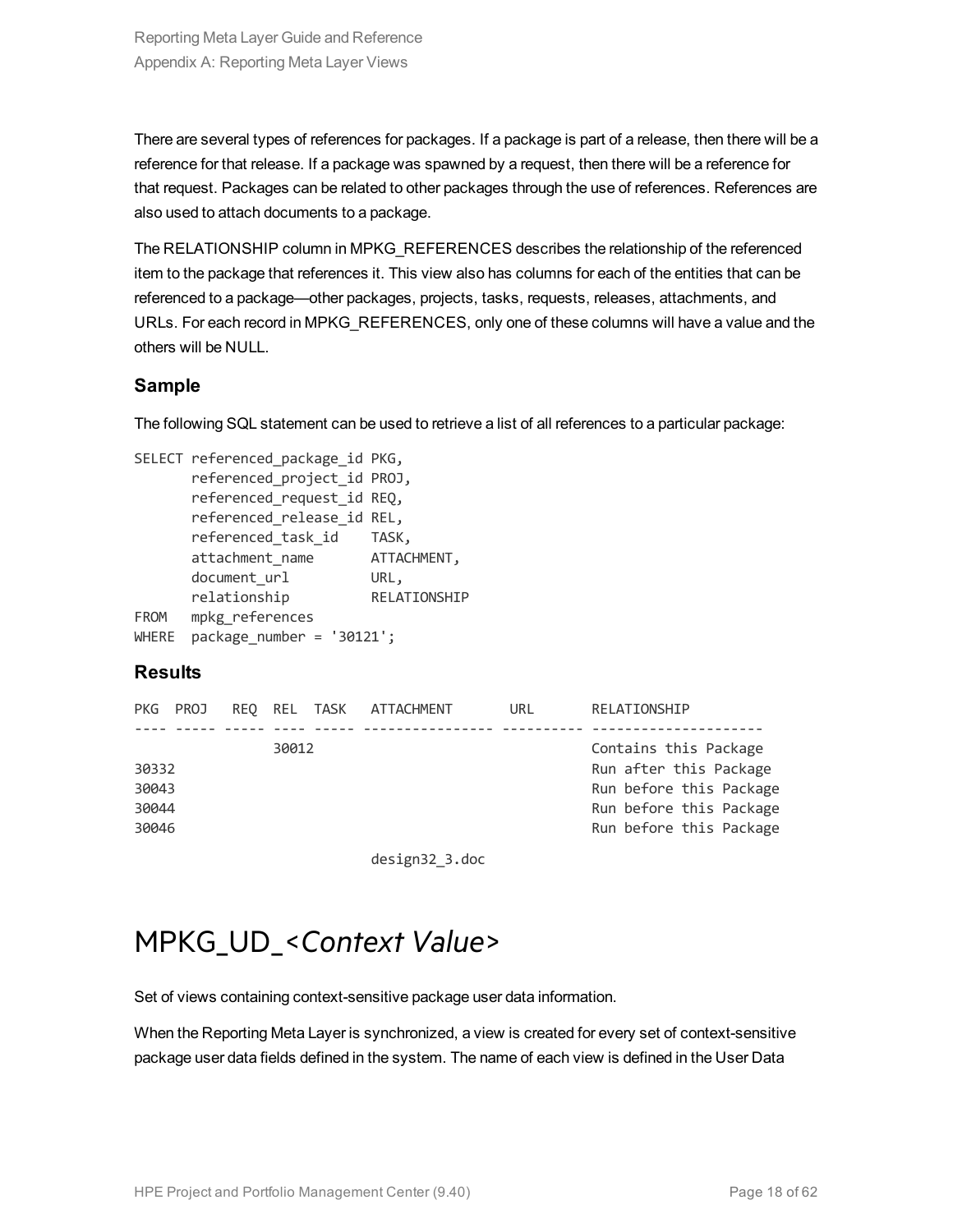window in the Meta Layer View field. It defaults to a prefix MPKG UD and a suffix that defaults to the first 20 alphanumeric characters of the corresponding context value.

For example, if there are two sets of context-sensitive package user data defined in PPM Center, with a Workflow context field and context values FIN dev -> prod and MFG dev -> prod, then two corresponding Meta Layer views would exist: MPKG\_UD\_FIN\_DEV\_PROD and MPKG\_UD\_MFG\_ DEV\_PROD.

If no context-sensitive package user data has been defined in the User Data window, then no views of this type will exist in the Meta Layer. Global package user data fields are incorporated directly into the package view MPKG\_PACKAGES and therefore do not require a separate unique view.

If context-sensitive package user data has been defined, only new packages with this user data and existing packages that have been edited will appear in the views.

### **Sample 1**

Continuing the example, there are two package user data fields defined for the FIN dev -> prod workflow context, with tokens named VERSION\_CTL\_PROJECT and VERSION\_CTL\_ENV.

In the corresponding view MPKG\_UD\_FIN\_DEV\_PROD, two columns named the same as the token names would be present:

SQL> **desc mpkg\_ud\_fin\_dev\_prod;**

### **Results 1**

| Name                 | Null? |               | Type                  |
|----------------------|-------|---------------|-----------------------|
|                      |       |               |                       |
| PACKAGE_NUMBER       |       |               | NOT NULL VARCHAR2(30) |
| PACKAGE TYPE         |       |               | NOT NULL VARCHAR2(80) |
| CONTEXT FIELD        |       |               | VARCHAR2(80)          |
| CONTEXT_VALUE        |       |               | VARCHAR2(200)         |
| CONTEXT_CODE         |       |               | VARCHAR2(200)         |
| VERSION CTL PROJECT  |       |               | VARCHAR2(200)         |
| VERSION_CTL_ENV      |       |               | VARCHAR2(200)         |
| <b>CREATION DATE</b> |       | NOT NULL DATE |                       |
| CREATED_BY_USERNAME  |       |               | NOT NULL VARCHAR2(30) |
| LAST UPDATE DATE     |       | NOT NULL DATE |                       |
| PACKAGE ID           |       |               | NOT NULL NUMBER       |

### **Sample 2**

A report is needed that shows the number of open packages that are being processed through the FIN dev -> prod workflow, broken down by VERSION\_CTL\_PROJECT and priority:

SELECT f.version ctl project PROJECT, p.priority PRIORITY, COUNT(\*) NUM\_OPEN\_PKGS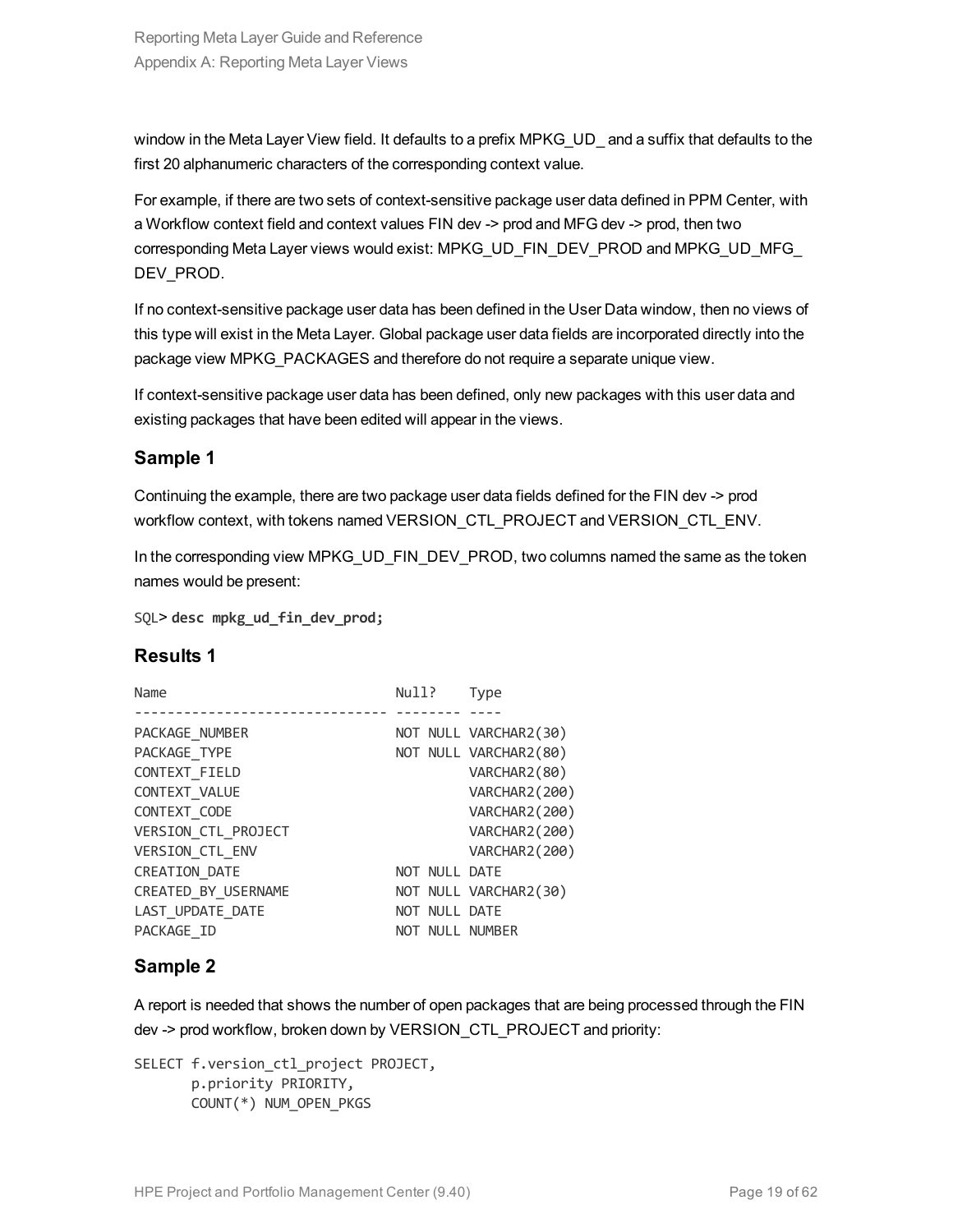```
FROM mpkg_ud_fin_dev_prod f,
      mpkg_packages p
WHERE p.close date IS NULL
AND p.cancel date IS NULL
AND p.submission date IS NOT NULL
AND p.package_id = f.package_idGROUP BY f.version ctl project, p.priority
ORDER BY 1, 2;
```
### **Results 2**

| PROJECT   | PRIORITY                          | NUM_OPEN_PKGS    |
|-----------|-----------------------------------|------------------|
| Rel 3.0   | High<br>Normal<br>Low             | 2<br>12<br>32    |
| Rel 2.1.2 | Critical<br>High<br>Normal<br>Low | 1<br>1<br>8<br>3 |
| Rel 2.1   | Low                               | 23               |

<span id="page-19-0"></span>...

### MPKGL\_<*Object Type Name*>

Set of views containing object type-specific package line information.

When the Reporting Meta Layer is synchronized, a view is created for every object type defined in the system. The name of each view is defined on the object type screen in the Meta Layer View field. It defaults to a prefix MPKGL\_ and a suffix that defaults to the first 20 alphanumeric characters of the corresponding object type name.

If there are three object types defined in Deployment Management named Java File Migration, SQL Script Migration, and Forms 4.5 Migration, then three corresponding Meta Layer views would exist: MPKGL\_JAVA\_FILE\_MIGRATION, MPKGL\_SQL\_SCRIPT\_MIGRATION, and MPGKL\_FORMS\_ 45\_MIGRATION.

The view columns are identical to those of the general MPKGL\_PACKAGE\_LINES view (including the package line user data fields), and they include additional columns for each custom field for the object type. This allows a report designer to create a report that implements business logic that drives off of customer-defined object type fields.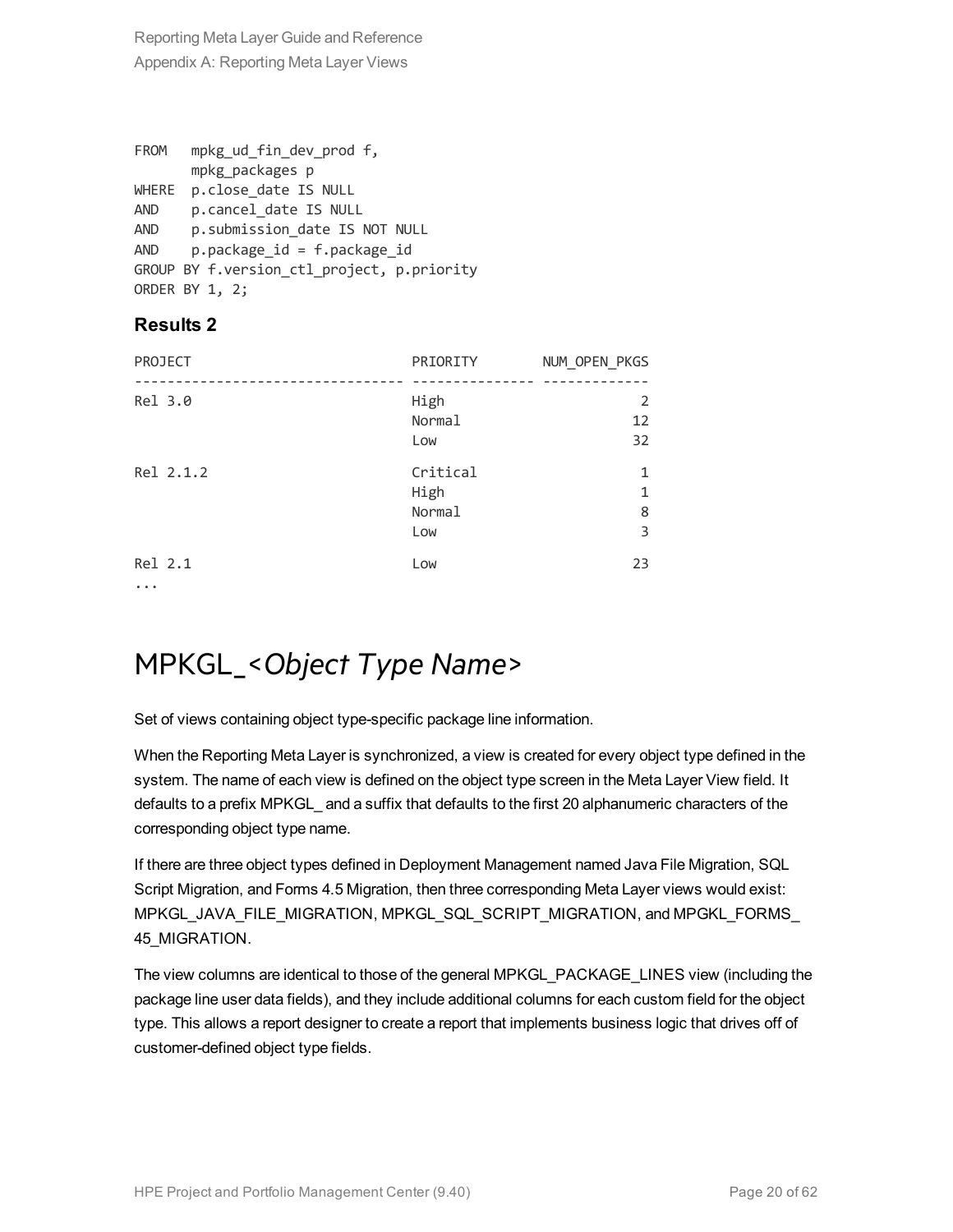For example, consider the Java File Migration object type. This object type might have custom fields with tokens such as FILE\_NAME, FILE\_LOCATION, and SUB\_PATH. The corresponding view MPKGL\_JAVA\_FILE\_MIGRATION would contain columns with these names.

### **Sample 1**

SQL> **desc mpkgl\_java\_file\_migration;**

### **Results 1**

| Name                 | Null?           | <b>Type</b>           |
|----------------------|-----------------|-----------------------|
|                      |                 |                       |
| PACKAGE NUMBER       |                 | NOT NULL VARCHAR2(40) |
| LINE NUMBER          | NOT NULL NUMBER |                       |
|                      |                 |                       |
| CANCEL_DATE          |                 | DATE                  |
| FILE NAME            |                 | VARCHAR2(200)         |
| SUB PATH             |                 | VARCHAR2(200)         |
| FILE LOCATION        |                 | VARCHAR2(200)         |
| <b>CREATION DATE</b> | NOT NULL DATE   |                       |
| CREATED BY USERNAME  |                 | NOT NULL VARCHAR2(30) |
|                      |                 |                       |

### **Sample 2**

To continue the example, a report is needed that will list the PPM Center user who is assigned to open packages containing one or more package lines that are Java File Migration objects, and that are eligible for migration.

A SQL query such as the following might handle this:

```
SELECT p.workflow,
      p.assigned_to_username ASSIGNED_USER,
      COUNT(UNIQUE(p.package_id)) NUM_ELIGIBLE
FROM mpkg packages p,
      mpkgl_package_line_actions pla,
      mpkgl_java_file_migration j
WHERE j.close_date IS NULL
AND j.cancelled flag = 'N'
AND i.submission date IS NOT NULL
AND j.package line id = pla.package line id
AND pla.status type = 'ELIGIBLE'
AND j.package_id = p.package_idGROUP BY p.workflow, p.assigned to username
ORDER BY 1, 2;
```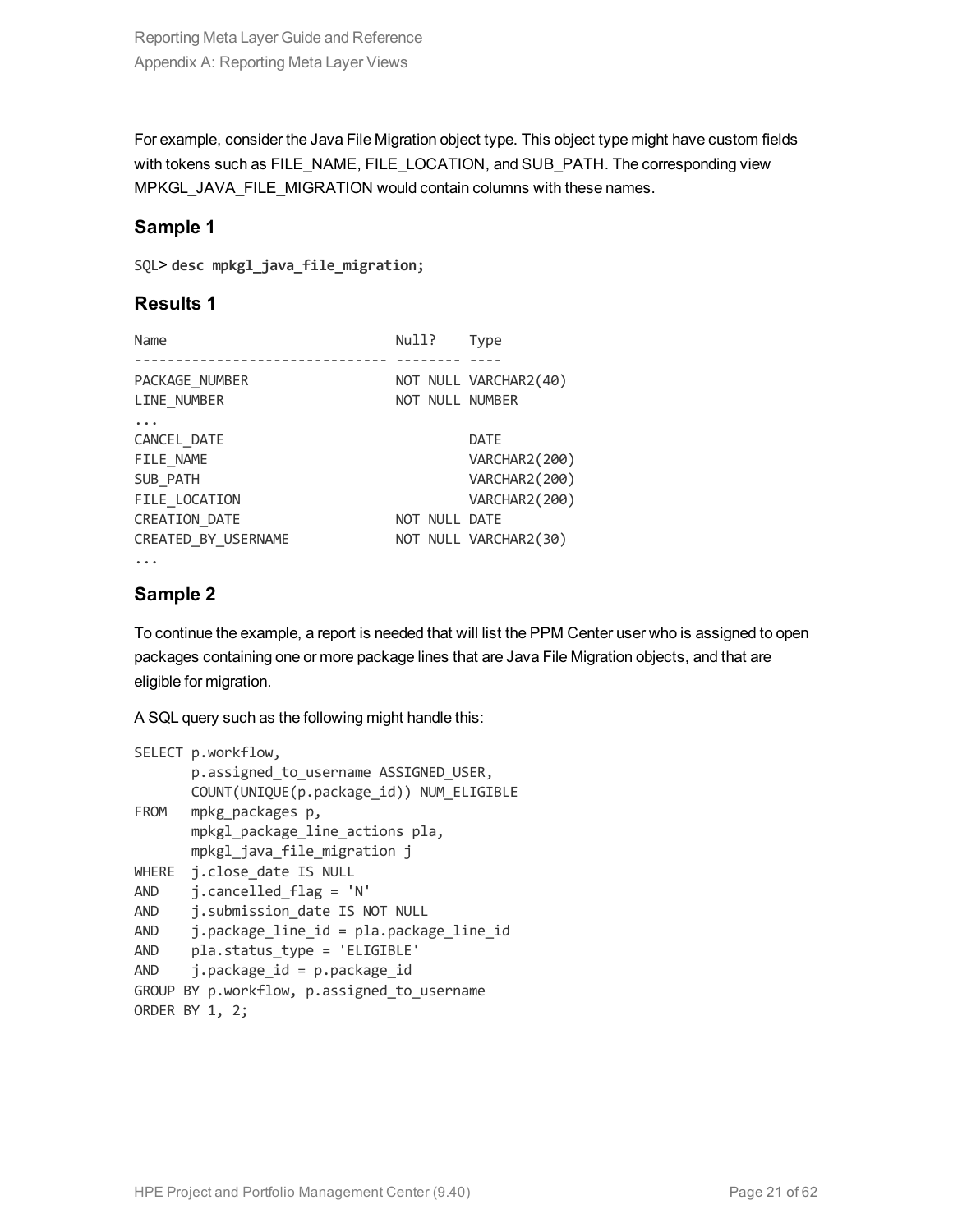### <span id="page-21-0"></span>MPKGL\_APP\_DEPLOYMENT\_D/M

Summary information for package deployment activity, broken down by application, environment, and calendar day for MPKGL\_APP\_DEPLOYMENT\_D and month for MPKGL\_APP\_DEPLOYMENT\_M.

This information can be used to quickly assess regular package throughput for each application managed by the IT department, and can help indicate trends in package processing over time for a specified application. An application corresponds to an app code designated in environment definitions.

Besides just the number or packages which were deployed on a given day or month, these views also contain columns to show the number of packages and package lines that were involved in listed deployments, and the number of different object types that were used.

Results from a query of one of these views contain records only for days or months on which deployments occurred for each application.

### **Sample**

The following SQL query can be used as a basis for a report that summarizes all package deployment activity, per day, for a specified application, over a range of dates:

```
SELECT app code Application,
      environment Dest_Env,
      deployment date Date,
      total_deployments Total_Deployed,
      unique obj types Num Obj Types
FROM mpkgl_app_deployment_d
WHERE deployment date BETWEEN '01-APR-01' AND '05-APR-01'
AND app_code = 'FINAPP02'
ORDER BY deployment date;
```
To get a breakdown by month, replace deployment date with deployment month and mpkgl app deployment d with mpkgl app deployment m.

### **Results**

|                      |            |           |          | <b>Num</b>     |
|----------------------|------------|-----------|----------|----------------|
|                      |            |           | Total    | Obj            |
| Application Dest Env |            | Date      | Deployed | Types          |
|                      |            |           |          |                |
| FINAPP02             | FIN Test 1 | 01-APR-01 | 42       | 4              |
| FINAPP02             | FIN Test 2 | 01-APR-01 | 12       | $\mathfrak{D}$ |
| FINAPP02             | FIN Prod   | 01-APR-01 | 2        | $\mathbf{1}$   |
| FINAPP02             | FIN Test 1 | 02-APR-01 | 3        | 1              |
| FINAPP02             | FIN Test 2 | 02-APR-01 | 55       | 3              |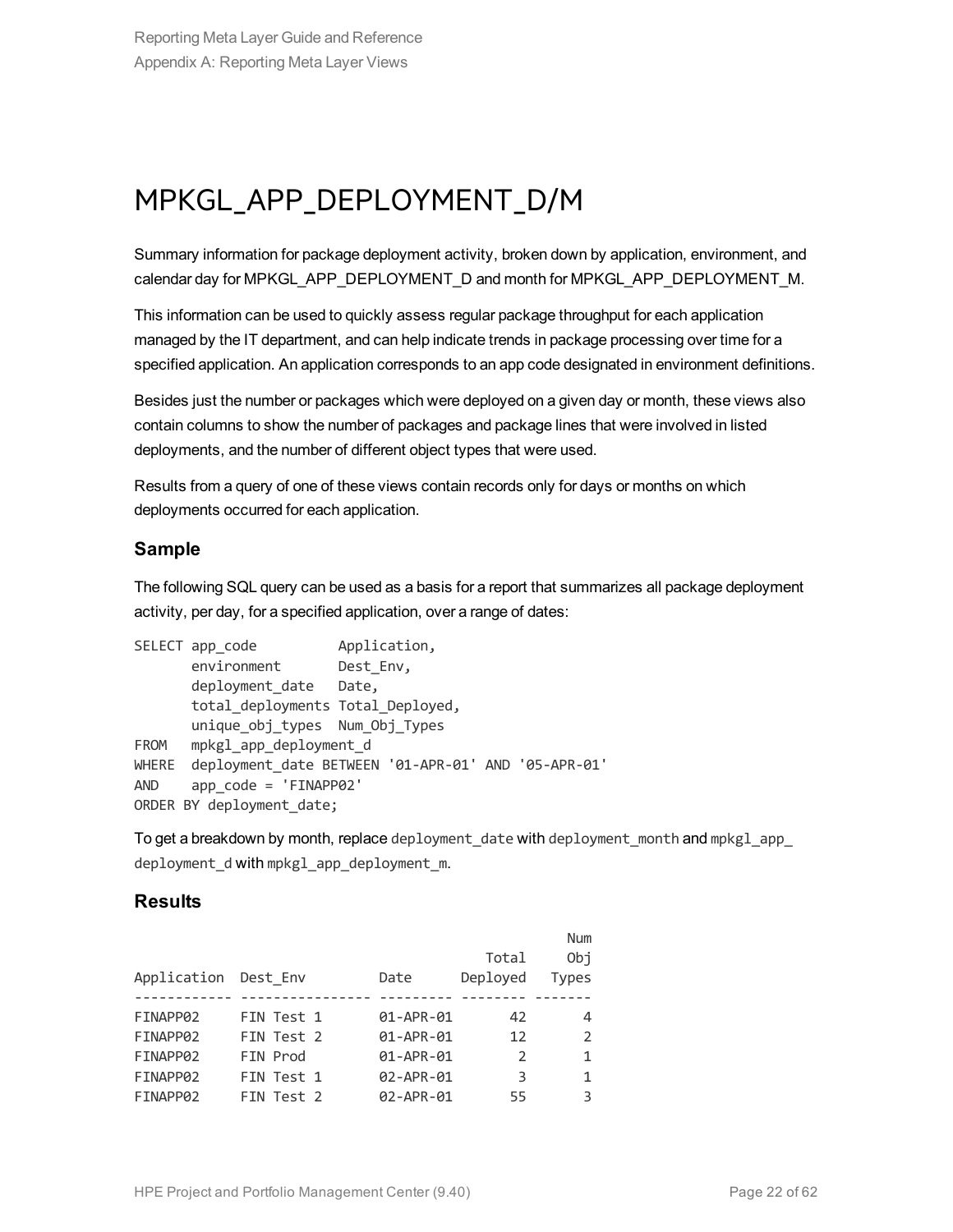| FINAPP02 | FIN Prod   | 02-APR-01 | 39  | 3.            |
|----------|------------|-----------|-----|---------------|
| FINAPP02 | FIN Test 1 | 03-APR-01 | 18  | 4             |
| FINAPP02 | FIN Test 2 | 03-APR-01 | -22 | 3             |
| FINAPP02 | FIN Prod   | 03-APR-01 | 11  | $\mathcal{P}$ |
|          |            |           |     |               |

### <span id="page-22-0"></span>MPKGL\_ENV\_DEPLOYMENT\_D/M

The Reporting Meta Layer views MPKGL\_ENV\_DEPLOYMENT\_D and MPKGL\_ENV\_ DEPLOYMENT\_M give summary information for package deployment activity, broken down by environment and calendar day or month.

These views can be used to assess regular package throughput for each environment managed by the IT department, and can help indicate trends in package processing over time for a specified environment.

Besides just the number of packages which were deployed on a given day or month, these views also contain columns to show the number of packages and package lines that were involved in listed deployments, and the number of different object types that were used.

Results from a query of one of these views contain records only for days or months on which deployments occurred for each environment.

### **Sample**

The following SQL query can be used as a basis for a report that summarizes all package deployment activity, per day, for a specified environment, over a range of dates:

```
SELECT environment Dest Env,
      deployment date Date,
      total deployments Total Deployed,
      unique obj types Num Obj Types
FROM mpkgl_env_deployment_d
WHERE deployment date BETWEEN '01-APR-01' AND '10-APR-01'
AND environment = 'FIN Test 2'
ORDER BY deployment date;
```
To get a breakdown by month, replace deployment date with deployment month and mpkgl env deployment d with mpkgl\_env\_deployment\_m.

### **Results**

|          |      |          | Num   |
|----------|------|----------|-------|
|          |      | Total    | Obi   |
| Dest Env | Date | Deployed | Types |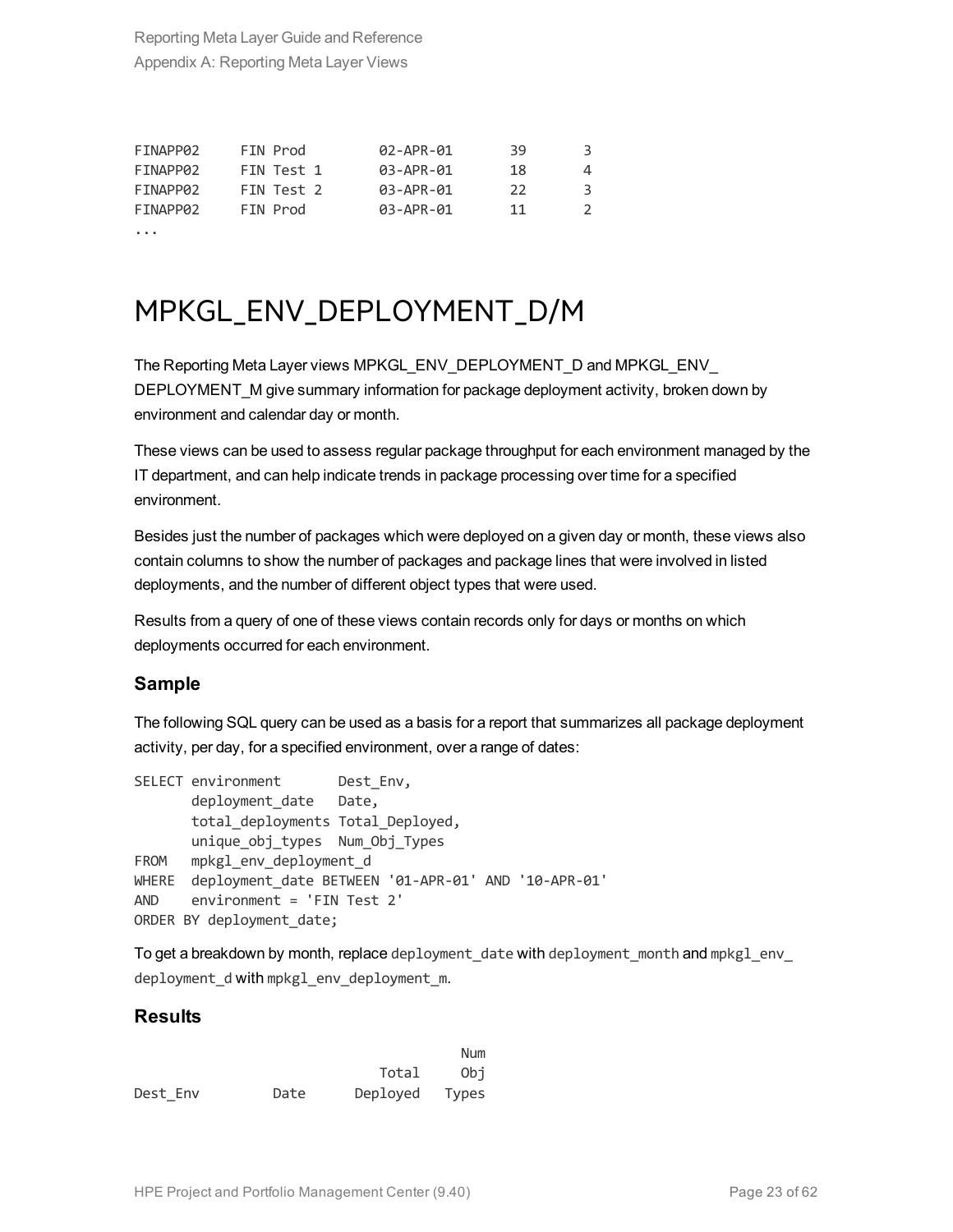| FIN Test 2 | 01-APR-01 | 12 | $\mathcal{P}$ |
|------------|-----------|----|---------------|
| Fin Test 2 | 02-APR-01 | 55 | 3             |
| FIN Test 2 | 03-APR-01 | 22 | 3             |
| FIN Test 2 | 04-APR-01 | -3 | 1             |
| FIN Test 2 | 05-APR-01 | 18 | 4             |
| FIN Test 2 | 06-APR-01 | 39 | 3             |
| FIN Test 2 | 07-APR-01 | 18 | 4             |
| FIN Test 2 | 09-APR-01 | 22 | 3             |
| FIN Test 2 | 10-APR-01 | 3  |               |

### <span id="page-23-0"></span>MPKGL\_OBJ\_TYPE\_DEPLOYMENT\_D/M

The views MPKGL\_OBJ\_TYPE\_DEPLOYMENT\_D and MPKGL\_OBJ\_TYPE\_DEPLOYMENT\_M give summary information for package deployment activity, broken down by object type and calendar day or month.

These views can be used to:

- assess regular package throughput for each object type used by the IT department
- help indicate trends in package processing over time for a specified object type
- show the number of packages and package lines that were involved in listed deployments, and the number of different environments to which they were deployed

Results from a query of one of these views contain records only for days or months on which deployments occurred for each object type.

#### **Sample**

The following SQL query can be used as a basis for a report that summarizes all package deployment activity, per month, for a specified object type, over a range of dates:

```
SELECT object_type Object_Type,
      deployment_month Month,
      total deployments Total Deployed,
     unique_environments Num_Envs
FROM mpkgl obj type deployment m
WHERE deployment month BETWEEN '01-MAR-01' AND '01-AUG-01'
AND object_type = 'File Migration'
ORDER BY deployment_date;
```
To get a breakdown by day, replace deployment month with deployment day and mpkgl obj type deployment m with mpkgl obj type deployment d.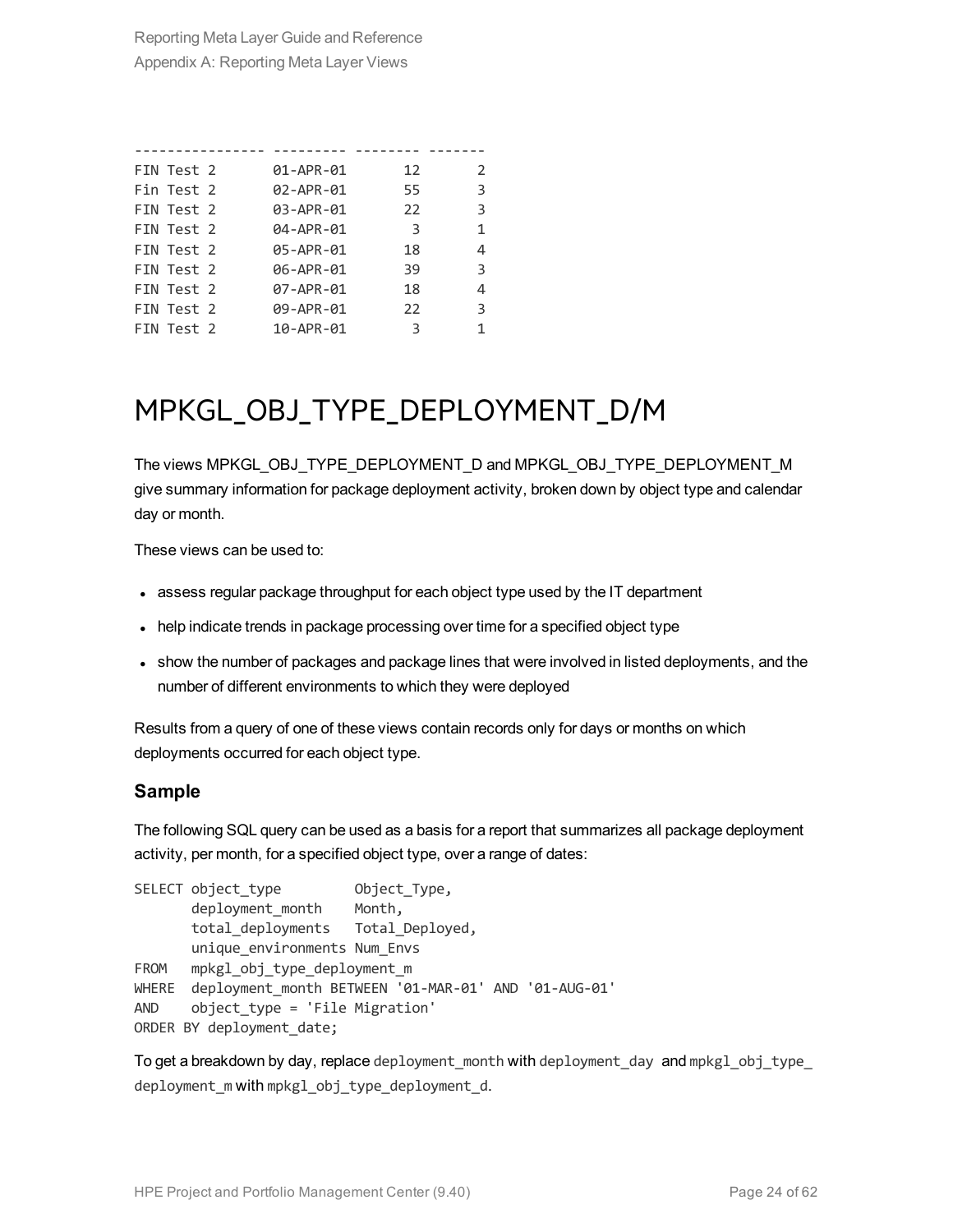### **Results**

|                |           | Total    | <b>Num</b> |
|----------------|-----------|----------|------------|
| Object Type    | Date      | Deployed | Envs       |
|                |           |          |            |
| File Migration | 01-MAR-01 | 122      | 12         |
| File Migration | 01-APR-01 | 104      | 12         |
| File Migration | 01-MAY-01 | 87       | 15         |
| File Migration | 01-JUN-01 | 156      | 16         |
| File Migration | 01-JUL-01 | 263      | 22         |
| File Migration | 01-AUG-01 | 290      | 23         |

### <span id="page-24-0"></span>MPKGL\_PACKAGE\_LINES

View into package line transaction data. A blind query (SELECT  $*$  FROM mpkg1 package lines;) will return one row for each package line present in the system, including closed lines. The view columns map to common package line fields like Sequence, Object Type Name, Object Revision, and App Code. There are also columns for the dates on which it was submitted, closed, or cancelled, and for each package line user data field that is defined.

The column name for each package line user data field is the same as the token name for that field.

This view does not contain an indication of workflow status. Because workflows may be branched and multiple steps might be active at one time, the workflow status is not necessarily a single piece of information that can be represented in a view column. Instead, the report designer must also reference the ["MPKGL\\_PACKAGE\\_LINE\\_ACTIONS"](#page-25-0) on the next page view for workflow step statuses.

### **Sample**

The package line ID is provided as a key column to join ["MPKGL\\_PACKAGE\\_LINE\\_ACTIONS"](#page-25-0) on the next [page](#page-25-0) with MPKGL\_PACKAGE\_LINES. For example, to list all workflow steps that a particular PPM Center user is eligible to act on:

```
SELECT p.package number PKG NUM,
      pl.line_number LINE_NUM,
      pl.object_name OBJECT,
      pla.workflow step number STEP NUM
FROM mpkg packages p,
      mpkgl_package_lines pl,
      mwfl step security users ssu,
      mpkgl_package_line_actions pla
WHERE pla.status type = 'ELIGIBLE'
AND ssu.workflow step id = pla.workflow step idAND ssu.username = 'FJOHNSON'
AND pla.package line id = pl.package line id
```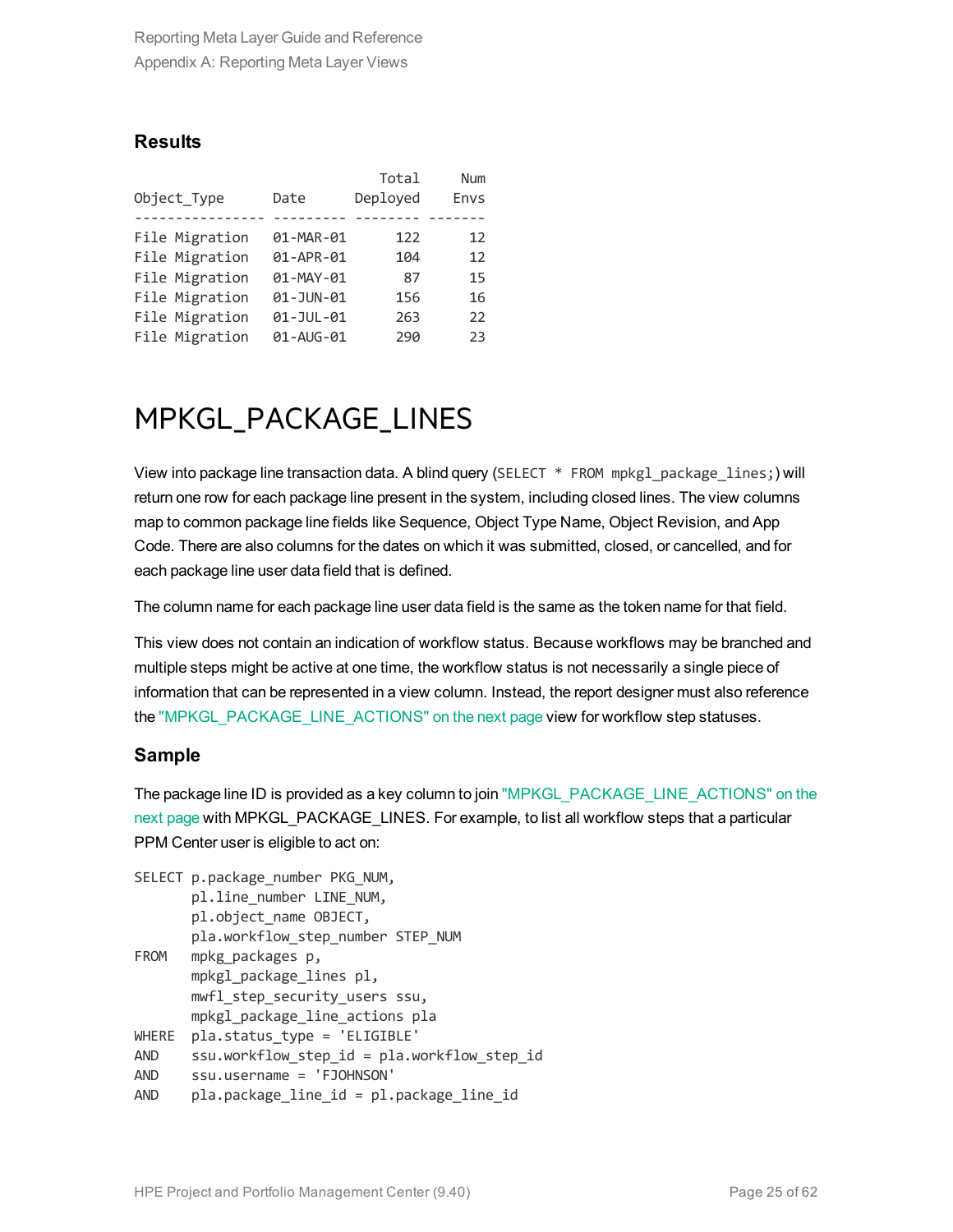AND  $p$ la.package  $id = p$ .package  $id$ ORDER BY 1,2,4;

The view column PACKAGE\_LINE\_ID was used to join MPKGL\_PACKAGE\_LINES with MPKGL\_ PACKAGE\_LINE\_ACTIONS. MWFL\_STEP\_SECURITY\_USERS (see ["MWFL\\_STEP\\_](#page-46-2) SECURITY\_GROUPS and [MWFL\\_STEP\\_SECURITY\\_USERS"](#page-46-2) on page 47) is used to determine if a specified user is authorized for a specified workflow step.

### <span id="page-25-0"></span>MPKGL\_PACKAGE\_LINE\_ACTIONS

Used to gather transaction details for any given package line in Deployment Management. Contains columns to display the current status of a step, how long that step has been in the current status, whether the step is complete or resulted in an error, details about the step (source and destination environment), and other relevant details.

To relate information from this view with detail information from related packages or package lines, the report designer can use the package and package line identifiers (PACKAGE\_ID and PACKAGE LINE\_ID columns) to join with other standard views such as MPKG\_PACKAGES and "MPKGL [PACKAGE\\_LINES"](#page-24-0) on the previous page.

### **Sample**

A report is needed that shows the number of package lines that have had certain actions taken for each calendar week in the last month, broken down by object type, for a customer's Dev-Test-Prod workflow:

```
SELECT trunc(eligible date,'WW') Week,
      line object type 0bject Type,
      sum(decode(action name,'Open',1,0)) Opened,
      sum(decode(action_name,'Migrate to Test',1,0)) Into_Test,
      sum(decode(action name,'Migrate to Prod',1,0)) Into Prod,
      sum(decode(action_name,'Close',1,0)) Closed
FROM mpkgl package line actions
WHERE package workflow = 'Dev - Test - Prod'
AND eligible date > sysdate - 30
GROUP BY trunc(eligible_date,'WW'),
       line object type;
```
The column STATUS is the status name that is displayed for lines in the status tab of packages in the Deployment Management application. The internal code STATUS\_TYPE is provided to group these status names into logical groupings.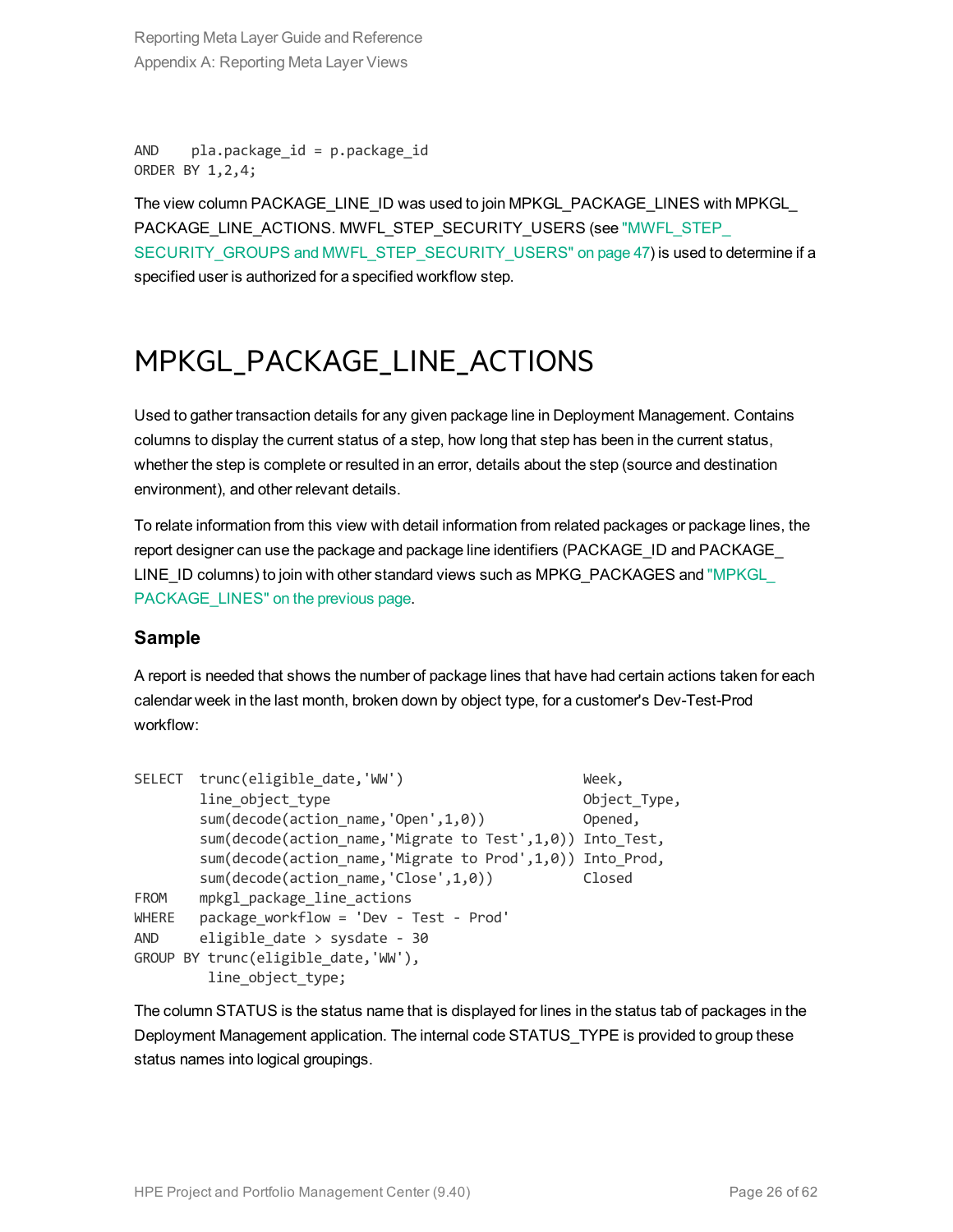For example, there may be many different statuses that all represent a COMPLETE status type. For example, the result value of any workflow step, such as Approved, Succeeded, Rejected, Failed QA Test.

While STATUS may have many different possible values, STATUS\_TYPE has any of the following possible values:

- SUBMITTED
- IN\_PROGRESS
- CLOSED SUCCESS
- ELIGIBLE
- ERROR
- CLOSED\_FAILURE
- PENDING
- COMPLETE
- <span id="page-26-0"></span>• CANCELLED

### MPKGL\_PENDING\_DEPLOYMNT\_BY\_ENV/APP/OT

Summarizes the number of open packages and package lines that are currently pending deployment into environments.

The deployment information is broken down into a different category for each view:

- To see the distribution of the number of objects pending deployment across environments, use the view MPKGL\_PENDING\_DEPLOYMNT\_BY\_ENV.
- To see the same information distributed across applications, use MPKGL\_PENDING\_ DEPLOYMNT\_BY\_APP.
- To see the same deployment information distributed across object types, use MPKGL\_PENDING\_ DEPLOYMENT\_BY\_OT.

#### **Sample**

To obtain a quick look at the volume of deployments queued up at each environment defined in the system (for those with one or more pending deployments):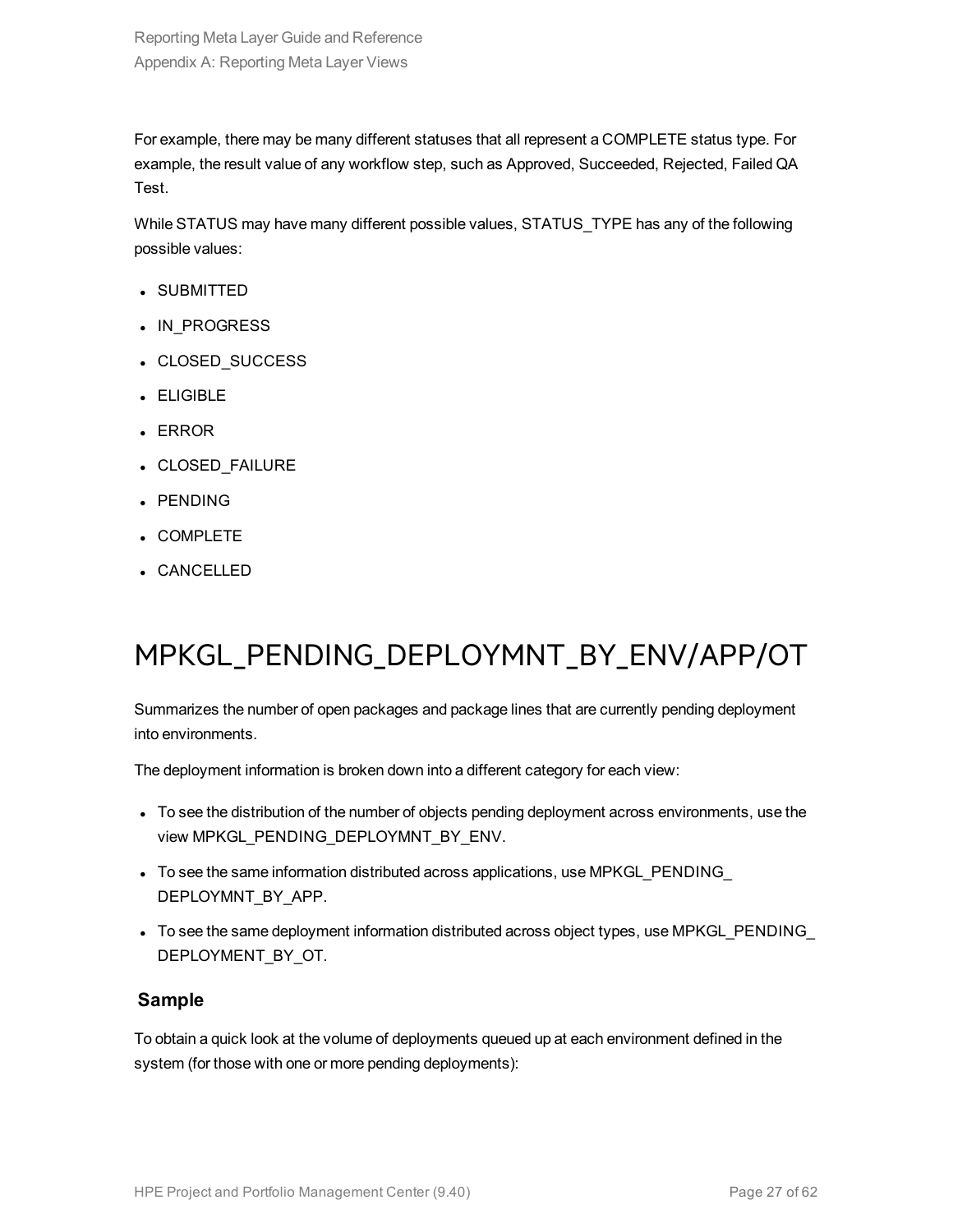```
SELECT environment,
      total count,
      unique_pkgs,
      unique_pkg_lines,
      unique_obj_types
FROM mpkgl pending deploymnt by env;
```
The internal ID columns for Environments and Object Types (ENVIRONMENT\_ID and OBJECT\_ TYPE\_ID) can be used to link this view with other relevant views (for example, ["MPKGL\\_PACKAGE\\_](#page-24-0) [LINES"](#page-24-0) on page 25) to provide additional information in a report built from these views.

<span id="page-27-0"></span>This view will not capture processes where the package line is waiting at an approval step that fires an immediate execution step.

### MREL\_DISTRIBUTIONS

Used to gather information about distributions of releases in Deployment Management. Contains columns to display the workflow used by a distribution, a distribution's status, whether a distribution has provided a feedback value to contained packages, and other information.

To relate information from this view with information from related views, the report designer can use the release identifier RELEASE\_ID and distribution identifier DISTRIBUTION\_ID to join with other views like ["MREL\\_RELEASES"](#page-29-0) on page 30 and ["MREL\\_DISTRIBUTION\\_ACTIONS"](#page-27-1) below.

Also provided is the DIST\_WORKFLOW\_ID, which can be useful in joining to workflow views such as ["MWFL\\_WORKFLOWS"](#page-47-0) on page 48 to include information about the workflows being used by a distribution.

### <span id="page-27-1"></span>MREL\_DISTRIBUTION\_ACTIONS

Used to gather information about current workflow steps for any given release distribution in Deployment Management. Contains columns to display the current status of a step, how long that step has been in the current status, whether the step is complete or resulted in an error, details about the step (source and destination Environment), and other relevant details.

To relate information from this view with information from related releases or release distributions, the report designer can use the release and distribution identifiers (RELEASE\_ID and DISTRIBUTION\_ID columns) to join with other standard views like ["MREL\\_RELEASES"](#page-29-0) on page 30 and ["MREL\\_](#page-27-0) [DISTRIBUTIONS"](#page-27-0) above.

### **Sample**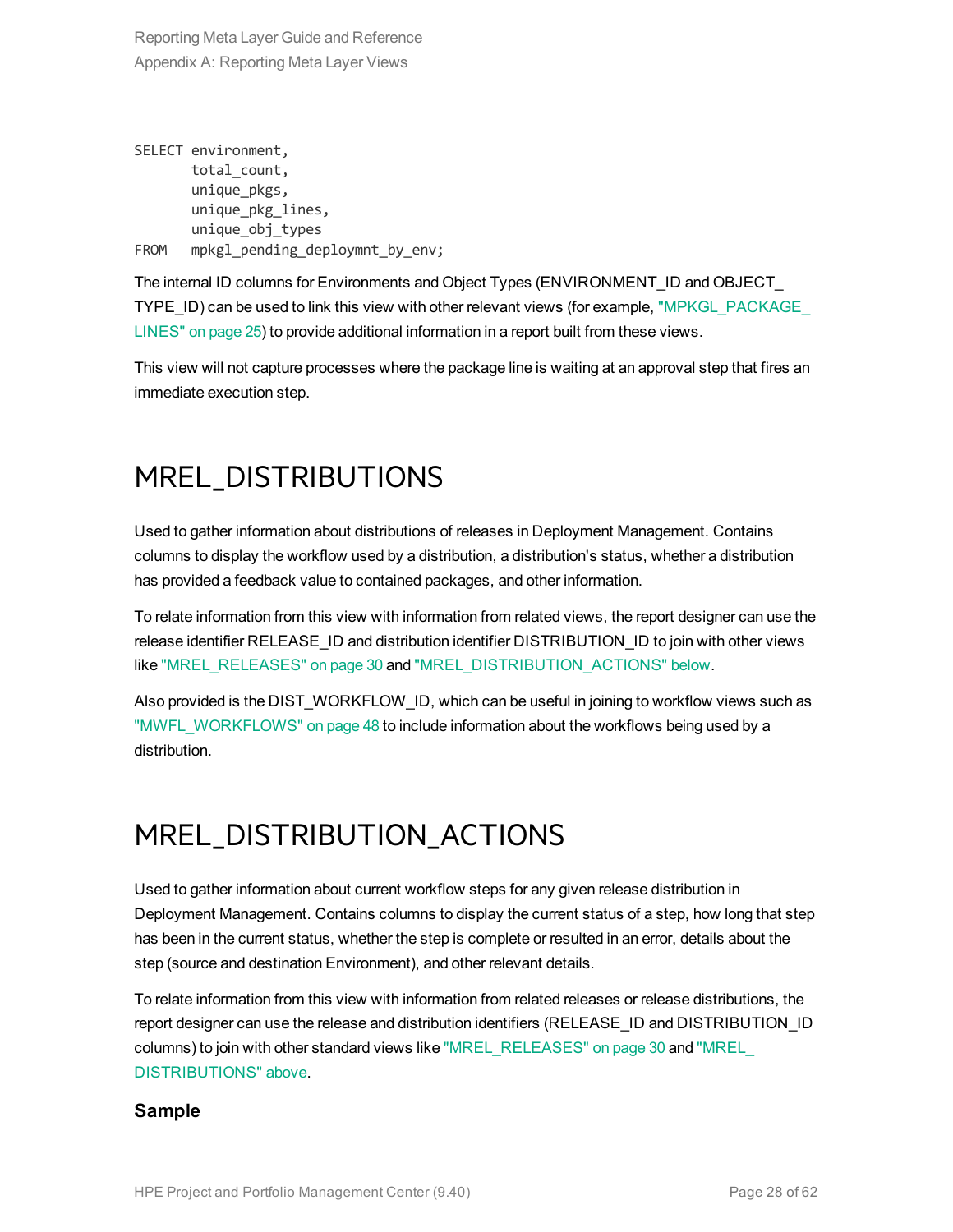A report is needed that takes a release name input from the user running the report, and shows the details of all open distributions of the release:

```
SELECT release name and a set of the RELEASE NAME,
     distribution name DISTRIBUTION NAME,
      dist_workflow_step_label || ': '|| action_name
                                       ELIGIBLE_STEP,
     duration DAYS ELIGIBLE
FROM mrel distribution actions
WHERE status type = 'ELIGIBLE'
GROUP BY release name,
       distribution name,
       dist workflow step label || ': '|| action name,
       duration
ORDER BY 1,2;
```
The column STATUS is the status name that is displayed in the status tab of distributions in the Deployment Management application.

The internal code STATUS\_TYPE is provided to group these status names into logical groupings. For example, there may be many different statuses that all represent a COMPLETE status type. For example, the result value of any workflow step like Approved, Succeeded, Rejected, or Failed QA Test.

While STATUS may have many different possible values, STATUS\_TYPE has only the following possible values:

- **.** SUBMITTED
- IN\_PROGRESS
- CLOSED\_SUCCESS
- ELIGIBLE
- <sup>l</sup> ERROR
- CLOSED\_FAILURE
- PENDING
- COMPLETE
- <span id="page-28-0"></span>• CANCELLED

### MREL\_REFERENCES

Used to view the references of releases in Deployment Management.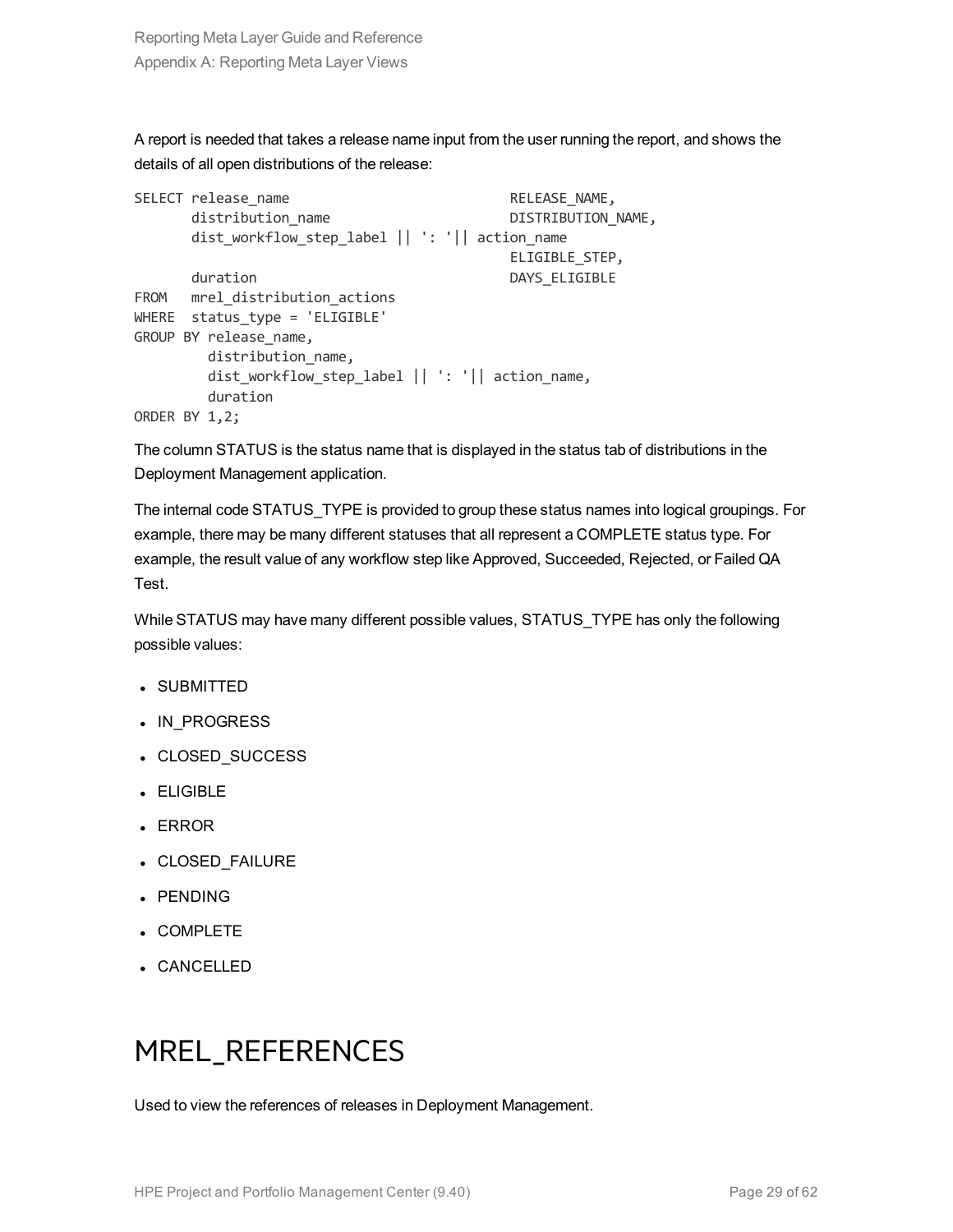There are several types of references for releases. If a package is part of a release, then there will be a reference for that package. Similarly, if a request is part of a release, then there will be a reference for that request. Releases can be designated as children or parents of other releases through the use of references. References are also used to attach documents to a release.

The RELATIONSHIP column in MREL\_REFERENCES describes the relationship of the referenced item to the release that references it. This view also has columns for each of the entities that can be referenced to a release: other releases, requests, packages, attachments, and URLs.

For each record in MREL\_REFERENCES, only one of these columns will have a value and the others will be NULL.

### **Sample**

To retrieve a list of all references to a particular release:

|             | SELECT referenced_release_id REL,       |              |
|-------------|-----------------------------------------|--------------|
|             | referenced package id PKG,              |              |
|             | referenced_request_id REQ,              |              |
|             | attachment_name                         | ATTACHMENT,  |
|             | document url                            | URL,         |
|             | relationship                            | RELATIONSHIP |
| <b>FROM</b> | mrel references                         |              |
| WHERE       | release_name = 'FIN Apps Prod Release'; |              |

### **Results**

| REL.  | PKG. | REO | <b>ATTACHMENT</b>  | URL | RELATIONSHIP              |
|-------|------|-----|--------------------|-----|---------------------------|
| 30012 |      |     | finAppsRelease.doc |     | Parent Release            |
| 42764 |      |     |                    |     | Contained in this Release |
| 42765 |      |     |                    |     | Contained in this Release |
| 42772 |      |     |                    |     | Contained in this Release |
| 42773 |      |     |                    |     | Contained in this Release |
| 42774 |      |     |                    |     | Contained in this Release |
| 42778 |      |     |                    |     | Contained in this Release |

### <span id="page-29-0"></span>MREL\_RELEASES

Used to gather information about releases in Deployment Management. Contains columns to display the current status of a release, the number of distributions that have been deployed for a release, the manager, team, and group of a release, and other information.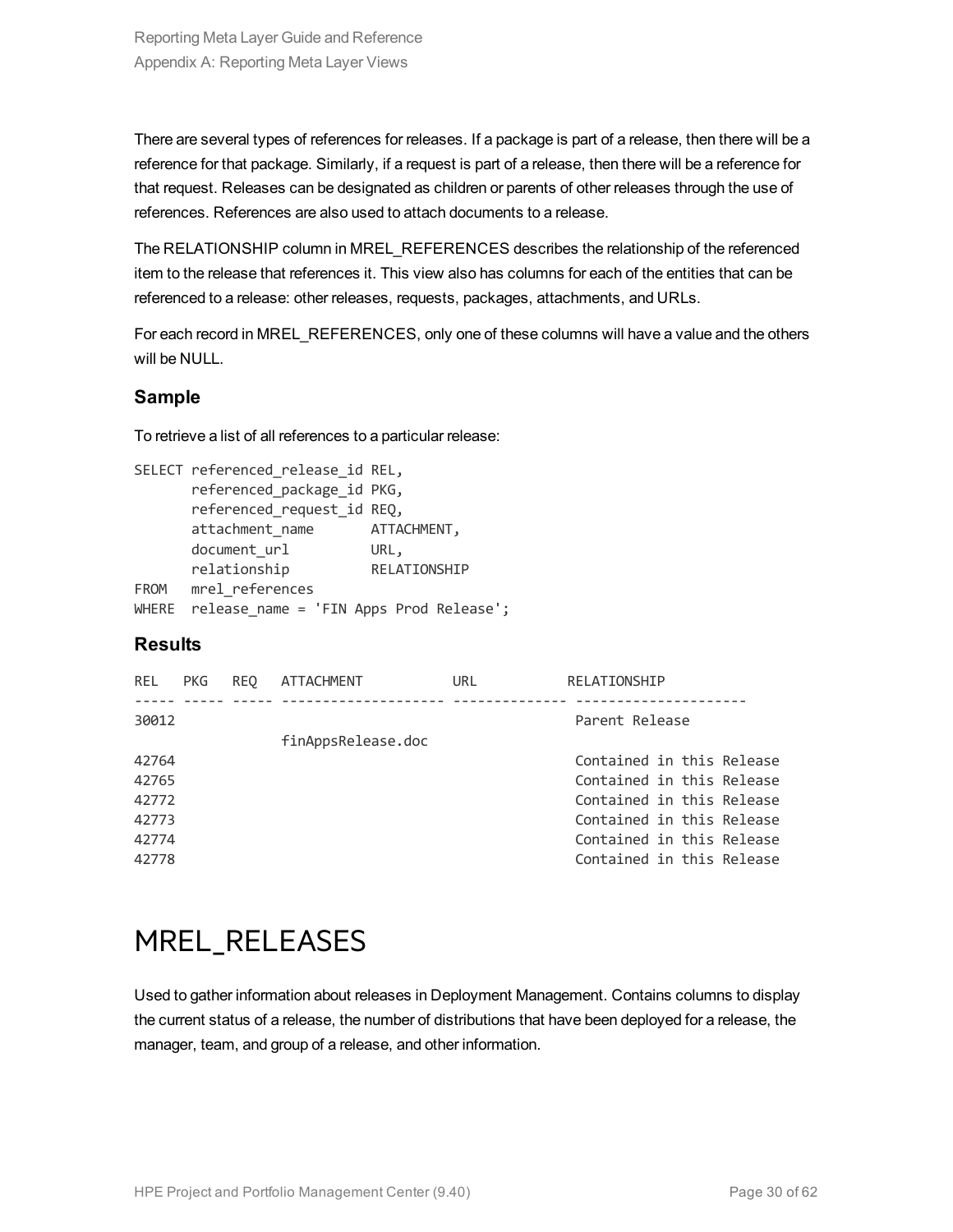To relate information from this view with information from related distributions, use the release identifier RELEASE ID to join with ["MREL\\_DISTRIBUTIONS"](#page-27-0) on page 28 or ["MREL\\_REFERENCES"](#page-28-0) on page [29.](#page-28-0)

### **Sample**

To show details about releases that are part of the release team FIN Apps Prod Release, including all packages by relevant releases, and their statuses:

```
SELECT r.release name RELEASE,
      r.release_status REL_STATUS,
      p.package_number PKG_NUMBER,
      p.package_status PKG_STATUS
FROM mpkg packages p,
      mrel_references ref,
      mrel releases r
WHERE r.release team = 'FIN Apps Prod Release'
AND r.release id = ref.release id
AND p.package id = ref.referenced package id
ORDER BY r.release name, p.package number;
```
### **Results**

| RELEASE                   | REL STATUS | PKG NUMBER | PKG STATUS        |
|---------------------------|------------|------------|-------------------|
| Apply to Test Code Freeze |            | 43002      | Ready for Release |
|                           |            |            |                   |
| Apply to Test Code Freeze |            | 43005      | In Progress       |
| Apply to Test Code Freeze |            | 43007      | Ready for Release |

The column RELEASE\_STATUS in MREL\_RELEASES is the status displayed in the releases screen in the Deployment Management application. The RELEASE\_STATUS column has the following possible values:

- New
- Code freeze
- Open
- Closed

### <span id="page-30-0"></span>Demand Management Views

Demand Management views provide information specific to Demand Management. For example, MREQ\_OPENED\_CLOSED\_BY\_TYPE\_D provides summary information for request submission and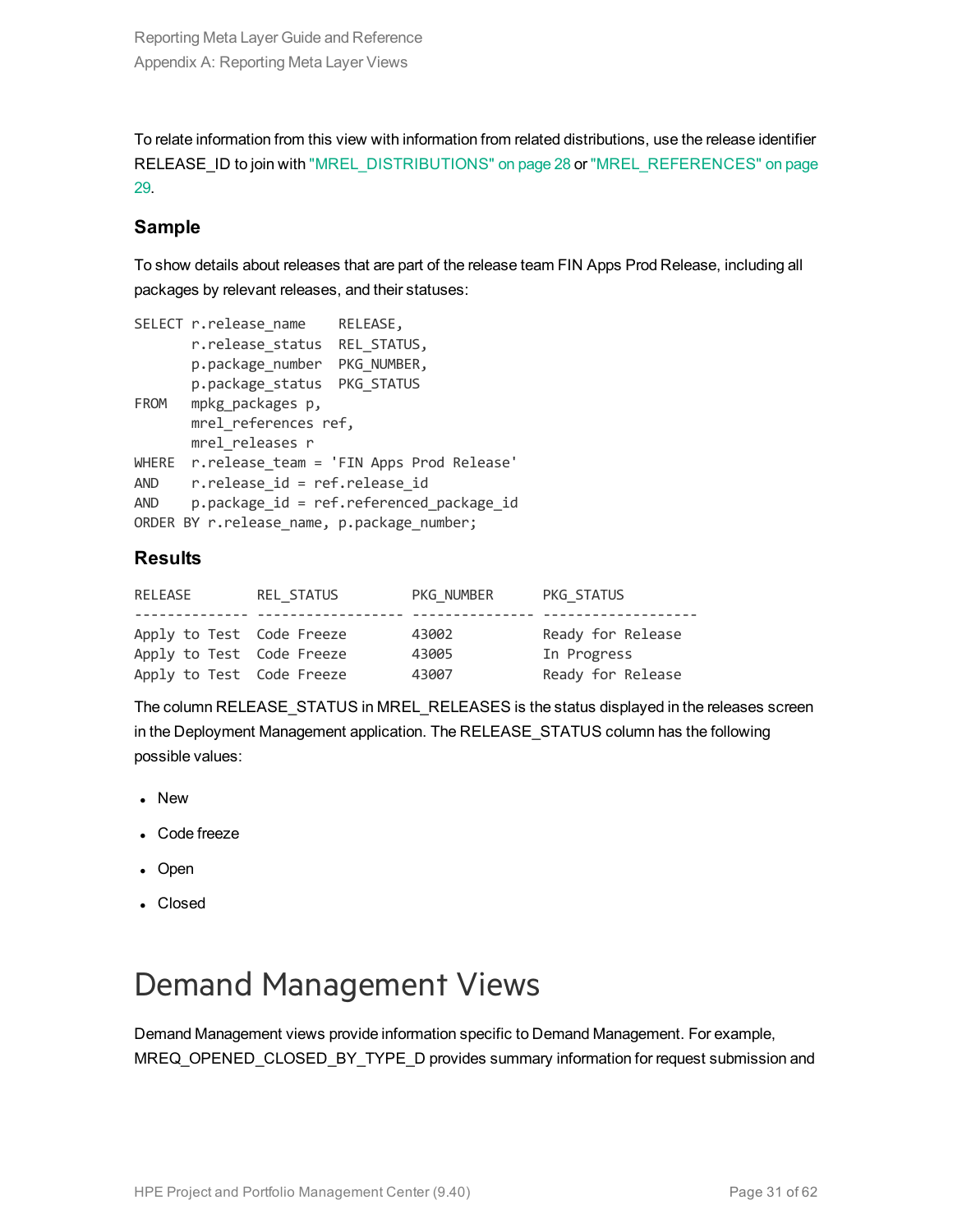<span id="page-31-0"></span>completion activity, broken down by request type and by calendar day. MREQ-REFERENCES provides information about references related to Demand Management requests.

### MREQ\_<*Request Type Name*>

Contains request type-specific information.

When the Reporting Meta Layer is synchronized, a view is created for every request type defined in the system. The name of each view is defined on the request type screen in the Meta Layer View field. It defaults to a prefix MREQ\_ and a suffix that defaults to the first 20 alphanumeric characters of the corresponding request type name. For example, if there are three request types defined in Demand Management named Support Ticket, Bug, and Work Order, then three corresponding Meta Layer views would exist: MREQ\_SUPPORT\_TICKET, MREQ\_BUG, and MREQ\_WORK\_ORDER.

The view columns are identical to those of the general MREQ\_ALL\_REQUESTS view (including the global request user data fields), and they also include additional columns for each custom request detail field for the request type. This allows a report designer to create a report that implements business logic based on customer-defined request detail fields.

### **Sample 1**

For example, consider the Work Order request type. This request type might have custom detail fields with tokens like CUSTOMER, TIME\_ESTIMATE, and ACTUAL\_TIME. The corresponding view MREQ WORK ORDER would contain columns with these names:

SQL> **desc mreq\_work\_order;**

### **Results 1**

| Name                                                   | Null?           | <b>Type</b>                                     |
|--------------------------------------------------------|-----------------|-------------------------------------------------|
| REQUEST ID<br>REQUEST STATUS                           | NOT NULL NUMBER | NOT NULL VARCHAR2(80)                           |
| <b>CUSTOMER</b><br>TIME ESTIMATE<br><b>ACTUAL TIME</b> |                 | VARCHAR2(200)<br>VARCHAR2(200)<br>VARCHAR2(200) |

...

### **Sample 2**

A report is needed that will list information about work order requests in which the actual time was more than one day longer than the estimated time.

An SQL query such as the following would handle this: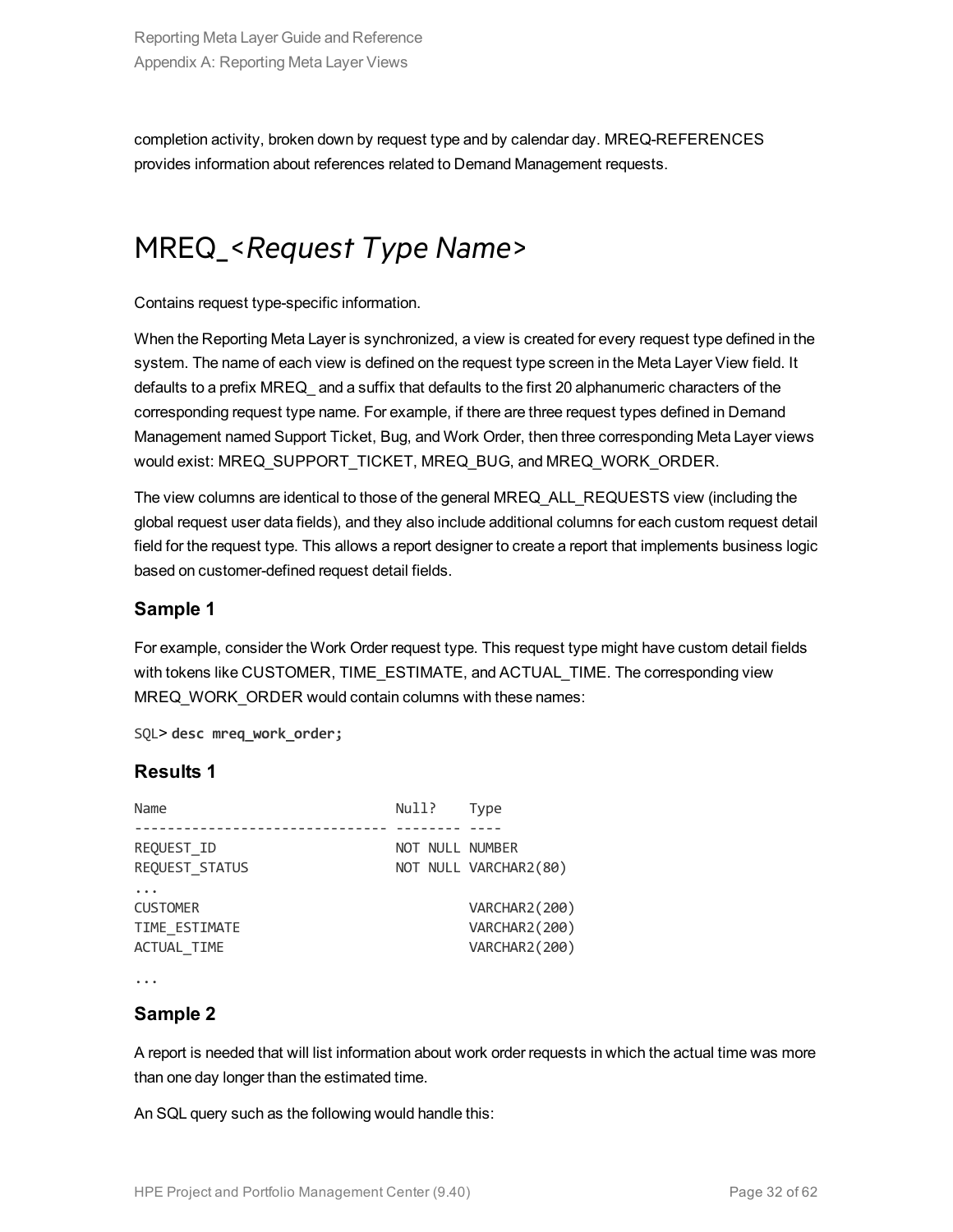```
SELECT request number REQUEST NUM,
      status name CURRENT STATUS,
      customer CUSTOMER,
      (actual_time – time_estimate) EXTRA_DAYS_WORKED
FROM mreq work order
WHERE time estimate IS NOT NULL
AND actual_time IS NOT NULL
AND (actual time – time estimate) > 1ORDER BY request number;
```
### <span id="page-32-0"></span>MREQ\_CONTACTS

Contains all fields for contacts defined in Demand Management. Contains all relevant pieces of information about a contact, including a denormalized username (if present) and a column for each Contact User Data field defined in the system. The column name for each Contact User Data field is the same as the token name for that field.

<span id="page-32-1"></span>A subset of the information provided here is also present in the request views MREQ\_REQUESTS and MREQ\_<*Request Type Name*>.

### **Sample 1**

```
SELECT full name NAME,
      phone_number_PHONE_NUMBER,
      email_address EMAIL
FROM mreq_contacts
WHERE enabled flag = 'Y';
```
### **Sample 2**

If there are Contact User Data fields defined, the token for each field will appear as a separate column in MREQ\_CONTACTS.

For example, two Contact User Data fields have been defined to track additional contact information, with tokens PAGER\_NUMBER and HOME\_PHONE\_NUMBER. Two columns with the same names would be present in MREQ\_CONTACTS:

SQL> **desc mreq\_contacts;**

#### **Results 2**

| Name       | Null? Type |                       |
|------------|------------|-----------------------|
|            |            |                       |
| LAST NAME  |            | NOT NULL VARCHAR2(30) |
| FIRST NAME |            | NOT NULL VARCHAR2(30) |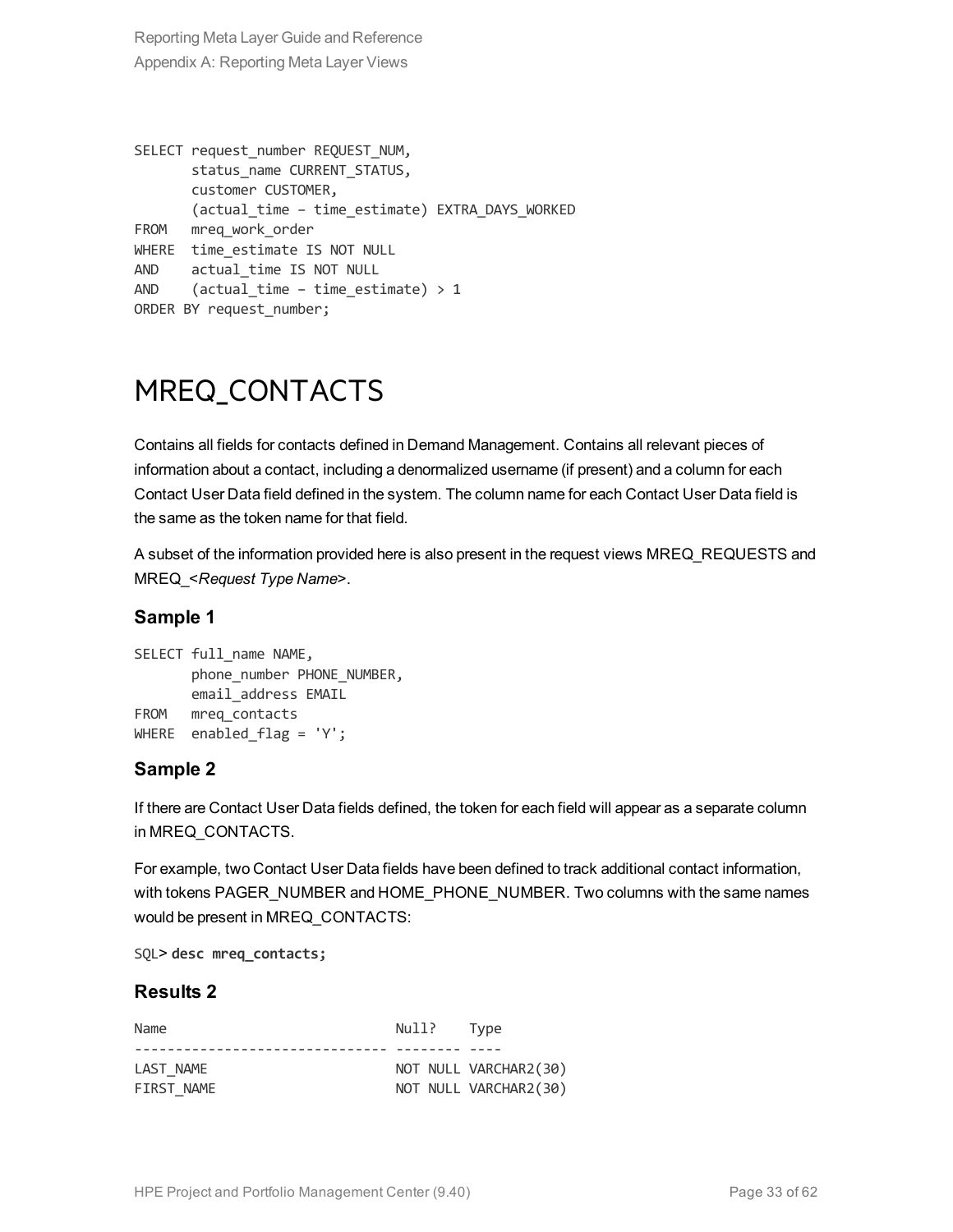| $\cdots$             |               |                      |
|----------------------|---------------|----------------------|
| PAGER NUMBER         |               | VARCHAR2(200)        |
| HOME PHONE NUMBER    |               | VARCHAR2(200)        |
| ENABLED FLAG         |               | NOT NULL VARCHAR2(1) |
| <b>CREATION DATE</b> | NOT NULL DATE |                      |
|                      |               |                      |

### **Sample 3**

Building on [Sample](#page-32-1) 1 by using ["MREQ\\_REQUESTS"](#page-38-0) on page 39, consider designing a report to print the full name, pager, and work numbers of all users who are assigned as backup users on requests that have been open for more than 5 days.

An SQL statement to achieve this type of information might look as follows:

```
SELECT r.backup username USERNAME,
      c.full_name NAME,
      c.pager_number PAGER_NUMBER,
      c.phone_number WORK_NUMBER,
FROM mreq_contacts c,
     mreq_requests r
WHERE c.enabled flag = 'Y'
AND r.backup username = c.username (+)AND r.close date IS NULL
AND r.cancel date IS NULL
AND r.submission date IS NOT NULL
AND (sysdate – r.submission date) > 5;
```
### <span id="page-33-0"></span>MREQ\_CHANGES

When a field is being audited, a record is stored in the PPM Center database every time the value in that field changes on any open Request. This audit history can be important to business decisionmaking.

MREQ\_CHANGES allows a report to display and drive off of changes to request fields. This view exposes the audit trail for the request header and detail fields. It contains columns for the old and new values, and the field prompts and tokens.

### **Sample**

To report on the frequency at which the request priority is changed from any value to Critical, an SQL statement such as the following can be used:

```
SELECT m.calendar month MONTH,
       c.old_field_value OLD_VALUE,
       count(*) NUM_CHANGED
```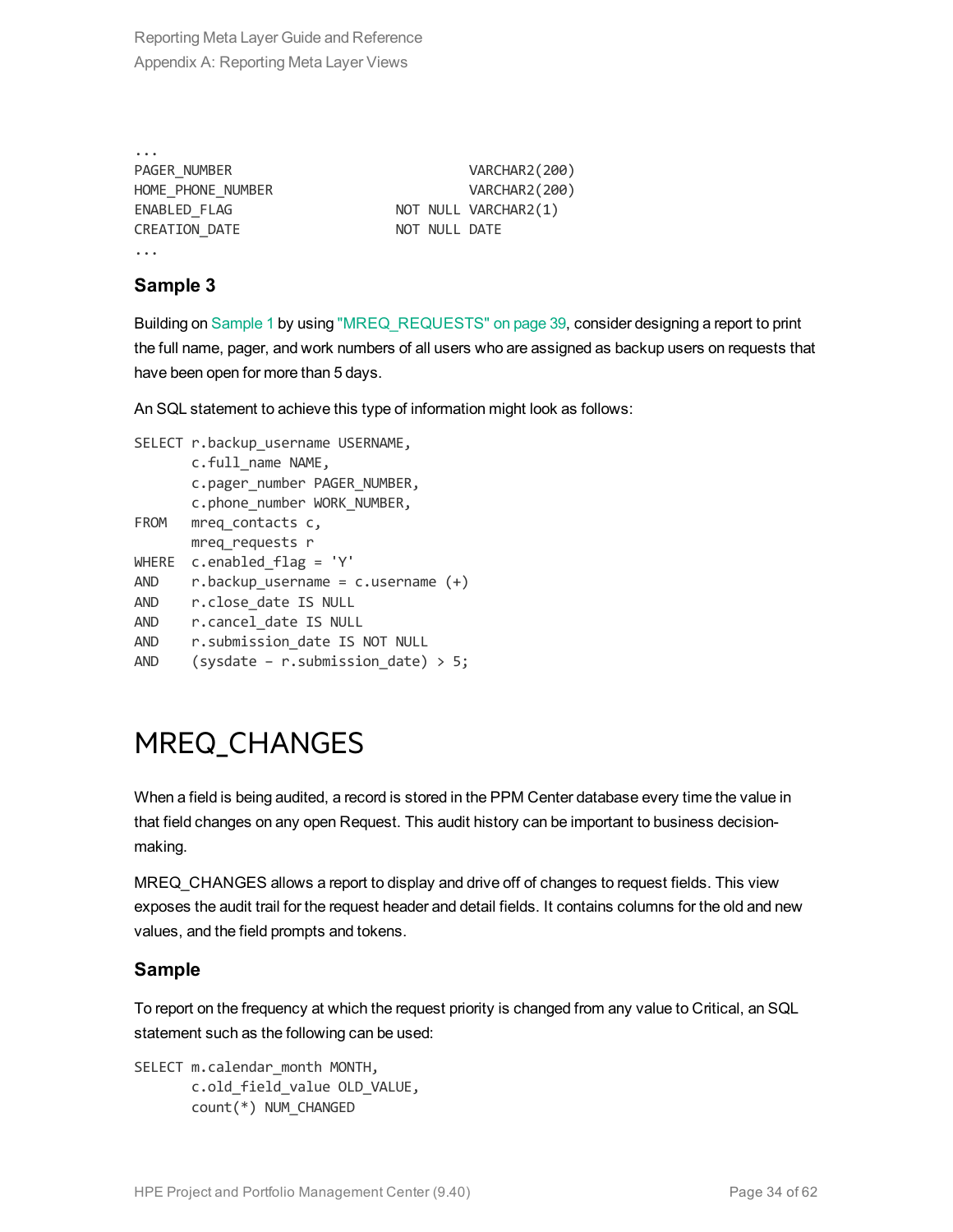```
FROM mreq_changes c,
      krml calendar months m
WHERE c.field_prompt = 'Priority'
AND c.new field code = 'C'
AND c.change_date >= m.start_date
AND c.change date \langle m.end date
GROUP BY m.calendar month, c.old field value
ORDER BY 1, 2;
```
In the WHERE clause of this statement that we are testing, the NEW\_FIELD\_CODE is used instead of the NEW\_FIELD\_VALUE. Either would work.

C is the code for the Critical priority; this statement could also have been written WHERE c.new field value = 'Critical'.

The validation for the request priority field contains the hidden and visible values for this field. Consult this validation in the Validations window for verification of these values.

Consider a slight extension to the previous SQL statement. If it was necessary to limit this information to a specific request type, an additional AND condition could be used: AND c. request type = '<*Name*>'.

### <span id="page-34-0"></span>MREQ\_NOTES

Provides access to the notes for all requests in Demand Management.

Notes are stored in an Oracle LONG database column; to prevent an overload of information this was presented in a separate Meta Layer view, making it less likely to design a report that inadvertently returns too much data.

To query request notes, join this view with a request view [\("MREQ\\_REQUESTS"](#page-38-0) on page 39, or a request type-specific view ["MREQ\\_<Request](#page-31-0) Type Name>" on page 32).

### **Sample**

To retrieve a list of the notes for all open requests of the Bug request type, that have Critical priority, use the following logic in an SQL statement:

```
SELECT r.request_number REQ_NUM,
      n.notes NOTES
FROM mreg bug r,
     mreq_notes n
WHERE r.priority = 'Critical'
AND r.request id = n.request id;
```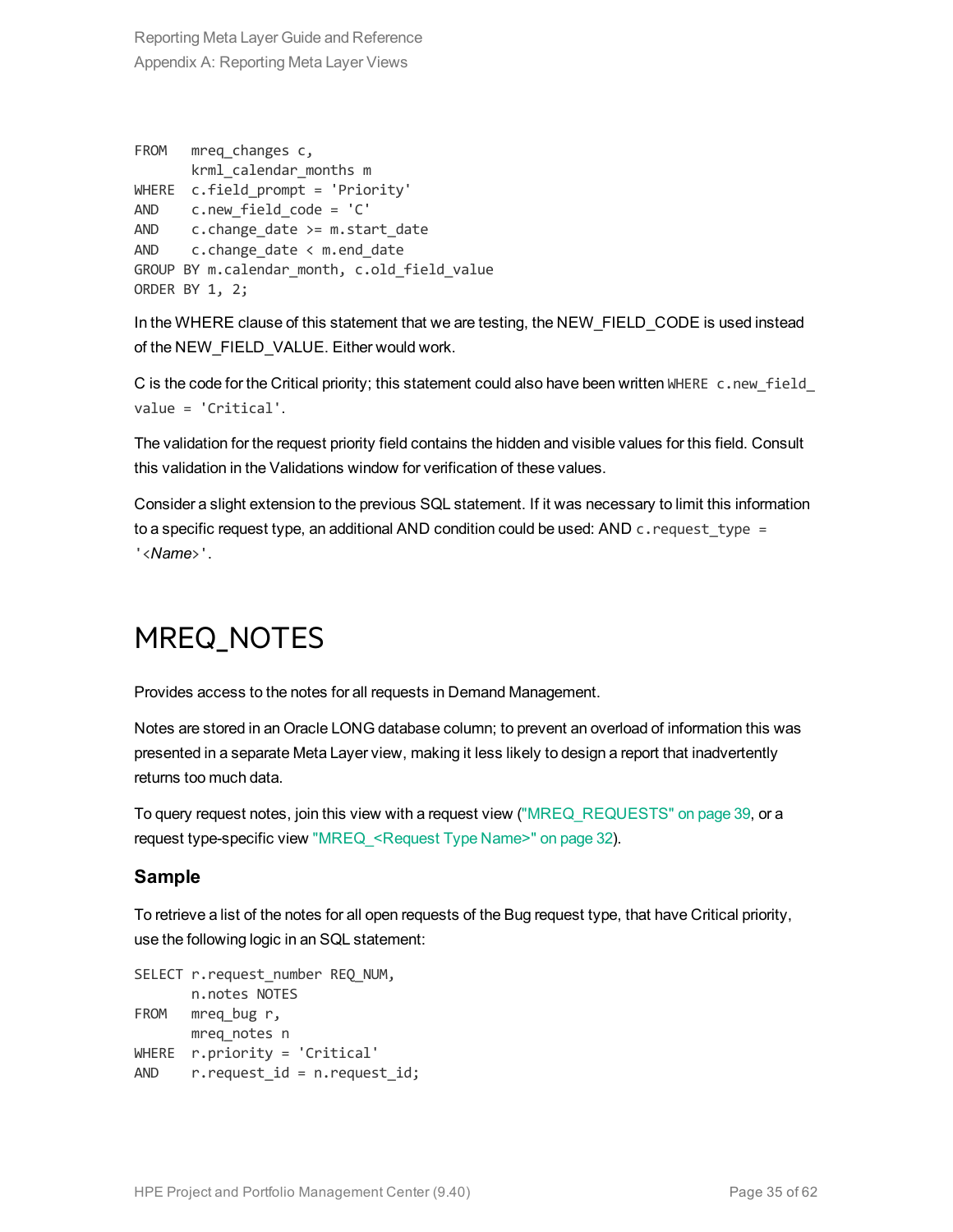### <span id="page-35-0"></span>MREQ\_OPENED\_CLOSED\_BY\_DETAIL\_D/M

Use this view to assess daily request throughput, and to help indicate trends in open requests over time. These views provide information for request submission and completion activity (throughput), broken down by:

- $\cdot$  day or month
- combinations of request type, application, department, priority, and assigned-to user

Thus allowing access to more information than ["MREQ\\_OPENED\\_CLOSED\\_BY\\_DETAIL\\_D/M"](#page-35-0) [above](#page-35-0) or ["MREQ\\_OPENED\\_CLOSED\\_BY\\_TYPE\\_D/M](#page-36-0) " on the next page.

Results from a query of this view contain records only for days or months on which there were requests opened or closed.

#### **Sample**

This creates a report to examine throughput of all work order request types for the IT development department:

```
SELECT activity date,
      application,
      priority,
      total_opened,
      total_closed,
      num still open,
      avg_comp_time_opened,
     avg_comp_time_closed
FROM mreq opened closed by detail d
WHERE activity date BETWEEN '01-APR-01' AND '05-APR-01'
AND request type name = 'Work Order'
AND department = 'Development'
ORDER BY activity date;
```
To get a breakdown by month, replace activity date with activity month and mreq opened closed by detail d with mreq opened closed by detail m.

#### **Results**

|      |                                                   |  | Avg | Avg                    |      |
|------|---------------------------------------------------|--|-----|------------------------|------|
|      |                                                   |  | Num | Comp                   | Comp |
|      |                                                   |  |     | Total Total Still Time | Time |
| Date | Application Priority Open Closed Open Open Closed |  |     |                        |      |
|      |                                                   |  |     |                        |      |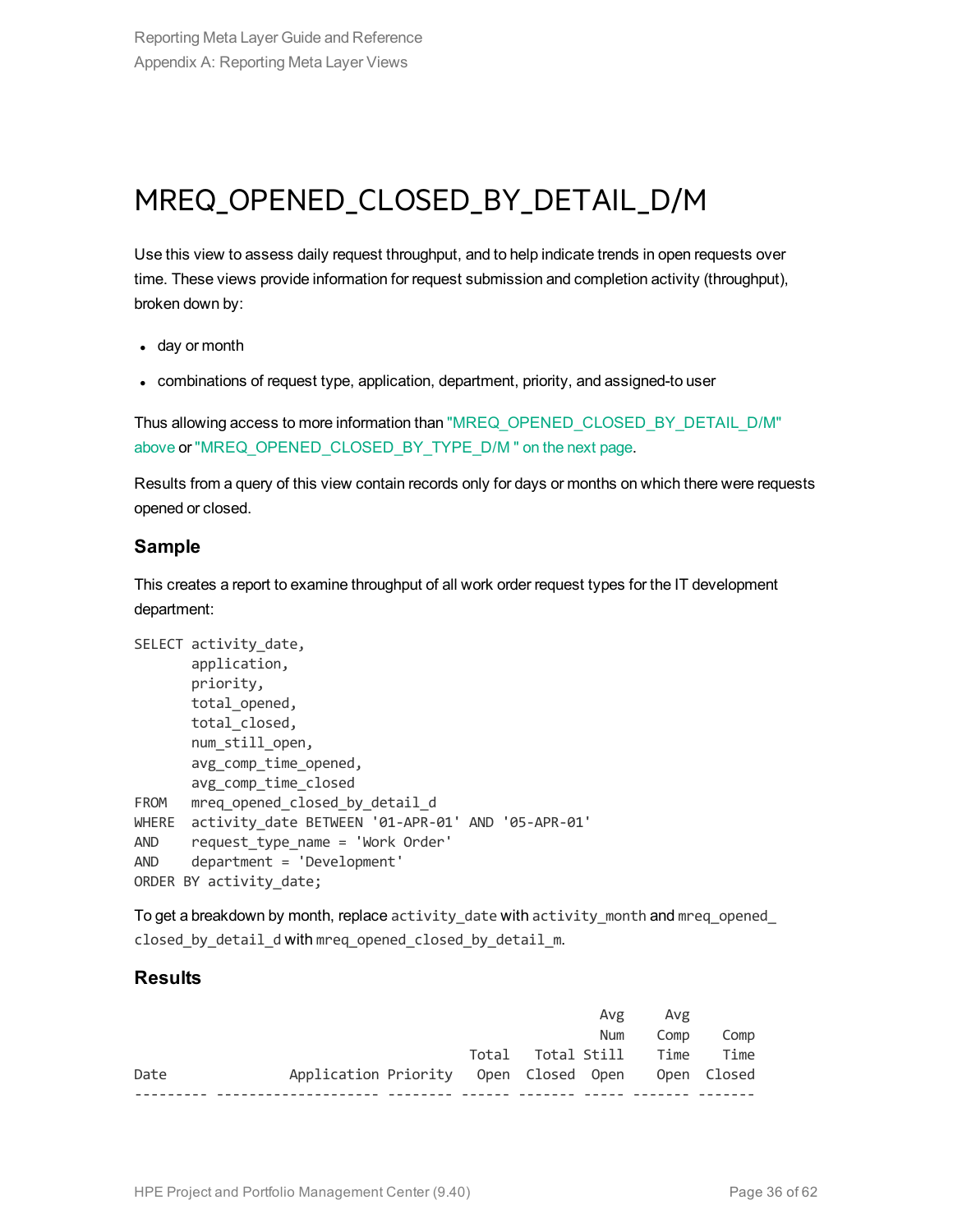|                    | 01-APR-01 Manufacturing     | <b>Normal</b> | 0 | $\mathfrak{D}$ | 0 | 26.06 |
|--------------------|-----------------------------|---------------|---|----------------|---|-------|
|                    | 01-APR-01 Financials        | Normal        | 0 | 2              | 0 | 31.07 |
|                    | 01-APR-01 Work-in-process   | Normal        | 0 | 2              | 0 | 22.74 |
|                    | 02-APR-01 Documentation     | Normal        | 0 | 1              | 0 | 21.78 |
|                    | 03-APR-01 Bill-of-materials | Low           | 0 | 1              | 0 | 41.01 |
|                    | 03-APR-01 Bill-of-materials | Normal        | 0 | 1              | Ø | 26.09 |
|                    | 04-APR-01 Bill-of-materials | Low           | 0 | 1              | 0 | 47.35 |
|                    | 04-APR-01 Bill-of-materials | Normal        | 0 | $\mathcal{P}$  | 0 | 20.60 |
|                    | 04-APR-01 Configuration     | Normal        | 0 | 1              | 0 | 63.18 |
| 04-APR-01 Workflow |                             | Low           | 0 | $\mathcal{P}$  | 0 | 20.70 |
|                    | 05-APR-01 Manufacturing     | Low           | 0 | 2              | 0 | 36.90 |
|                    | 05-APR-01 Work-in-process   | Normal        | 0 |                | 0 | 4.35  |

### <span id="page-36-0"></span>MREQ\_OPENED\_CLOSED\_BY\_TYPE\_D/M

The Reporting Meta Layer views MREQ\_OPENED\_CLOSED\_BY\_TYPE\_D and MREQ\_OPENED\_ CLOSED\_BY\_TYPE M provide summary information for request submission and completion activity, broken down by request type and by calendar day or month.

Use to assess daily or monthly request throughput, and to help indicate trends in request processing over time.

These views contain columns such as:

- the net change in number of open requests during that day or month
- the number of requests still open at the end of the day or month
- the average time to completion, in days or months

for requests opened in that day or month and which have already been closed.

Results from a query of this view contain records only for days or months in which there were requests opened or closed.

#### **Sample**

The following SQL query can be used as a basis for a report that summarizes all request submission and completion activity, per month, over a range of dates:

```
SELECT *
FROM mreq opened closed by type m
WHERE activity month BETWEEN '01-MAR-01' AND '01-APR-01'
ORDER BY activity month;
```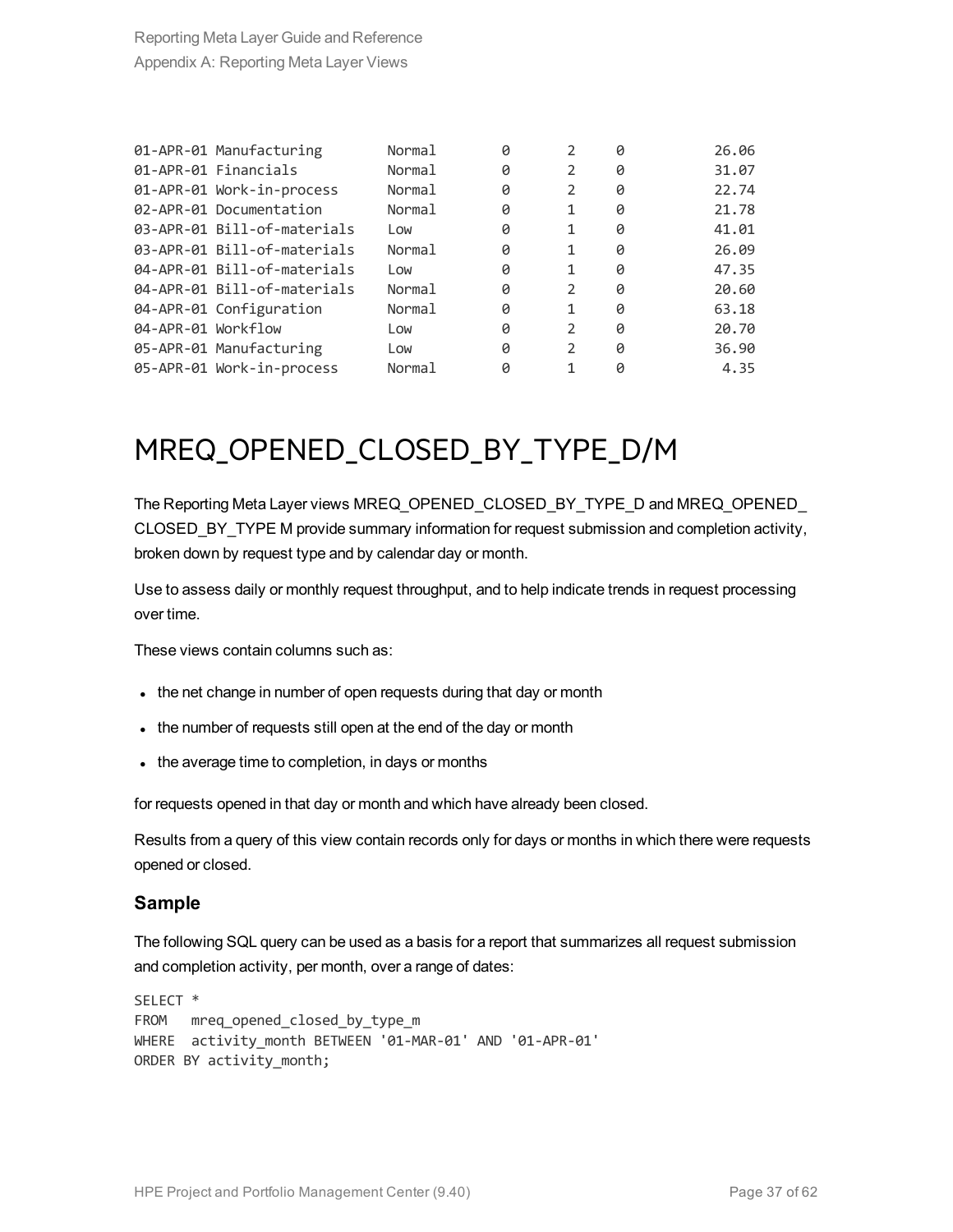To get a breakdown by day, replace activity month and mreq opened closed by type m with activity date and mreq opened closed by type d.

#### **Results**

|                           |           |      |        |        | Num            | Avg<br>Comp | Avg<br>Comp |
|---------------------------|-----------|------|--------|--------|----------------|-------------|-------------|
|                           |           | Tot  | Total  |        | Net Still      | Time        | Time        |
| REQUEST_TYPE_NAME         | Month     | Open | Closed | Change | <b>Open</b>    | <b>Open</b> | Closed      |
| Customer Access           | 01-MAR-01 | 53   | 52     | 1      | 0              | .07         | .01         |
| HR Job Requisition        | 01-MAR-01 | 16   | 17     | $-1$   | 6              | 38.84       | 48.93       |
| HR New Hire Process       | 01-MAR-01 | 13   | 10     | 3      | 1              | 40.35       | 25.61       |
| Product Bug               | 01-MAR-01 | 83   | 232    | $-149$ | 60             | 7.64        | 299.71      |
| Product Patch             | 01-MAR-01 | 8    | 0      | 8      | 8              |             |             |
| Purchase Request          | 01-MAR-01 | 18   | 24     | -6     | 0              | 13.72       | 9.13        |
| Services Work Order       | 01-MAR-01 | 17   | 3      | 14     | 17             | .00         | 33.59       |
| Training Approval Request | 01-MAR-01 | 336  | 369    | $-33$  | 9              | 8.46        | 19.59       |
| Vacation Request          | 01-MAR-01 | 115  | 72     | 43     | 33             | 25.87       | 27.84       |
| Customer Access           | 01-APR-01 | 15   | 6      | 9      | 12             | 11.63       | 150.55      |
| HR Job Requisition        | 01-APR-01 | 5    | 6      | $-1$   | Ø              | .81         | 36.94       |
| HR New Hire Process       | 01-APR-01 | 27   | 6      | 21     | 27             | 9.87        | 255.96      |
| Product Bug               | 01-APR-01 | 36   | 35     | 1      | $\overline{2}$ | .21         | . 29        |
|                           |           |      |        |        |                |             |             |

For more detailed request information filtered by common request header fields like Application, Department, Priority, and Assigned-to User, use the detail summary views MREQ\_OPENED\_ CLOSED\_BY\_DETAIL\_D and MREQ\_OPENED\_CLOSED\_BY\_DETAIL\_M.

### <span id="page-37-0"></span>MREQ\_PENDING\_REQUESTS

Used to create a report that shows the volume of open requests for any given request type in Demand Management.

This report can be used to get information about ongoing request processing work. It shows a summary of requests currently open for a specific Demand Management request type (for example, total number or average age), and information showing how many requests have been opened and closed in the current week and current month.

MREQ\_PENDING\_REQUESTS is aggregated across all requests.

In addition to overall totals of open requests, this view breaks down the information by priority (using the Priority header field). This is done because priority is usually the most important breakdown of load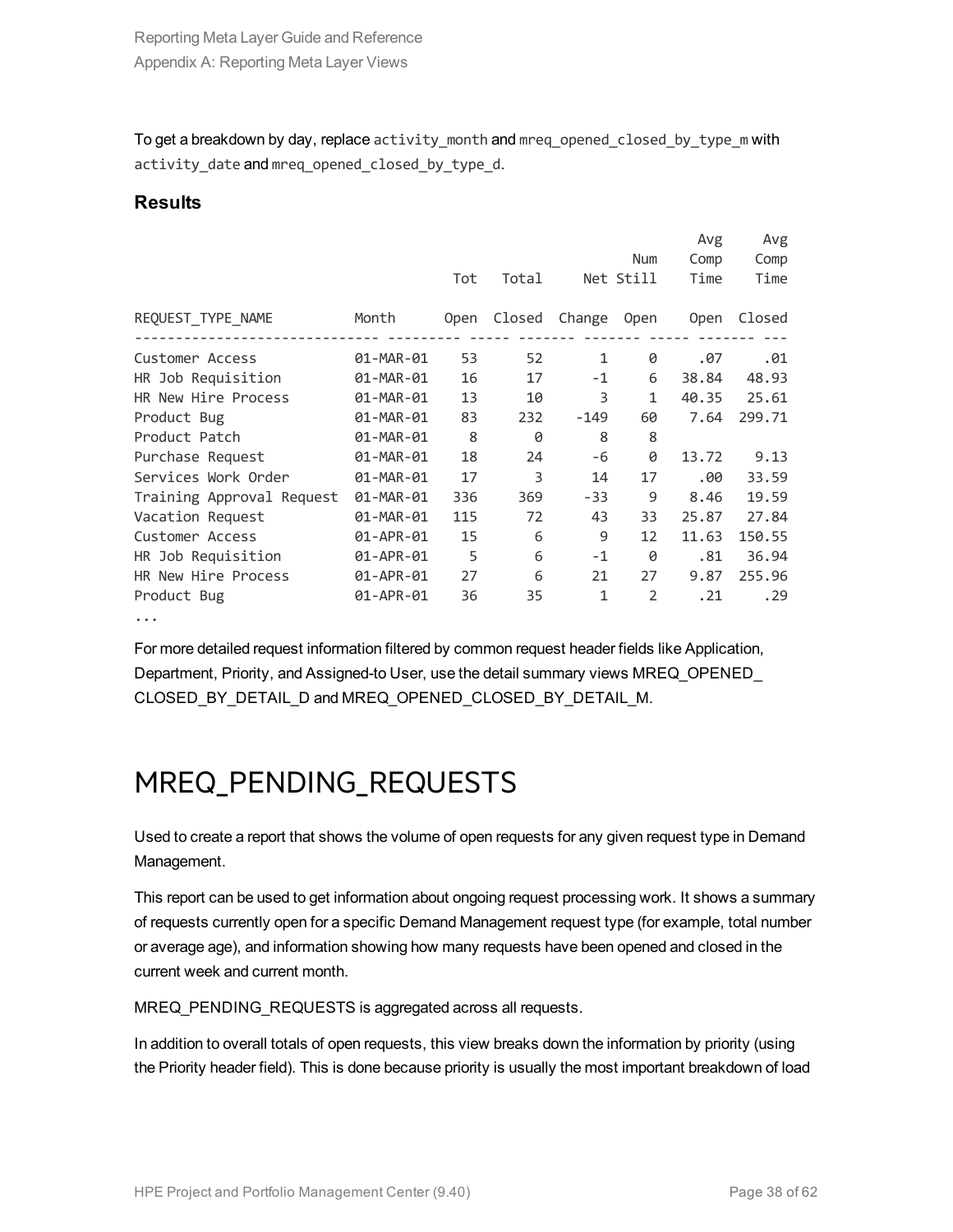information. Data is grouped into three priority groupings—P1, P2, and P3, which map to the three highest-priority levels defined.

#### **Sample**

A QA manager has three types of requests to handle, running through three separate processes. The manager needs a report that will show current work volume for each of these request types, to help prioritize work and identify bottlenecks.

If the three request types are named MFG bug report, FIN bug report, and APPS enhancement request, the following SQL query can be used as a basis for a report to display the desired information:

```
SELECT request_type Request_Type,
      open_requests Open_Reqs,
      avg_age_open_requests Avg Age,
      p1_open_requests P1 Open Reqs,
      p2_open_requests P2 Open Reqs
FROM mreq_pending_requests
WHERE process name IN
      ('MFG bug report',
      'FIN bug report',
      'APPS enhancement request');
```
### **Results**

|                          |      |                | P1            | P <sub>2</sub> |
|--------------------------|------|----------------|---------------|----------------|
|                          | Open |                | Avg Open Open |                |
| REQUEST TYPE             | Regs |                | Age Regs      | Regs           |
|                          |      |                |               |                |
| MFG bug report           | 98   | 3              | 21            | 77             |
| FIN bug report           | 39   | $\overline{a}$ | 14            | 25             |
| APPS enhancement request | 140  | 12             | 8             | 132            |

<span id="page-38-0"></span>This view ignores requests that have not been submitted.

### MREQ\_REQUESTS

The most general view into request transaction data.

A blind query (SELECT \* FROM mreq requests;) will return one row for each request present in the system, including closed requests.

The view columns map to the request fields that are common to all request types (for example, priority, department, application, assigned-to user, and contact information). There are also columns for the status of a request and the dates on which it was submitted, closed, or cancelled.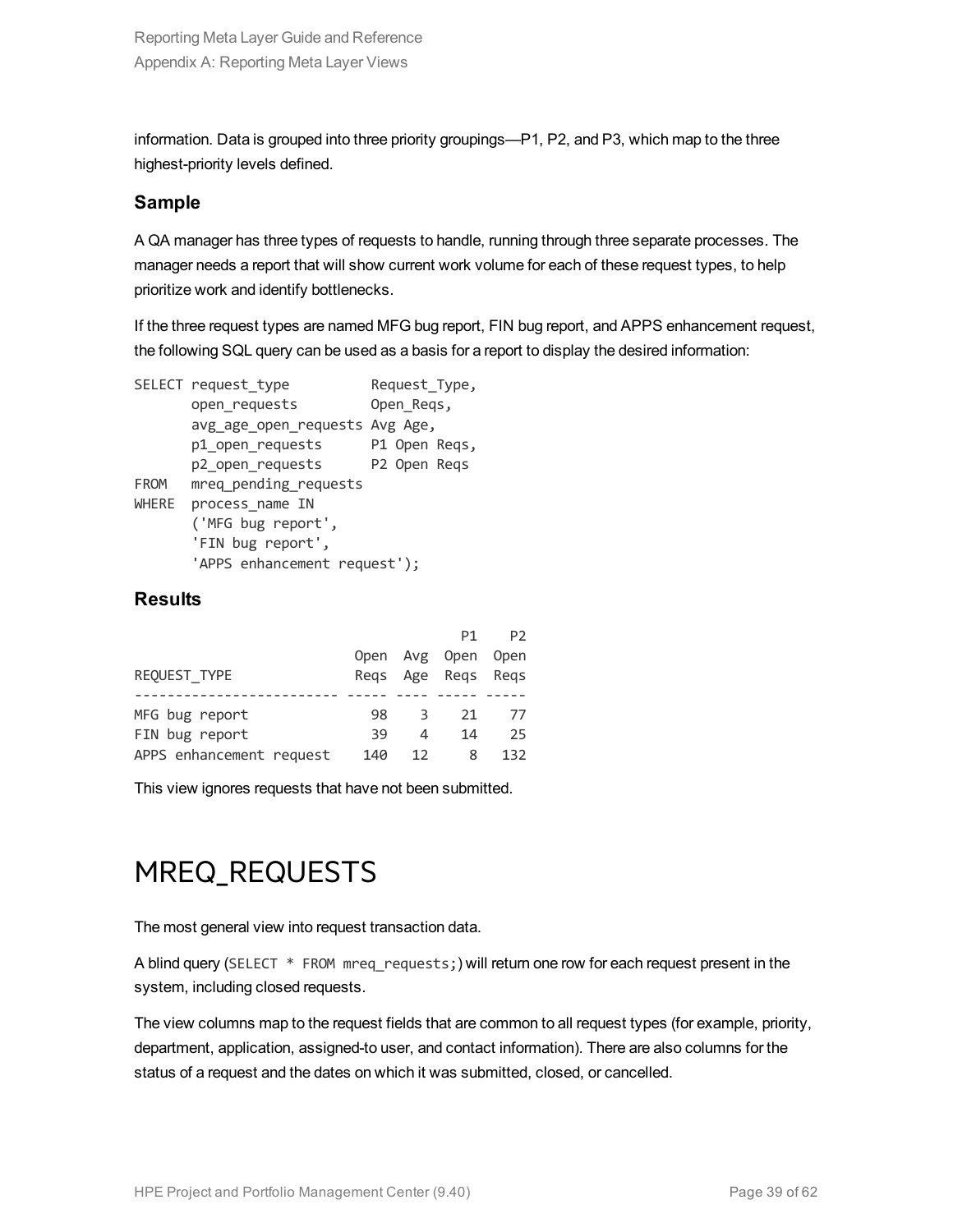Because global request user data fields are present on all requests, there is also a view column for each global request user data field that is defined. The column name for each global request user data field is the same as the token name for that field.

Use this view when writing a report to present general request information without respect to a particular request type.

To build reports that make use of custom detail fields of a particular request type, see ["MREQ\\_](#page-31-0) [<Request](#page-31-0) Type Name>" on page 32.

### **Sample 1**

To get information about the number of open requests in the system and to whom they are assigned:

```
SELECT assigned to username ASSIGNED USER,
     COUNT(*) NUM_OPEN
FROM mreq_requests
WHERE close date IS NULL
AND cancel_date IS NULL
AND submission_date IS NOT NULL
GROUP BY assigned to username
ORDER BY 1;
```
### **Results 1**

| ASSIGNED_USER | NUM OPEN |
|---------------|----------|
|               |          |
|               |          |
| rfrazier      | 13       |
| rjeffries     | 1        |
| rjones        | 28       |
| rnelson       | 9        |
| rsmith        | 3        |
| .             |          |

### **Sample 2**

Or consider a similar query with the results grouped by the request type, to see how many requests of each type are open:

```
SELECT request_type_name REQUEST_TYPE,
      COUNT(*) NUM_OPEN
FROM mreq requests
WHERE close_date IS NULL
AND cancel date IS NULL
AND submission_date IS NOT NULL
GROUP BY request_type_name
ORDER BY 1;
```
### **Results 2**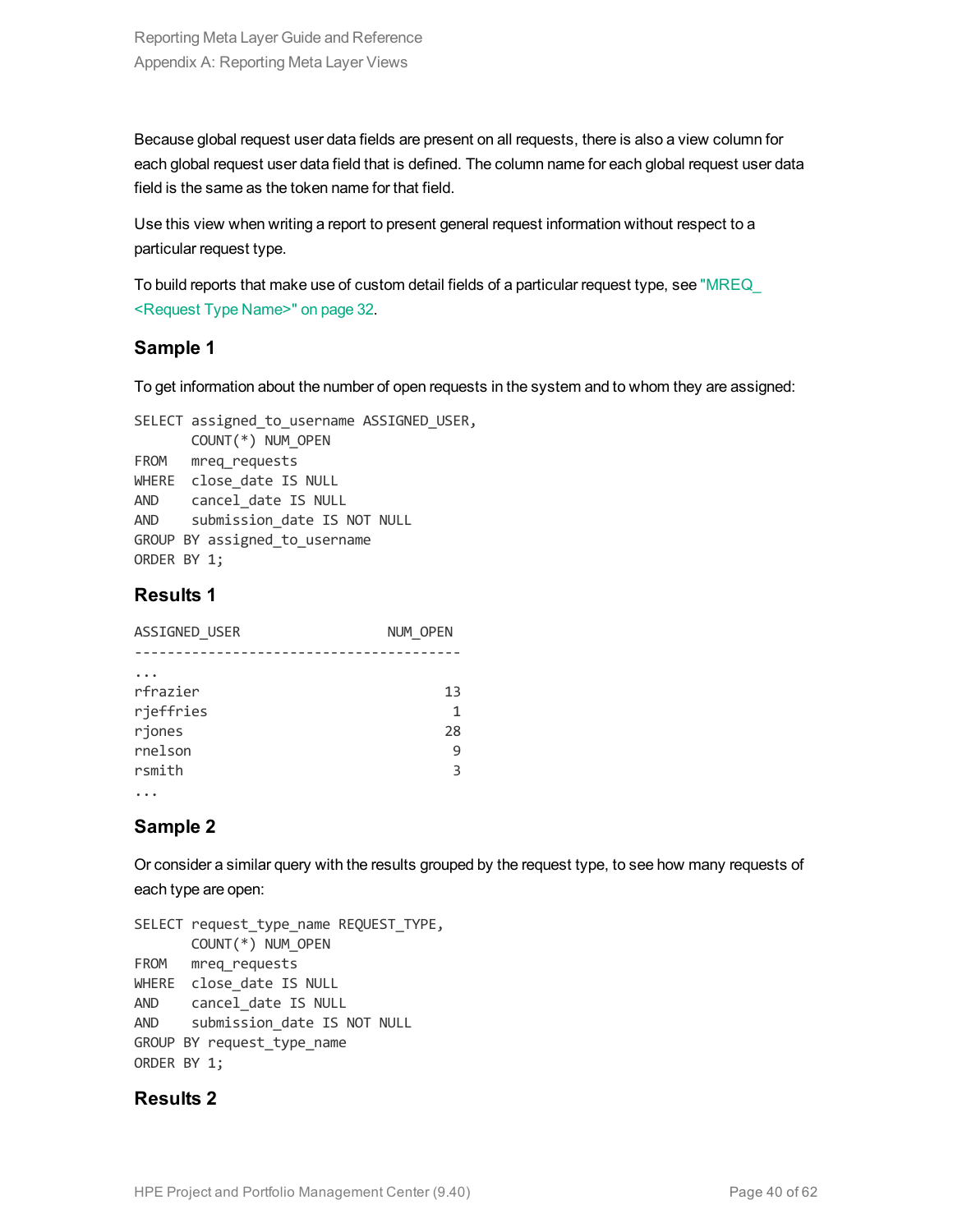| REQUEST TYPE              | NUM OPEN |
|---------------------------|----------|
|                           |          |
| HR Job Requisition        | 37       |
| HR New Hire Process       | 11       |
| Press Release             | -3       |
| Product Patch             | 33       |
| Purchase Request          | 11       |
| Services Work Order       | 81       |
| Training Approval Request | 115      |
| Vacation Request          | 56       |

### **Sample 3**

Consider the case where a global request user data field has been defined to capture the username of a backup user responsible for each request.

The token name for this field is BACKUP\_USERNAME. Therefore, in this view there would be a column named BACKUP\_USERNAME:

#### SQL> **desc mreq\_requests;**

#### **Results 3**

| Name                 | Null?           | <b>Type</b>            |
|----------------------|-----------------|------------------------|
|                      |                 |                        |
| REQUEST ID           | NOT NULL NUMBER |                        |
| REQUEST_DESCRIPTION  |                 | NOT NULL VARCHAR2(240) |
| SUBMISSION DATE      | NOT NULL DATE   |                        |
| REQUEST STATUS       |                 | NOT NULL VARCHAR2(80)  |
|                      |                 |                        |
| CANCEL DATE          | NOT NULL DATE   |                        |
| BACKUP USERNAME      |                 | VARCHAR2(200)          |
| REQUEST TYPE NAME    |                 | VARCHAR2(80)           |
| REQUEST SUBTYPE NAME |                 | VARCHAR2(80)           |
|                      |                 |                        |

### **Sample 4**

The new column can be used to drive a report, if necessary. For example, to report on requests that have been open for more than five days and assigned to a particular backup user:

SELECT backup username BACKUP USER, assigned\_to\_username ASSIGNED\_USER, COUNT(\*) NUM\_OLD\_REQS FROM mreq requests WHERE backup\_username = '<*ValidUsername*>' AND close date IS NULL AND cancel\_date IS NULL AND submission date IS NOT NULL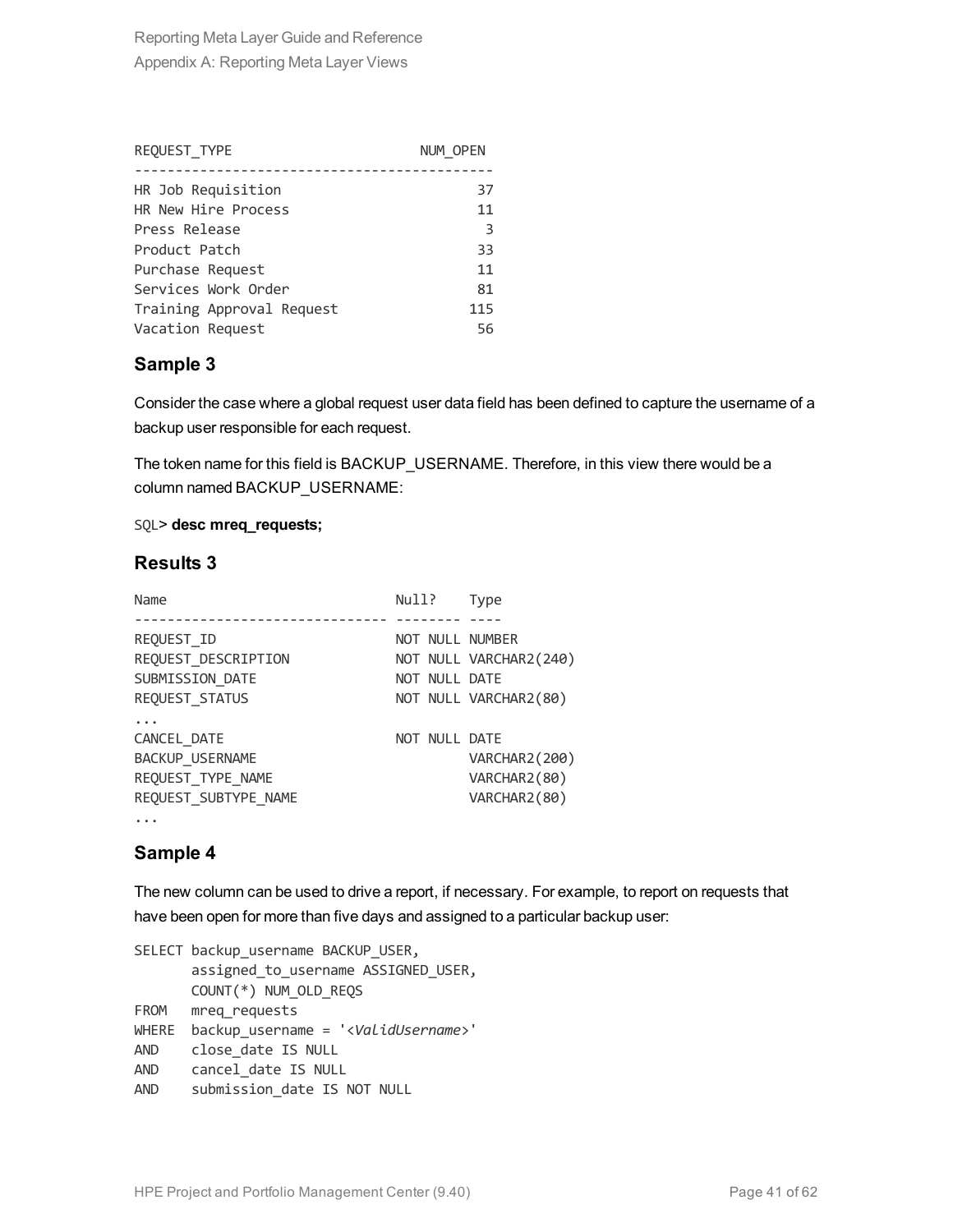AND (sysdate – submission date)  $> 5$ GROUP BY backup username, assigned to username ORDER BY 1, 2;

<span id="page-41-0"></span>This query also displays the name of the original user to whom the request was assigned.

### MREQ\_REQUEST\_ACTIONS

Used to gather information about all workflow actions for any given request in Demand Management. Contains columns to display the result status of each step, how long it took to complete, details about the step (for example, source and destination environment), and other relevant details. It also adds the submission (Process Open) and completion (Process Close) of a request as pseudo workflow step actions, displaying the entire life cycle of the request in a single view.

This view can be used directly to view the full transaction history of a request, or it can be used as a basis for more complex reports showing, for example, throughput at specific request steps.

To relate information from this view with information from relevant requests, use the request identifier REQUEST\_ID to join with ["MREQ\\_REQUESTS"](#page-38-0) on page 39 or ["MREQ\\_<Request](#page-31-0) Type Name>" on [page](#page-31-0) 32.

### **Sample 1**

Consider a report that takes a request ID as input from the person running the report, and shows all transactions for that request. To include the name of the step, the date an action was taken, the result, and how long the step stayed active before the action was taken, you could write a query similar to:

```
SELECT action name,
      action date,
      action result,
      duration
FROM mreq_request_actions
WHERE request id = <DesiredID>
ORDER BY action_date;
```
#### **Results 1**

|                             | Action             | Action                |          |
|-----------------------------|--------------------|-----------------------|----------|
| Process Step                | Date               | Result                | Duration |
|                             |                    |                       |          |
| <b>Open</b>                 | 26-APR-01 Released |                       | .00      |
| Check Priority              | 26-APR-01 Normal   |                       | .00      |
| SA - Check Prodcut          |                    | 26-APR-01 NULL result | .00      |
| CL - Check issue assignment | 26-APR-01 aaslani  |                       | .00      |
| Work In Progress            | 15-MAY-01 Resolved |                       | 18.72    |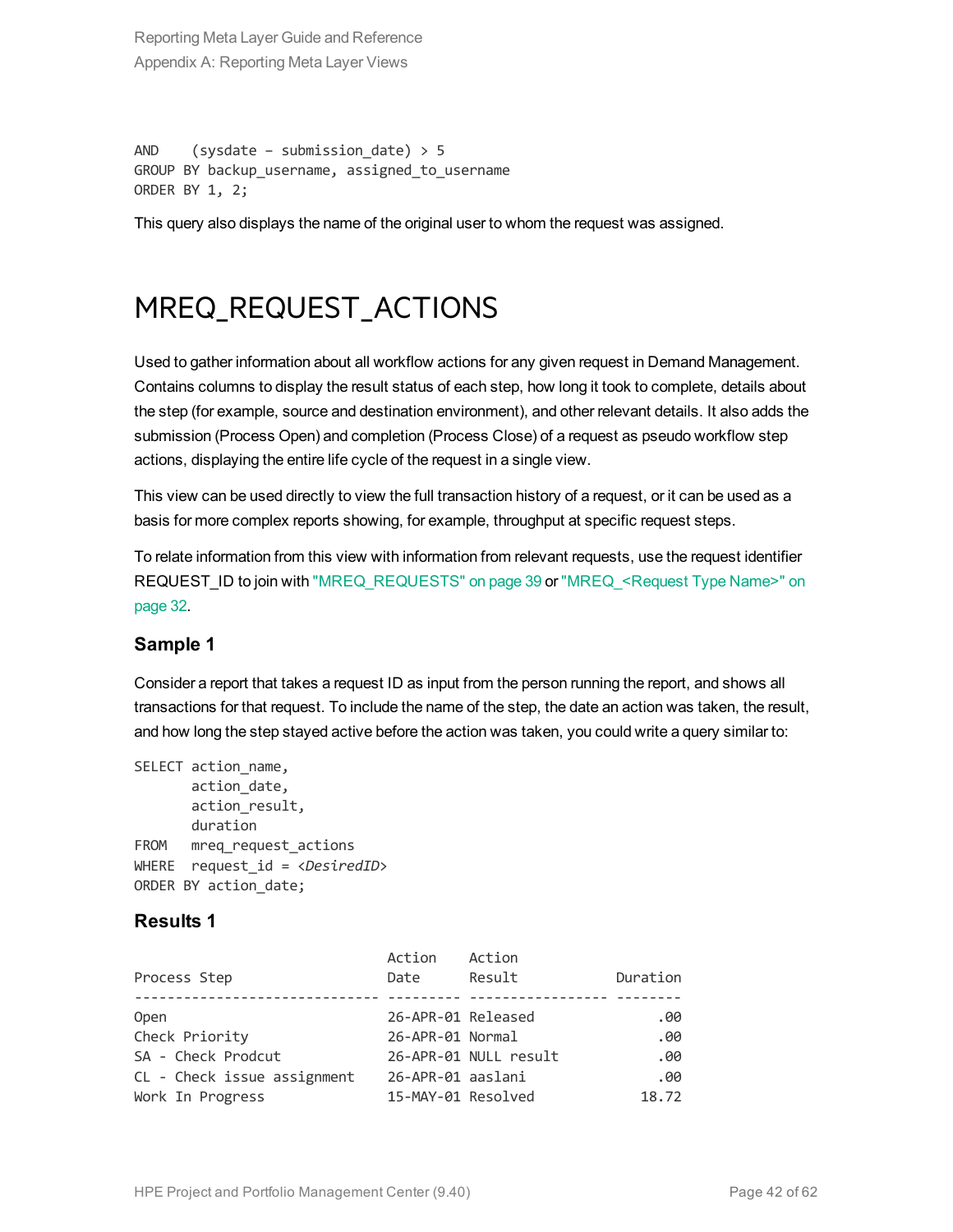| Feedback         | 20-MAY-01 Timeout |                            | 5.00 |
|------------------|-------------------|----------------------------|------|
| Close            |                   | 20-MAY-01 Closed [Success] | .00  |
| Request resolved |                   | 20-MAY-01 Succeeded        | .00  |

#### **Sample 2**

Consider a work order request type that has a Customer field with token CUSTOMER.

The name of the corresponding request view will be MREQ\_WORK\_ORDER based on the general view ["MREQ\\_<Request](#page-31-0) Type Name>" on page 32. A report is needed to show all work order requests that are eligible for fjohnson to act on, broken down by customer:

|            | SELECT wo.customer                         | CUSTOMER,                                               |  |  |  |
|------------|--------------------------------------------|---------------------------------------------------------|--|--|--|
|            | wo.request id                              | REQ_NUM,                                                |  |  |  |
|            |                                            | ra.request_workflow_step_label    ': '   ra.action_name |  |  |  |
|            |                                            | ELIGIBLE STEP,                                          |  |  |  |
|            | ra.duration                                | DAYS_ELIGIBLE                                           |  |  |  |
| FROM       | mreq work order wo,                        |                                                         |  |  |  |
|            | mwfl_step_security_users ssu,              |                                                         |  |  |  |
|            | mreq request actions ra                    |                                                         |  |  |  |
| WHERE      | ra.status type = 'ELIGIBLE'                |                                                         |  |  |  |
| <b>AND</b> | ssu.workflow_step_id = ra.workflow_step id |                                                         |  |  |  |
| <b>AND</b> | ssu.username = 'fjohnson'                  |                                                         |  |  |  |
| <b>AND</b> | ra. request $id = wo$ . request $id$       |                                                         |  |  |  |
|            | ORDER BY 1,2,3,4;                          |                                                         |  |  |  |

The format of the ELIGIBLE STEP column being selected, which will return a value similar to 12.3.1: Review by Lead. MWFL STEP SECURITY USERS (see "MWFL STEP SECURITY GROUPS and [MWFL\\_STEP\\_SECURITY\\_USERS"](#page-46-2) on page 47) is used to determine if a specified user is authorized for a specified workflow step.

Additional considerations:

• The column STATUS is the status name that is displayed in the status tab of requests in the Demand Management application.

The internal code STATUS TYPE is provided to group these status names into logical groupings. For example, there may be many different statuses that all represent a COMPLETE status type (the result value of any workflow step—Approved, Succeeded, Rejected, or Failed QA Test). While STATUS may have many different possible values, STATUS\_TYPE has only the following possible values:

- <sup>o</sup> SUBMITTED
- <sup>o</sup> IN\_PROGRESS
- <sup>o</sup> CLOSED\_SUCCESS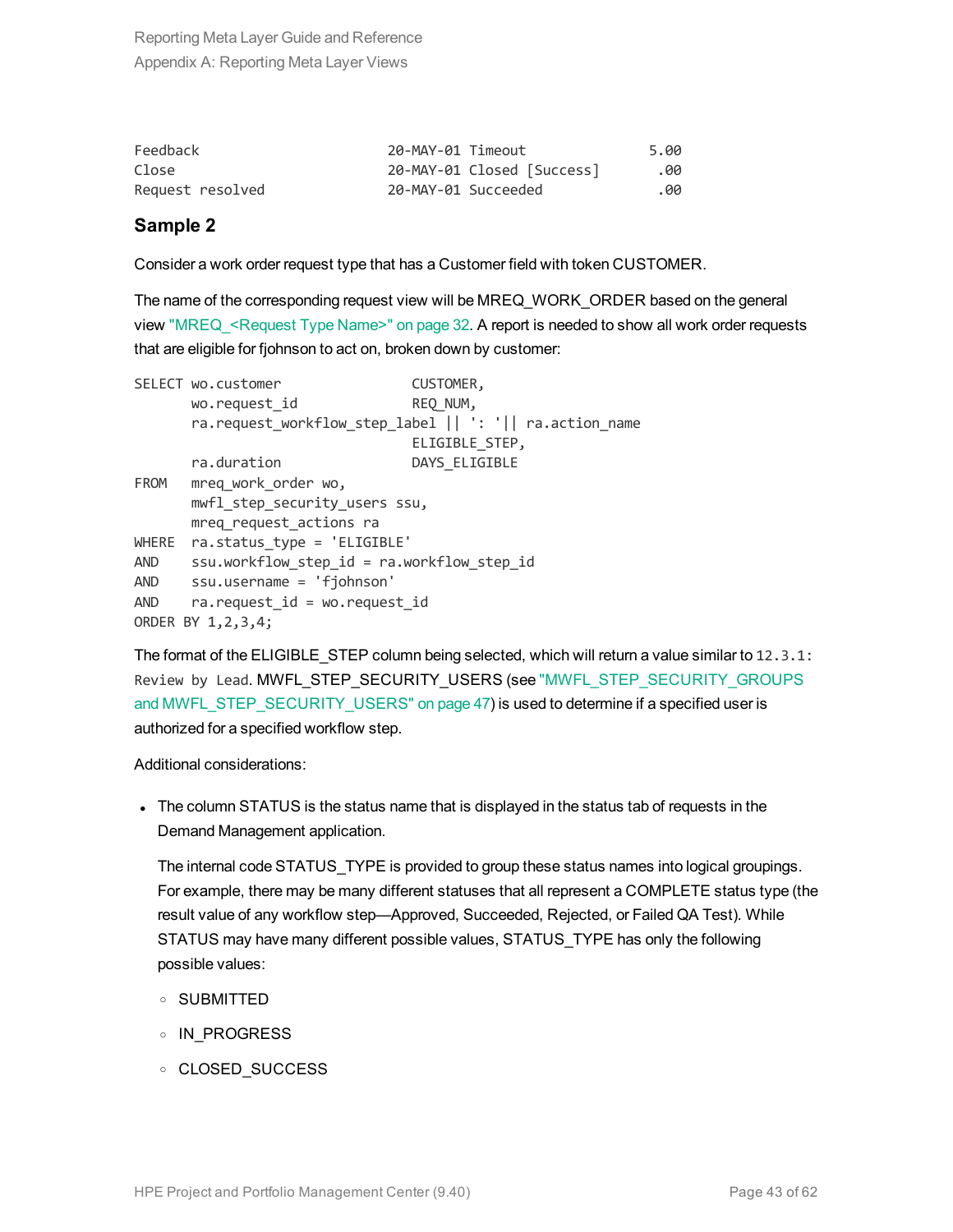- <sup>o</sup> ELIGIBLE
- <sup>o</sup> ERROR
- <sup>o</sup> CLOSED\_FAILURE
- <sup>o</sup> PENDING
- <sup>o</sup> COMPLETE
- <span id="page-43-0"></span><sup>o</sup> CANCELLED

### MREQ\_REFERENCES

Used to view the references of requests in Demand Management.

There are several types of references for requests. If a request is part of a release, then there will be a reference for that release. If a request is a parent or child of another request, then there will be a reference for that request. References are also used to attach documents to a request.

The RELATIONSHIP column in MREQ\_REFERENCES describes the relationship of the referenced item to the request that references it. This view also has columns for each of the entities that can be referenced to a request—other requests, packages, projects, tasks, releases, attachments, and URLs.

For each record in MREQ\_REFERENCES, only one of these columns will have a value and the others will be NULL.

#### **Sample**

The following SQL can be used to retrieve a list of all references to a particular request:

```
SELECT referenced package id PKG,
      referenced_project_id PROJ,
      referenced_request_id REQ,
      referenced release id REL,
      referenced_task_id TASK,
      attachment_name ATTACHMENT,
      document url URL,
     relationship RELATIONSHIP
FROM mreq_references
WHERE request number = '54872';
```
#### **Results**

|  |  |       | PKG PROJ REO REL TASK ATTACHMENT | URL | RELATIONSHIP          |
|--|--|-------|----------------------------------|-----|-----------------------|
|  |  |       |                                  |     |                       |
|  |  | 43301 |                                  |     | Contains this Request |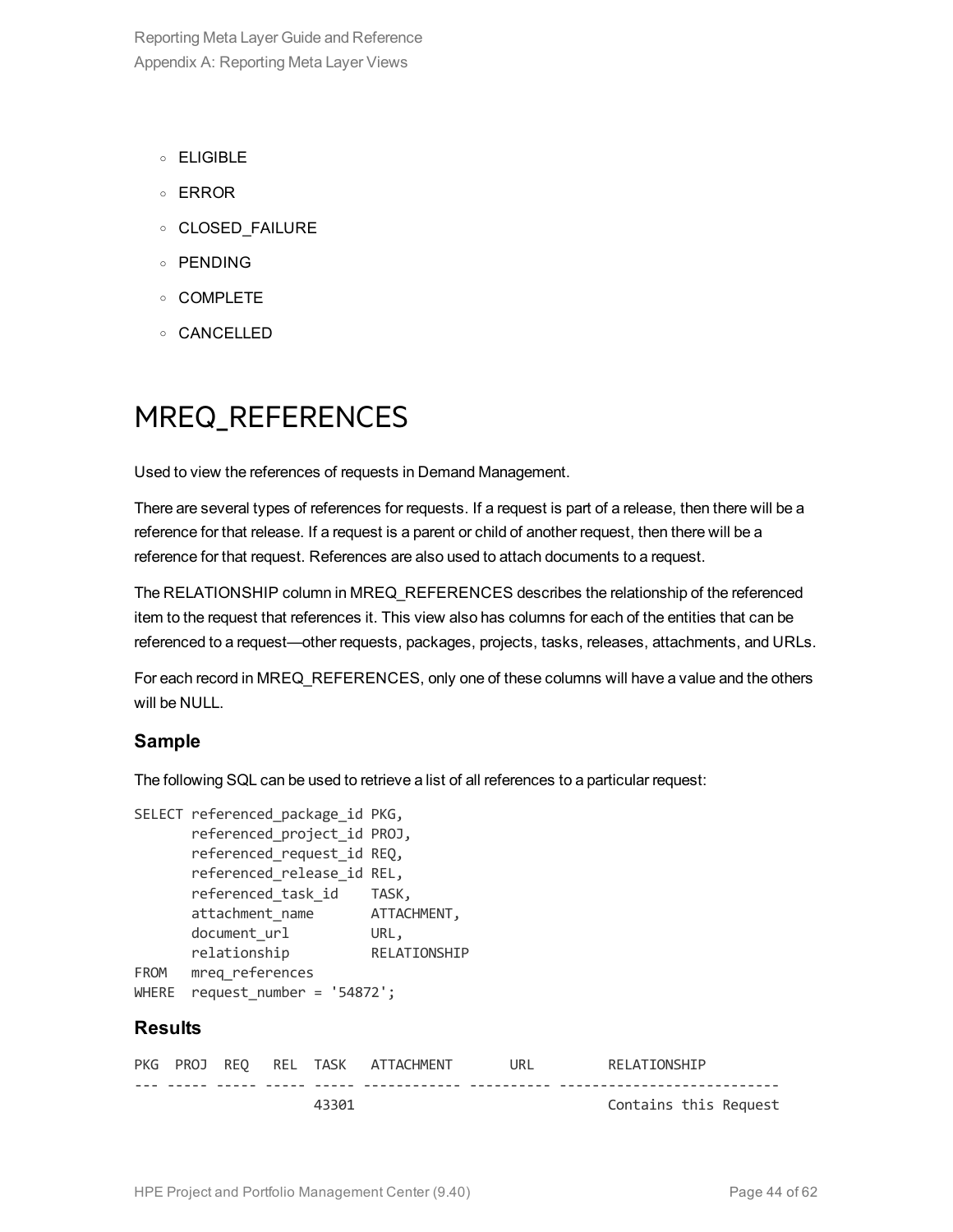screenShot.doc

43304 Contains this request 30043 Child of this Request 52383 Parent of this Request

### <span id="page-44-0"></span>MREQ\_REQUEST\_HEADER\_TYPES

Accesses configuration details of request header types in Demand Management.

In some cases a report designer might need to include request header type information in a report, and can join the REQUEST\_HEADER\_TYPE column in this view with the same column in the MREQ REQUEST\_TYPES view, and in general request views [\("MREQ\\_REQUESTS"](#page-38-0) on page 39 and "MREQ <Request Type Name>" on page 32).

PPM Center supports user data on request header types. All defined request header type user data fields are represented in MREQ\_REQUEST\_HEADER\_TYPES view; there is a column for each request header type user data field.

The column name for each request header type user data field is the same as the token name for that field.

### **Sample**

A user data field with token name OWNER is defined for request header types, to keep track of a PPM Center administrator responsible for maintaining each request header type configuration.

A corresponding view column named OWNER will be present in MREQ\_REQUEST\_HEADER\_ TYPES view:

SQL> **desc mreq\_request\_header\_types;**

### **Results**

```
Name Null? Type
------------------------------- -------- ----
REQUEST HEADER TYPE NOT NULL VARCHAR2(80)
REQUEST_HEADER_TYPE_DESC VARCHAR2(240)
...
ACCELERATOR_NAME NOT NULL VARCHAR2(80)
OWNER VARCHAR2(200)
CREATION DATE NOT NULL DATE
CREATED_BY_USERNAME NOT NULL VARCHAR2(30)<br>LAST UPDATE DATE NOT NULL DATE
LAST UPDATE DATE NOT NULL DATE
```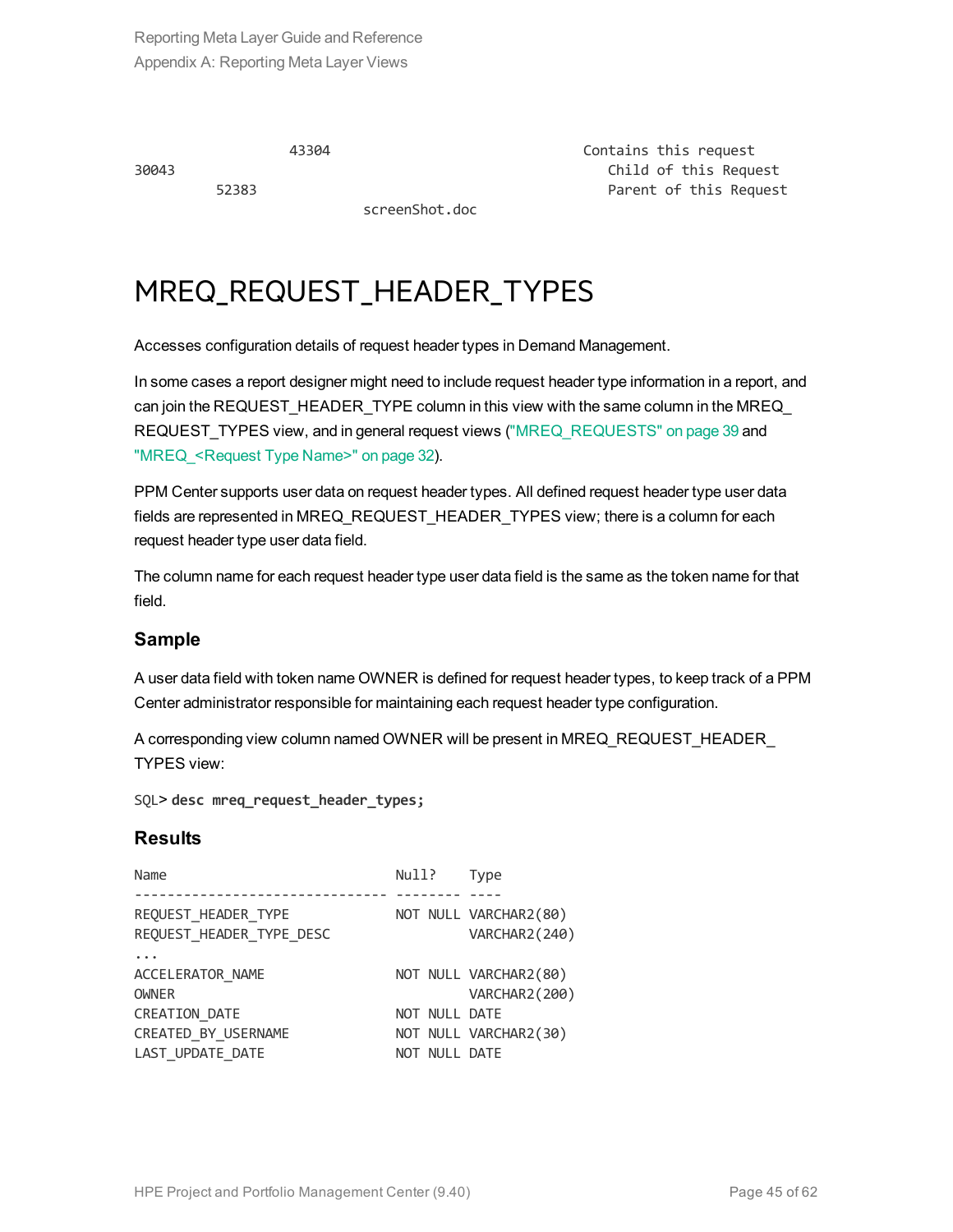### <span id="page-45-0"></span>MREQ\_REQUEST\_TYPES

Accesses configuration details of request types in Demand Management.

You can include request type information in a report by joining the REQUEST\_TYPE column in this view with the same column in the general request views [\("MREQ\\_REQUESTS"](#page-38-0) on page 39 and ["MREQ\\_<Request](#page-31-0) Type Name>" on page 32).

PPM Center supports user data on request types. All defined request type user data fields are represented in MREQ\_REQUEST\_TYPES view; there is a column for each request type user data field. The column name for each request type user data field is the same as the token name for that field.

### **Sample 1**

A user data field with token name OWNER is defined for request types, to keep track of a PPM Center administrator responsible for maintaining each request type configuration.

A corresponding view column named OWNER will be present in MREQ\_REQUEST\_TYPES view:

```
SQL> desc mreq_request_types;
```
### **Results 1**

| Name                     | Null?         | <b>Type</b>            |
|--------------------------|---------------|------------------------|
|                          |               |                        |
| REQUEST TYPE             |               | NOT NULL VARCHAR2(30)  |
| REQUEST TYPE DESCRIPTION |               | NOT NULL VARCHAR2(240) |
|                          |               |                        |
| INITIAL STATUS           |               | NOT NULL VARCHAR2(80)  |
| RESTRICTION              |               | NOT NULL VARCHAR2(30)  |
| <b>OWNER</b>             |               | VARCHAR2 (200)         |
| CREATION_DATE            | NOT NULL DATE |                        |
| CREATED BY USERNAME      |               | NOT NULL VARCHAR2(30)  |
|                          |               |                        |

### **Sample 2**

An SQL query based on this view might be used to determine how many requests were created prior to a configuration change for a particular request type.

For example, a request type named Work Order has undergone a significant configuration change that invalidates open work order requests that were created before the change. Therefore, a report is needed to determine the status of open work order requests that were created before the changes: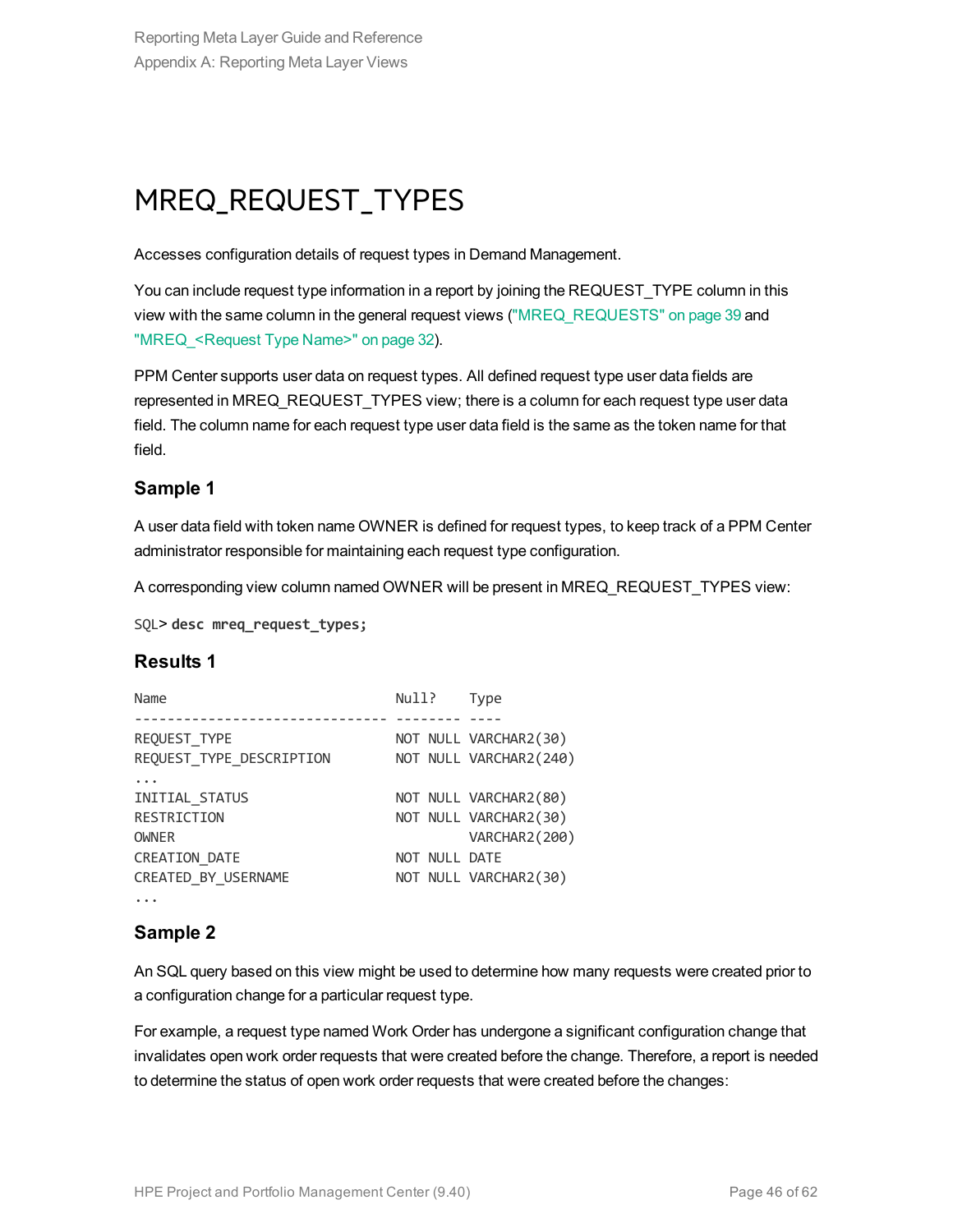```
SELECT wo.request id REQUEST NUM,
      wo.request_status CURRENT STATUS,
      wo.request_description DESCRIPTION
FROM mreq_work_order wo,
     mreq_request_types rt
WHERE wo.creation date \langle rt.last update date
AND rt.request type = 'Work Order'
ORDER BY 1;
```
Notice that we do not have to join the explicit request type name to the view MREQ\_WORK\_ORDER, because it is already implicit in the view definition—only work order requests are returned from that view.

### <span id="page-46-0"></span>MREQ\_TABLE\_COMPONENT

Contains table component data for request detail fields with validations.

### <span id="page-46-1"></span>Other Views

Other views provide information about PPM Center entities like workflows and security groups. For example, MWFL\_STEP\_SECURITY\_USERS lists all users with authority to act on a given workflow step through static security group or user linkage, as defined in the workflow step window in the Workflow workbench.

## <span id="page-46-2"></span>MWFL\_STEP\_SECURITY\_GROUPS and MWFL\_ STEP\_SECURITY\_USERS

Used to get information about PPM Center users or security groups linked to Workflow steps.

- **MWFL\_STEP\_SECURITY\_USERS** lists all users with authority to act on a given workflow step through static security group or user linkage, as defined in the workflow step dialog in the Workflow workbench.
- **MWFL\_STEP\_SECURITY\_GROUPS** lists all security groups with authority to act on a step through static security group linkage.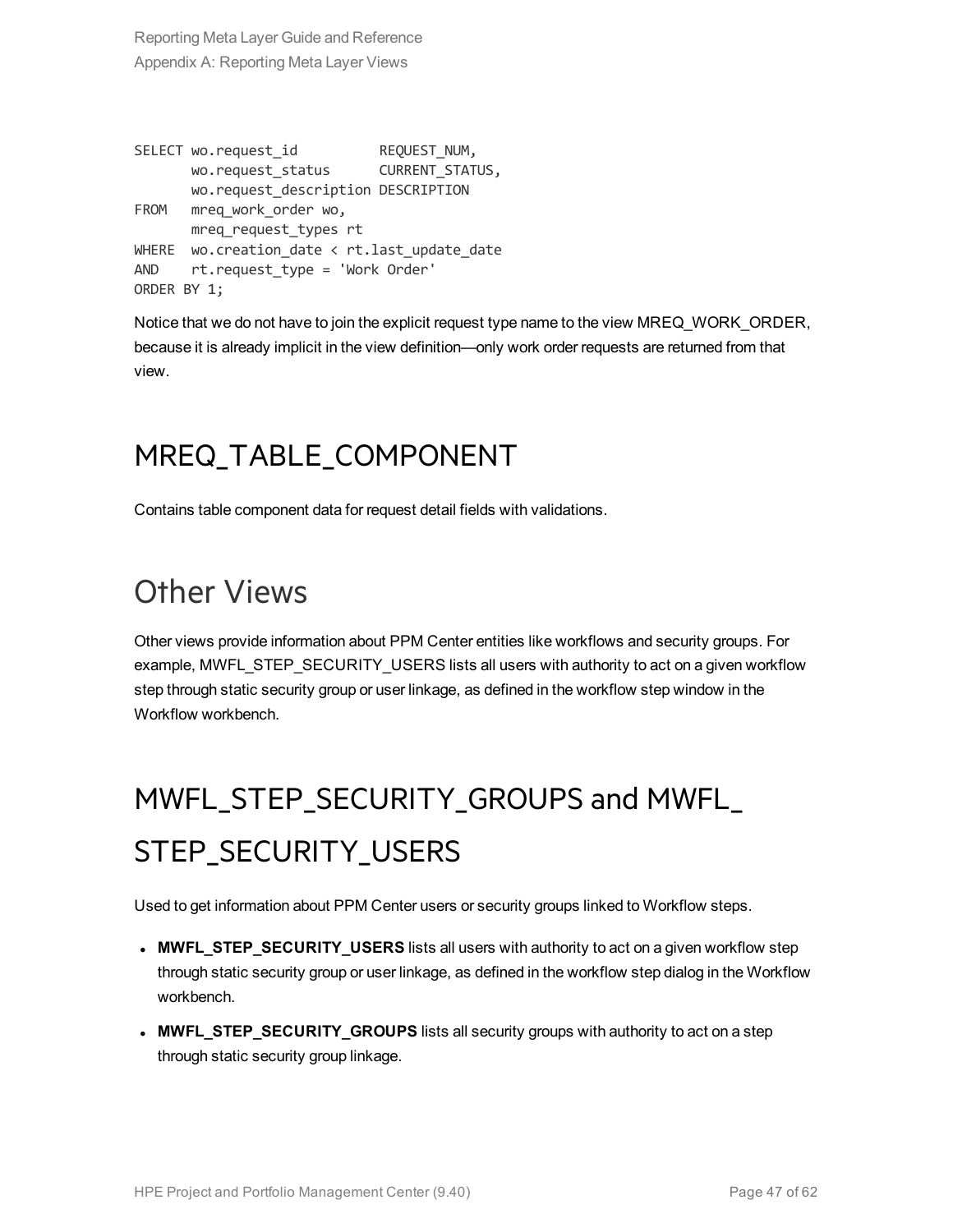These views can be useful for reporting on specific key workflow steps to show more detailed information that may not be available in the more general activity management views.

#### **Sample**

A report is needed to show all requests in Demand Management belonging to a given user who is eligible for one or more approval workflow steps. The view ["MWFL\\_WORKFLOW\\_STEPS"](#page-48-0) on the next [page](#page-48-0) can be used to show the workflow steps that are approval steps, and the view "MREQ [REQUEST\\_ACTIONS"](#page-41-0) on page 42 will provide the request information for eligible steps:

```
SELECT ssu.username ELIGIBLE USER,
      ra.request_id REQUEST_NUM,
      ra.request_workflow_step_label || ': '|| ra.action_name
                             ELIGIBLE_STEP,
     ra.duration DAYS ELIGIBLE
FROM mwfl step_security_users ssu,
     mwfl workflow steps ws,
     mreq_request_actions ra
WHERE ra.status type = 'ELIGIBLE'
AND ws.step_type = 'Approval'
AND ra.workflow step id = ws.workflow step id
AND ssu.workflow step id = ra.workflow step id
ORDER BY 1,2,3,4;
```
In this query, the workflow step identifier WORKFLOW\_STEP\_ID was used to join MWFL\_STEP\_ SECURITY USERS with the view ["MREQ\\_REQUEST\\_ACTIONS"](#page-41-0) on page 42, to relate request workflow step information.

<span id="page-47-0"></span>Dynamic workflow step security defined by tokens is not included in these views.

### MWFL\_WORKFLOWS

Use to access basic configuration details of workflows.

To include workflow information in a report, you can join the WORKFLOW\_ID column in this view with the same column in Workflow transaction views (for example, ["MREQ\\_REQUEST\\_ACTIONS"](#page-41-0) on [page](#page-41-0) 42). The view MWFL\_WORKFLOW has columns for the main workflow definition fields present on the first tab of the workflow detail window in the PPM Workbench, and also includes a column for each workflow user data field defined in the system.

### **Sample**

If the system has three workflow user data fields defined, this view will contain three columns that use the user data fields' token names as view column names. If these three user data fields have the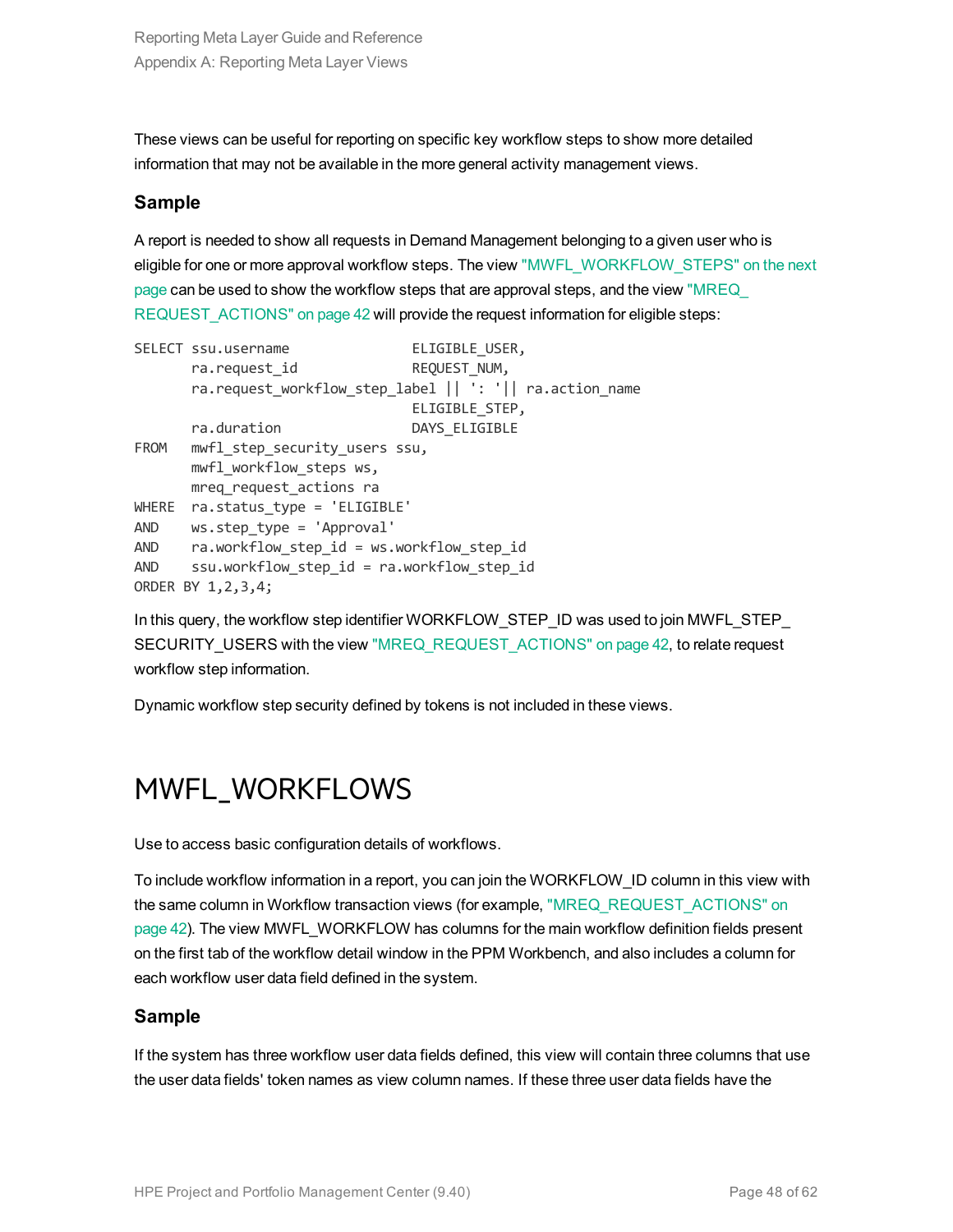tokens DEPARTMENT, ADMINSTRATOR\_USERNAME, and WORKFLOW\_MANAGER, then the MWFL\_WORKFLOWS view would contain three columns with these names:

SQL> **desc mwfl\_workflows;**

#### **Results**

| Name                   | Null?         | <b>Type</b>           |
|------------------------|---------------|-----------------------|
|                        |               |                       |
| <b>WORKFLOW</b>        |               | NOT NULL VARCHAR2(80) |
| WORKFLOW DESCRIPTION   |               | VARCHAR2(240)         |
|                        |               |                       |
| SUB WORKFLOW FLAG      |               | VARCHAR2(1)           |
| <b>DEPARTMENT</b>      |               | VARCHAR2(200)         |
| ADMINISTRATOR USERNAME |               | VARCHAR2(200)         |
| WORKFLOW MANAGER       |               | VARCHAR2(200)         |
| CREATED BY USERNAME    |               | NOT NULL VARCHAR2(30) |
| CREATION DATE          | NOT NULL DATE |                       |

...

By default this view returns both reference and non-reference workflows in the system.

PPM Center provides reference copies of some workflows, which are disabled and not usable by PPM Center transactions, and as such are rarely of reporting interest. The view column REFERENCE\_ FLAG can be used to filter results. To only show active, non-reference workflows while using MWFL\_ WORKFLOWS view, include REFERENCE\_FLAG = 'N' in the query.

### <span id="page-48-0"></span>MWFL\_WORKFLOW\_STEPS

Provides configuration details of workflow steps.

In some cases a report designer might need to present workflow step information in a report. The report designer can join this view with other workflow views through the key values WORKFLOW\_STEP\_ID and WORKFLOW\_ID.

This view also includes a column for each workflow step user data field defined in the system.

### **Sample 1**

A user data field has been defined for workflow steps to provide a categorization. This Step Category field, has a token CATEGORY. Therefore, in this view there will be a CATEGORY column:

SQL> **desc mwfl\_workflow\_steps;**

#### **Results 1**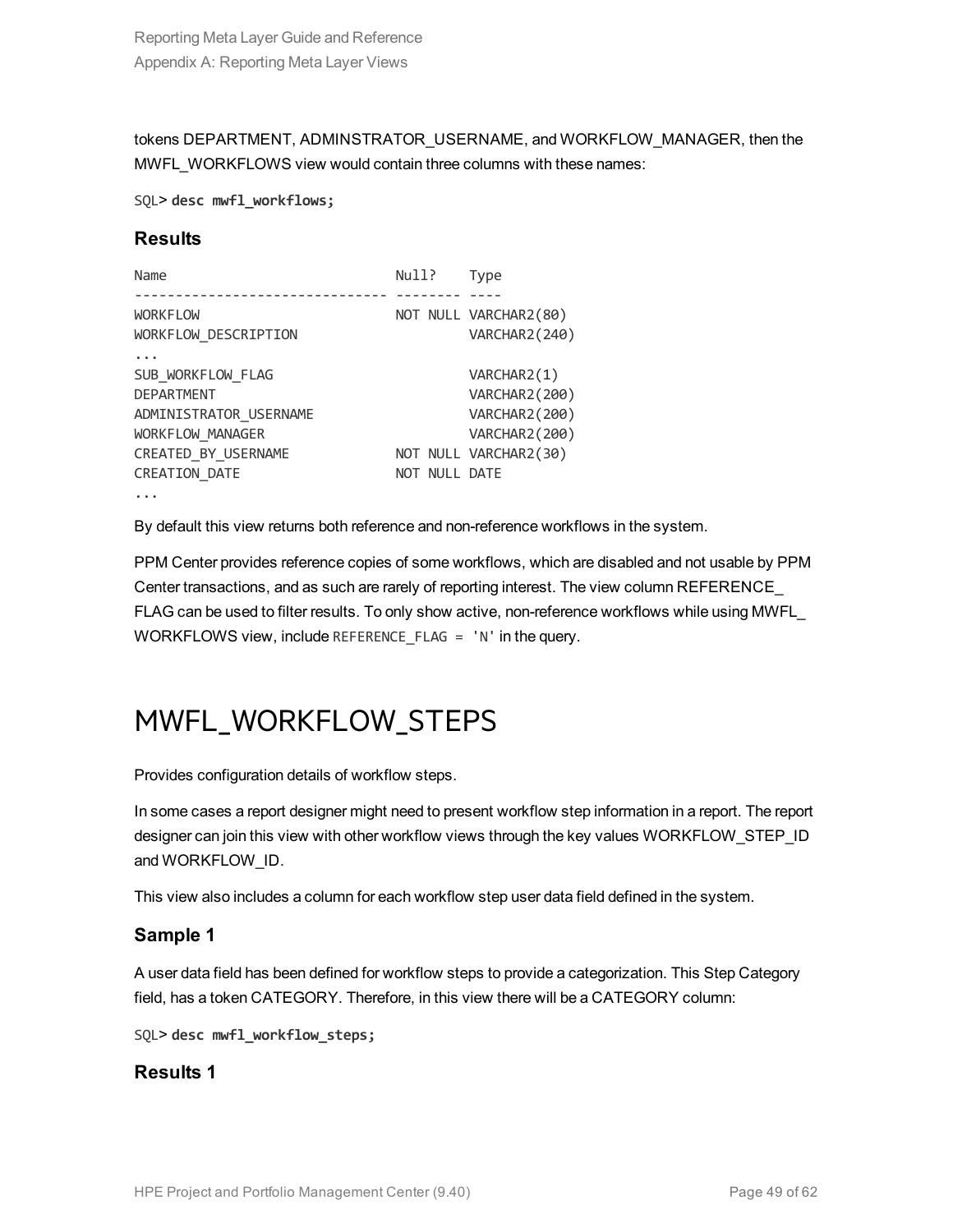| Name                       | Null?           | <b>Type</b>           |
|----------------------------|-----------------|-----------------------|
|                            |                 |                       |
| <b>WORKFLOW STEP</b>       |                 | NOT NULL VARCHAR2(80) |
| WORKFLOW STEP NUMBER       | NOT NULL NUMBER |                       |
|                            |                 |                       |
| PARENT_REQUEST_TYPE_STATUS |                 | VARCHAR2(30)          |
| <b>CATEGORY</b>            |                 | VARCHAR2(200)         |
| CREATED BY USERNAME        |                 | NOT NULL VARCHAR2(30) |
| CREATION DATE              | NOT NULL DATE   |                       |
|                            |                 |                       |

This type of information can be used to drive reports built using the Meta Layer.

### **Sample 2**

To continue the example, the CATEGORY user data field has values of Normal, Test Gate, and Prod Gate to give an indication of the nature of each step. A report is needed to show if fjohnson is eligible for any Deployment Management workflow steps that are critical gateways to production (that is, in the Prod Gate category), and how long they have been eligible:

|            | SELECT pla.package number                  | PACKAGE NUM,                                           |  |  |
|------------|--------------------------------------------|--------------------------------------------------------|--|--|
|            | pla.line number                            | LINE NUM,                                              |  |  |
|            |                                            | pla.line_workflow_step_label    ': '   pla.action_name |  |  |
|            |                                            | ELIGIBLE STEP,                                         |  |  |
|            | pla.duration                               | TIME ELIGIBLE,                                         |  |  |
|            | ws.workflow                                | <b>WORKFLOW</b>                                        |  |  |
|            | FROM mwfl step security users ssu,         |                                                        |  |  |
|            | mwfl workflow steps ws,                    |                                                        |  |  |
|            | mpkgl package line actions pla             |                                                        |  |  |
| WHERE      | pla.status type = 'ELIGIBLE'               |                                                        |  |  |
| <b>AND</b> | ws.category = 'Prod Gate'                  |                                                        |  |  |
| <b>AND</b> | ws.workflow_step_id = pla.workflow_step_id |                                                        |  |  |
| <b>AND</b> | ws.workflow_step_id = ssu.workflow step id |                                                        |  |  |
| <b>AND</b> | $ssu.$ username = 'fjohnson';              |                                                        |  |  |

In this example, MWFL\_WORKFLOW\_STEPS was joined to the view ["MPKGL\\_PACKAGE\\_LINE\\_](#page-25-0) [ACTIONS"](#page-25-0) on page 26 with the WORKFLOW\_STEP\_ID column.

Additional information:

• By default this view returns both reference and non-reference workflow steps in the system. PPM Center provides reference copies of some workflow steps, which are disabled and not usable by PPM Center transactions, and as such are rarely of reporting interest. The view column REFERENCE\_FLAG can be used to filter results. To show only active, non-reference workflow steps while using the MWFL\_WORKFLOW\_STEPS view, include REFERENCE\_FLAG = 'N' in the query.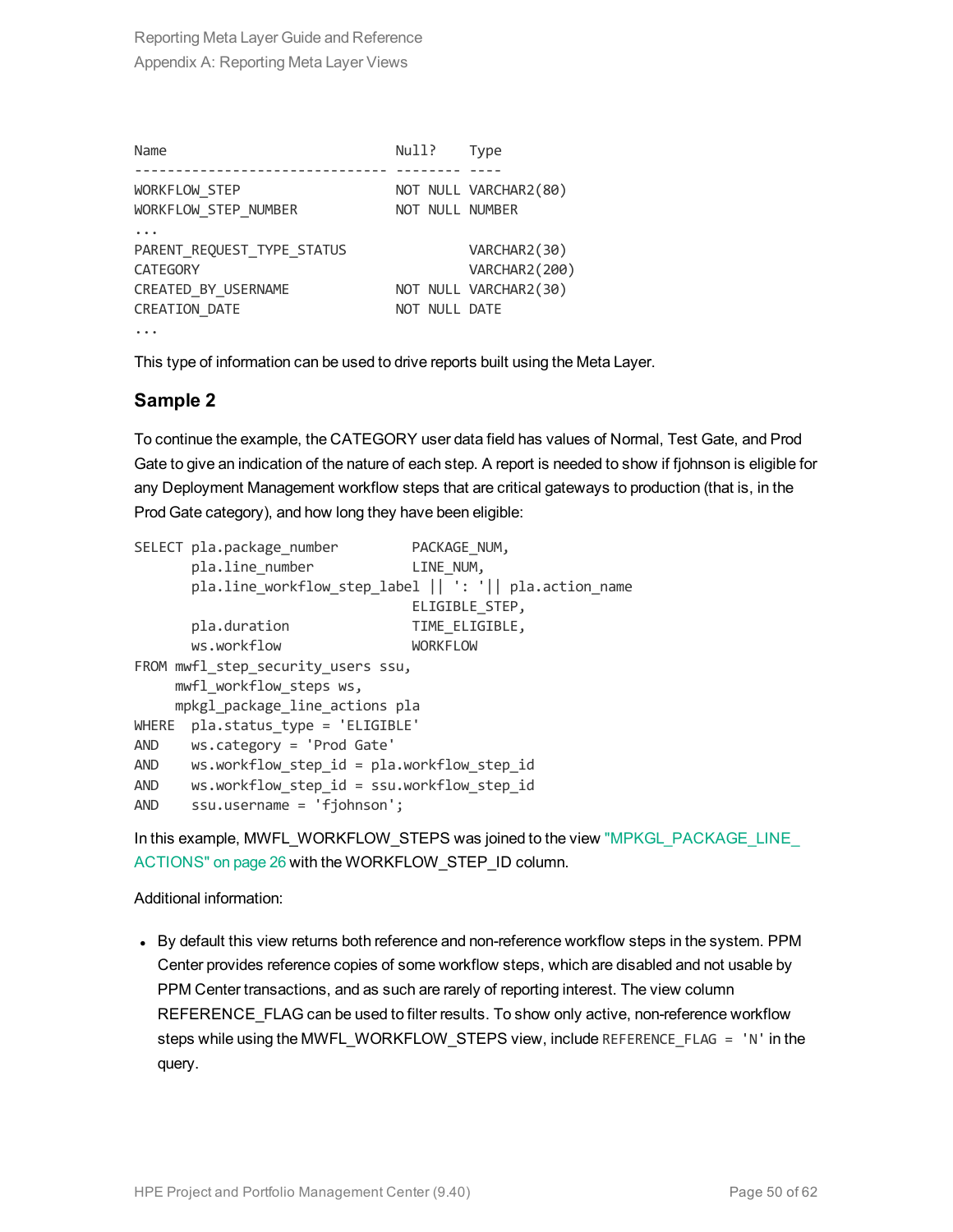- The type of each workflow step is accessible through the column STEP\_TYPE. The following types of workflow steps are available:
	- <sup>o</sup> Condition
	- <sup>o</sup> Decision
	- <sup>o</sup> Execution
	- <sup>o</sup> Workflow

## <span id="page-50-0"></span>KCRT\_PARTICIPANT\_CHECK\_V

Used to enforce request participant security in the data presented in reports.

A query of KCRT\_PARTICIPANT\_CHECK\_V will return the requests in Demand Management in which a particular PPM Center user is a participant. This view can be joined into report queries to check whether the user running the report is a participant of requests that are enforcing participant-only viewing restriction.

### **Sample**

Consider a report that is to return the description of open requests in Demand Management. To restrict reported information to only those requests in which the user running the report is a participant, so that it requires a valid username as an input field.

**Note:** The methodology and support for this type of report input will vary between reporting systems. Consult the documentation for the reporting system you are using for specific instructions.

Assuming the input username was available as REPORT\_USER, you can include the following SQL fragment in the report query:

```
...
FROM kcrt participant check v kpc
WHERE kpc.username = REPORT USER
AND kpc.request id = ...
...
```
Including this fragment in the full SQL statement might look as follows:

```
SELECT r.request_id,
      r.request_status,
      r.request_description
FROM mreq requests r,
```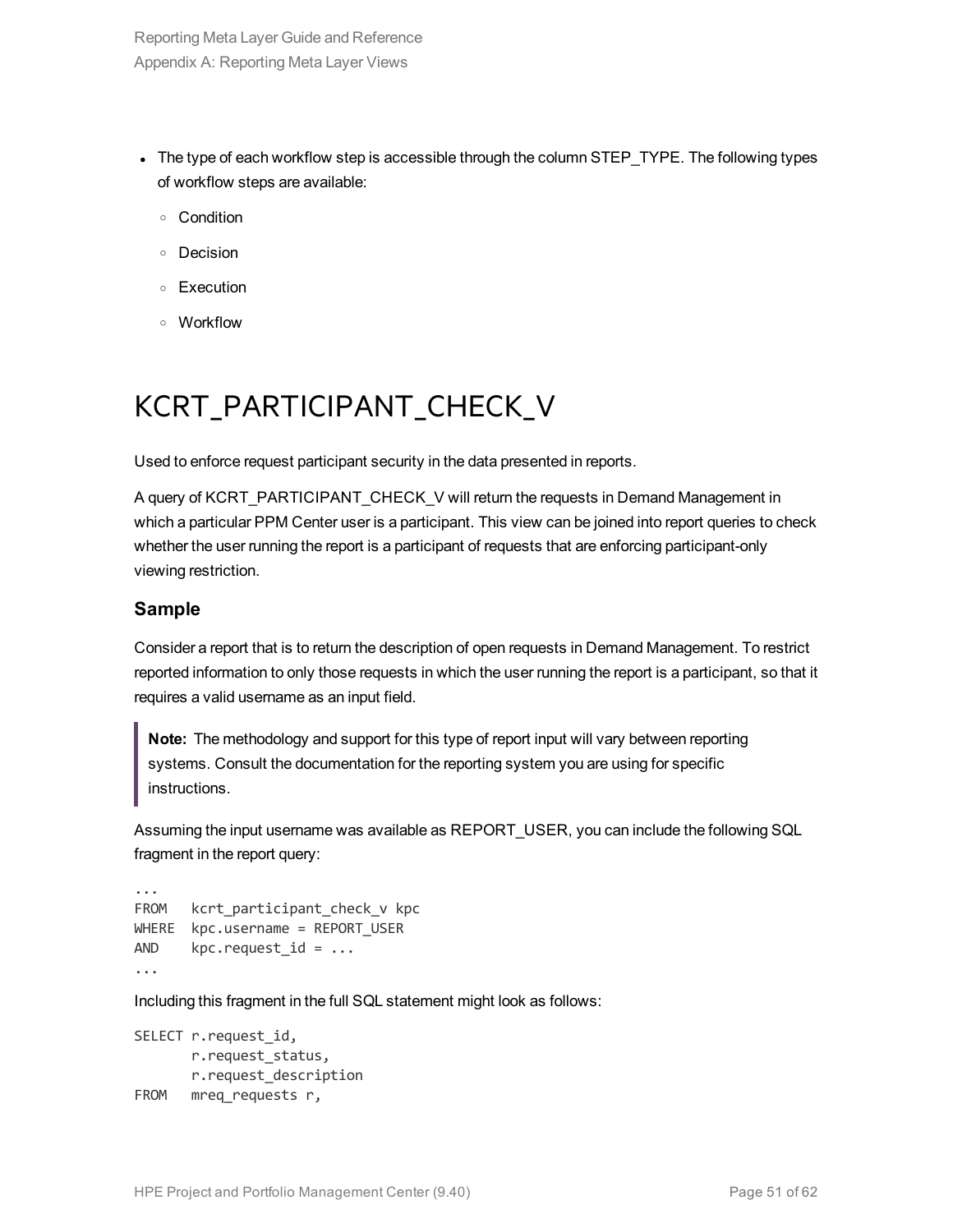kcrt participant check v kpc WHERE r.request status not in ('Cancelled','Closed') AND kpc.username = 'fjohnson' AND  $kpc.readuest_id = r.readuest_id;$ 

<span id="page-51-0"></span>If a request type does not enforce request participant security, then all requests of this request type will be returned by KCRT\_PARTICIPANT\_CHECK\_V as viewable.

### KDLV\_PARTICIPANT\_CHECK\_V

Used to enforce package participant security in the data presented in reports.

A query of KDLV\_PARTICIPANT\_CHECK\_V will return the packages in Deployment Management of which a particular user is a participant. This view can be joined into report queries to check whether the user running the report is a participant of packages that are enforcing participant-only viewing restriction.

### **Sample**

Consider a report that is to return the description of open packages in Deployment Management. To restrict reported information to only those packages that the user running the report is a participant of, you must design the report so that it requires a valid username as an input field.

**Note:** The methodology and support for this type of report input will vary between reporting systems. Consult the documentation for the reporting system you are using for specific instructions.

Assuming the input username is available as REPORT USER, include the following SQL fragment in the report query:

```
...
FROM kdlv participant check v kpc
WHERE kpc.username = REPORT USER
AND kpc.package_id = ......
```
Including this fragment in the full SQL statement might look as follows (with an example username of fjohnson):

```
SELECT p.package id,
       p.package_status
      p.package_description
FROM mpkg_packages p,
      kdlv participant check v kpc
WHERE p.package status not like 'Closed%'
```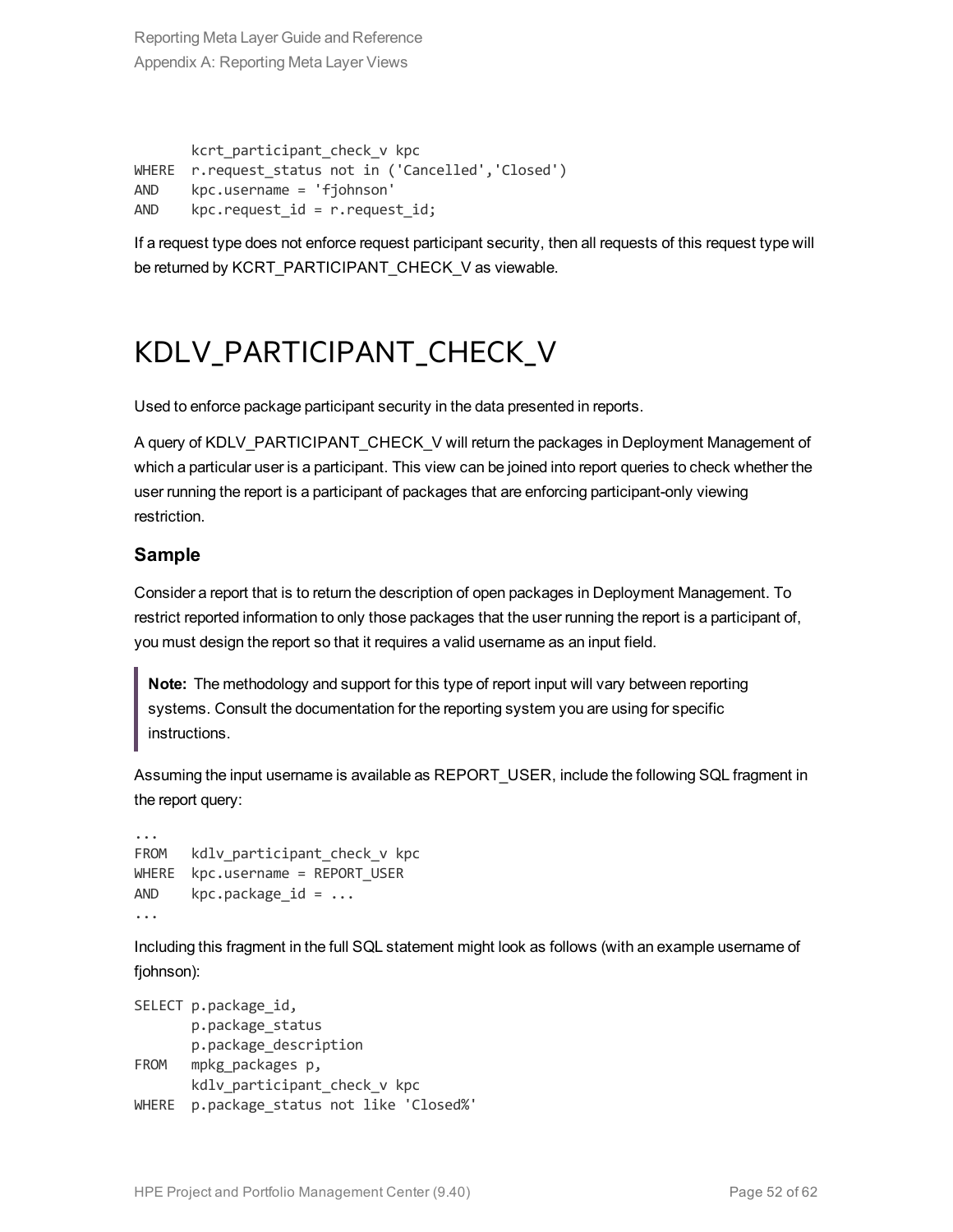```
AND kpc.username = 'fjohnson'
AND kpc.package id = p.package id;
```
<span id="page-52-0"></span>If a Deployment Management workflow does not enforce package participant security, then all packages using this workflow will be returned by KDLV\_PARTICIPANT\_CHECK\_V as viewable.

## KRML\_CALENDAR\_DAYS and KRML\_CALENDAR\_ MONTHS

These tables, included in the RML, contain sequential dates. KRML\_CALENDAR\_DAYS contains a record for every day from January 1, 1998, to mid-2011. KRML\_CALENDAR\_MONTHS contains a record for every month from January 1998 to mid-2011.

These tables can be used to provide a date for organizing and grouping the results of queries.

### **Sample**

A report needs to contain summary information for the number of errors for step 2 in the FIN dev-testprod workflow, broken down by month. The calendar table KRML\_CALENDAR\_MONTHS can be used to provide the month-by-month breakdown to join with the ACTIVITY\_DATE column in the view ["MWFL\\_STEP\\_ACTIVITIES"](#page-11-2) on page 12:

```
SELECT m.calendar month MONTH,
      sum(sa.error) NUM ERRORS
FROM krml calendar months m,
     mwfl_step_activities sa
WHERE sa.workflow = 'FIN dev-test-prod'
AND sa.workflow step number = 2
AND sa.activity date >= m.start date
AND sa.activity_date < m.end_date
GROUP BY m.calendar_month
ORDER BY 1;
```
The comparison of ACTIVITY\_DATE to the START\_DATE and END\_DATE of the calendar month. This can be very useful for grouping discrete activity dates into aggregate time buckets.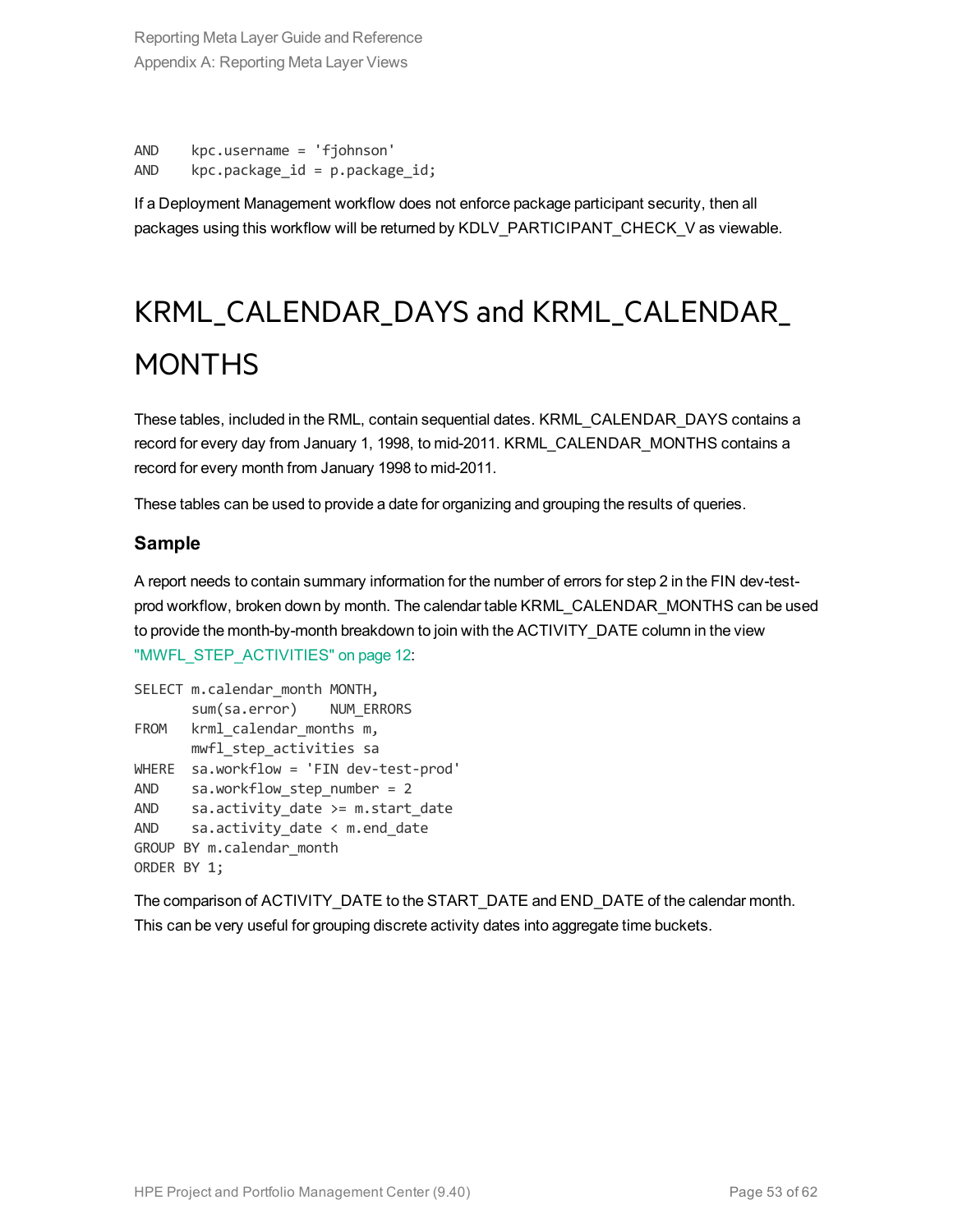## <span id="page-53-0"></span>Appendix B: Synchronization Messages

"Table B-1. RML [synchronization](#page-53-1) messages" below lists and describes the possible RML synchronization messages.

| <b>Message</b><br>ID | <b>Display Text</b>                                                                                                                       | Cause                                                                                                                                              | <b>Action/Solution</b>                                                                                                                                                                                                                                          |
|----------------------|-------------------------------------------------------------------------------------------------------------------------------------------|----------------------------------------------------------------------------------------------------------------------------------------------------|-----------------------------------------------------------------------------------------------------------------------------------------------------------------------------------------------------------------------------------------------------------------|
| KNTA-<br>10504       | No description available for this<br>view. View description is not<br>provided in template<br><templatename>.</templatename>              | The template file for the<br>specified RML view does<br>not contain a description.<br>(For HPE-supplied<br>templates, this should<br>never occur.) | RML view templates<br>are stored on the<br><b>PPM Server file</b><br>system in the \$knta_<br>home/rml/templates<br>directory. Edit the<br>template file with a text<br>editor and add the text"<br><b>IVIEW</b><br>DESCRIPTION = ]" to<br>the template header. |
| KNTA-<br>10505       | Could not determine context<br>type for Meta Layer view<br>template file<br><templatename>.</templatename>                                | None of [VIEW_NAME_<br>PREFIX] and [STATIC_<br>VIEW NAME] is specified<br>in the template.                                                         | Specify [STATIC_<br>VIEW NAME] for a<br>template with static<br>context or specify<br>[VIEW_NAME_<br>PREFIX] for a template<br>with dynamic context.                                                                                                            |
| KNTA-<br>10506       | Could not determine Meta Layer<br>view name. < ViewName>                                                                                  | Either the system could not<br>find the corresponding<br>parameter set or the Meta<br>Layer view name root is not<br>specified.                    | Make sure the "Meta<br>Layer View" field is<br>completed for the<br>corresponding Request<br>Type, Object Type, or<br>User Data.                                                                                                                                |
| KNTA-<br>10507       | Fail to create comment for<br>" <entitytype1>".<br/><entityid1><br/>DDL statement:<br/><statement>.</statement></entityid1></entitytype1> | The system grant is<br>granted to the base PPM<br>Center schema at the time<br>of installation and upgrade.                                        | Varies depending on<br>what is causing the<br>particular issue.                                                                                                                                                                                                 |
| KNTA-<br>10509       | View ID is not returned after<br>assessment.                                                                                              | Internal error. An<br>unexpected error occurred.                                                                                                   | <b>Contact HPE Software</b><br>Support to report the<br>problem.                                                                                                                                                                                                |

<span id="page-53-1"></span>**Table B-1. RML synchronization messages**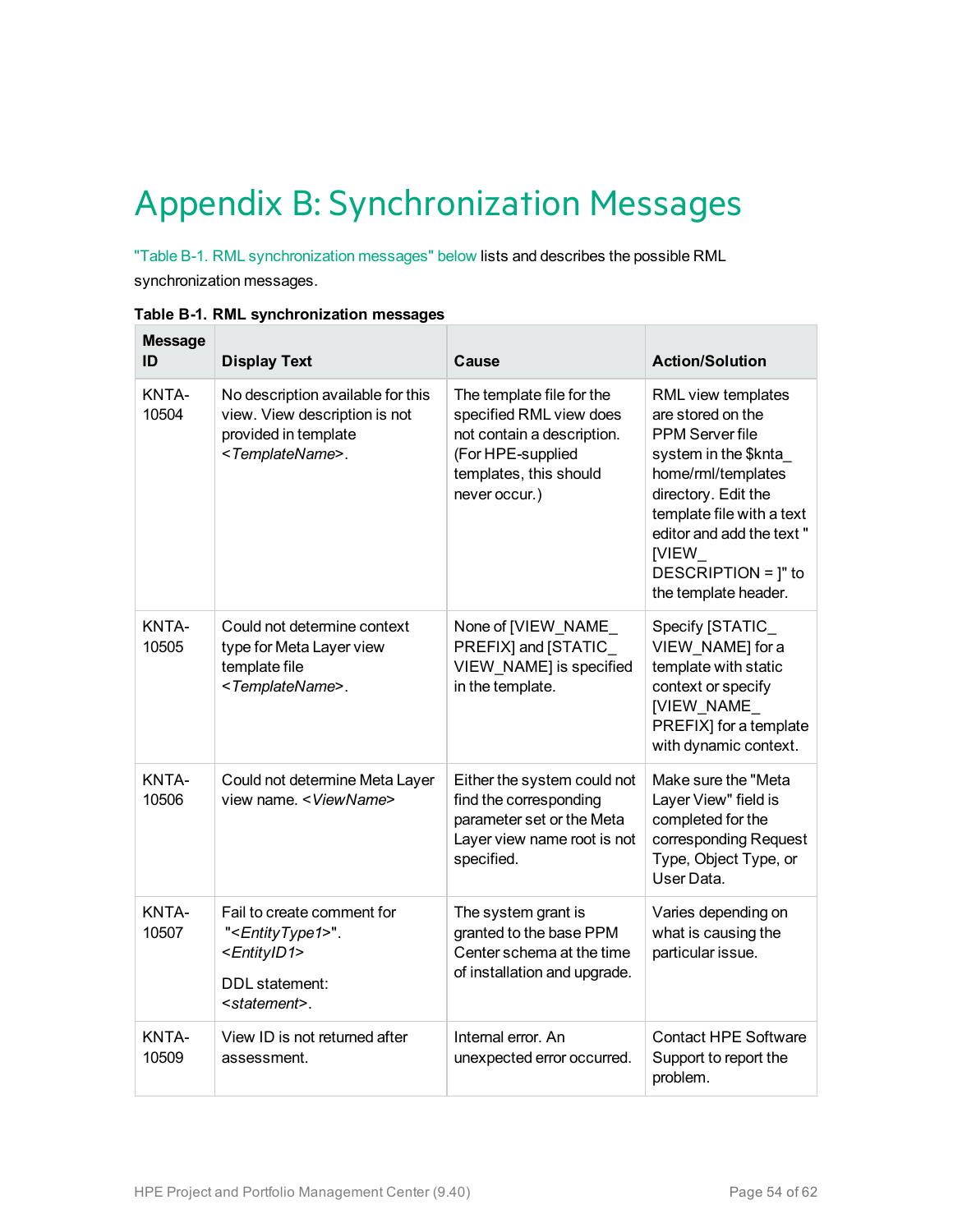| <b>Message</b><br>ID | <b>Display Text</b>                                                                                                          | Cause                                                                                                                                                                                       | <b>Action/Solution</b>                                                                                                                                                                                                                                                                                   |
|----------------------|------------------------------------------------------------------------------------------------------------------------------|---------------------------------------------------------------------------------------------------------------------------------------------------------------------------------------------|----------------------------------------------------------------------------------------------------------------------------------------------------------------------------------------------------------------------------------------------------------------------------------------------------------|
| KNTA-<br>10510       | "Create or replace view"<br>statement failed.                                                                                | The SQL statement to<br>create an RML view failed.                                                                                                                                          | <b>Examine the Oracle</b><br>error. There may be<br>several reasons why<br>the SQL statement<br>would fail. Perhaps the<br>original SQL specified<br>in the RML template<br>has syntax errors, or<br>some parameters in the<br>SQL were either<br>missing or resulted in<br>an invalid SQL<br>statement. |
| KNTA-<br>10511       | Oracle error when dropping view<br><viewname>.</viewname>                                                                    | The specified view could<br>not be dropped.                                                                                                                                                 | <b>Examine the Oracle</b><br>error to determine why<br>the view could not be<br>dropped, and consult<br>the DBA for the PPM<br>Center database to<br>help fix the problem.                                                                                                                               |
| KNTA-<br>10512       | The configuration that<br>corresponds to PARAMETER<br>SET CONTEXT ID =<br><entityid> no longer exists.</entityid>            | Either a request type,<br>object type, or context-<br>sensitive user data field set<br>has been deleted.                                                                                    | The corresponding<br>view will be dropped<br>from the RML.                                                                                                                                                                                                                                               |
| KNTA-<br>10513       | A new RML view template,<br><templatename>, was found.</templatename>                                                        | The specified new RML<br>view template was found in<br>the \$knta<br>home/rml/templates<br>directory on the<br>PPM Server.                                                                  | New RML views will be<br>generated based on<br>this template.                                                                                                                                                                                                                                            |
| KNTA-<br>10514       | Custom field definitions were<br>updated since the last RML<br>synchronization.                                              | Modifications to the<br>custom field definitions for<br>the corresponding request<br>type, object type, or user<br>data field set were made<br>since the last RML<br>synchronization event. | The associated RML<br>views will be updated<br>with the current field<br>information.                                                                                                                                                                                                                    |
| KNTA-<br>10515       | View name changed from<br><oldviewname> to<br/><newviewname> since the last<br/>synchronization.</newviewname></oldviewname> | The RML view name was<br>changed from<br><oldviewname> to<br/><newviewname> since</newviewname></oldviewname>                                                                               | The corresponding<br>view will be recreated<br>with the new name.                                                                                                                                                                                                                                        |

**Table B-1. RML synchronization messages, continued**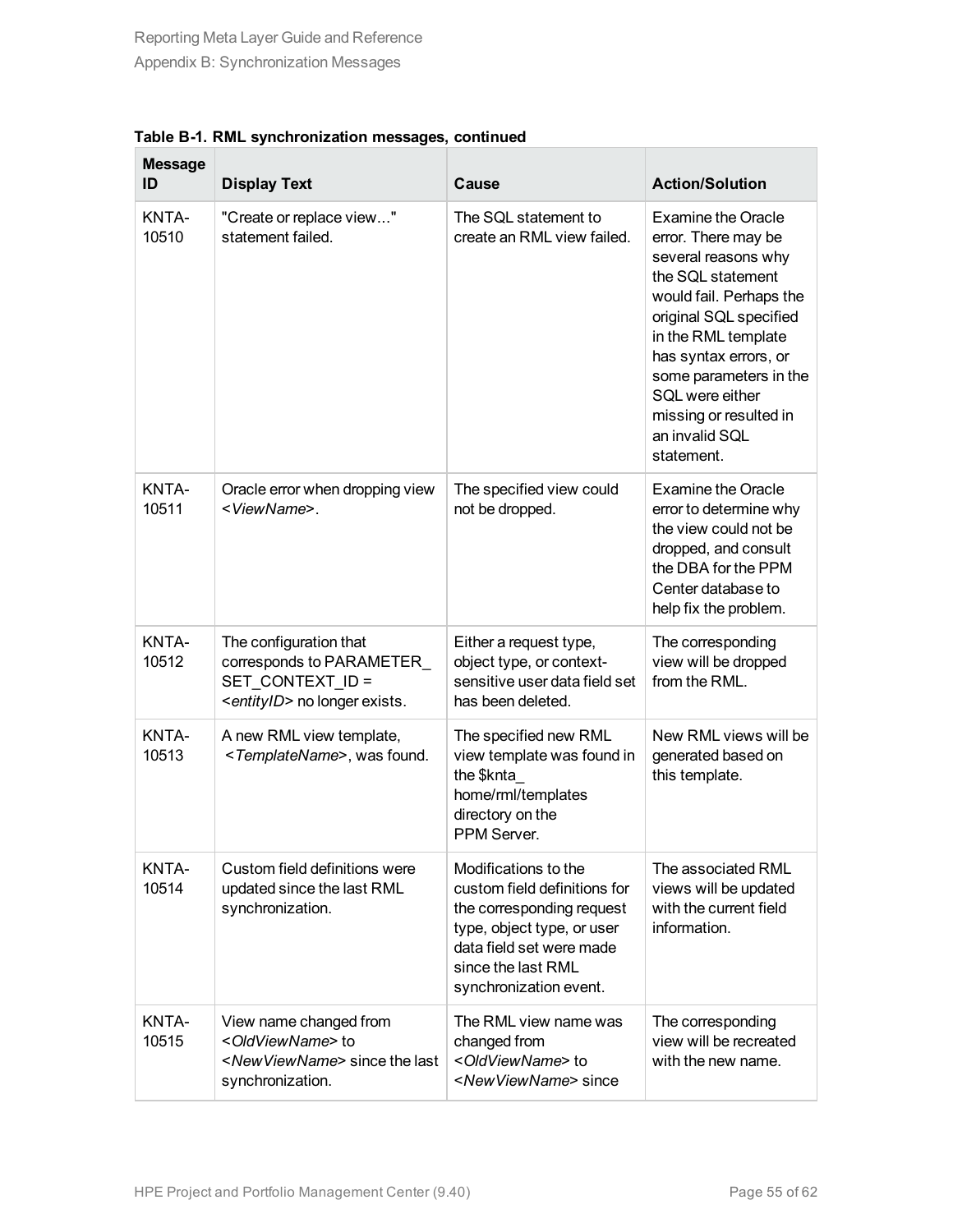| <b>Message</b><br>ID | <b>Display Text</b>                                                                                                                                                                                                                                                                                                              | Cause                                                                                                                                          | <b>Action/Solution</b>                                                                                  |
|----------------------|----------------------------------------------------------------------------------------------------------------------------------------------------------------------------------------------------------------------------------------------------------------------------------------------------------------------------------|------------------------------------------------------------------------------------------------------------------------------------------------|---------------------------------------------------------------------------------------------------------|
|                      |                                                                                                                                                                                                                                                                                                                                  | the last synchronization.                                                                                                                      |                                                                                                         |
| KNTA-<br>10516       | A new configuration with<br>PARAMETER SET<br>CONTEXT ID =<br><fieldset> was found for the<br/>template.</fieldset>                                                                                                                                                                                                               | Since the last<br>synchronization, a new<br>request type, object type,<br>or context-sensitive user<br>data field set was created.             | A corresponding view<br>will be generated in the<br>RML.                                                |
| KNTA-<br>10517       | User has requested to drop view<br><viewname> from the RML.</viewname>                                                                                                                                                                                                                                                           | User has requested to drop<br>the specified view from the<br>RML.                                                                              | View will be dropped.                                                                                   |
| KNTA-<br>10518       | User requested to drop all RML<br>views generated from template<br><templatename>.</templatename>                                                                                                                                                                                                                                | User has requested to drop<br>the template from the RML.                                                                                       | All RML views<br>generated from the<br>template will be<br>dropped.                                     |
| KNTA-<br>10543       | Duplicate view name. The RML<br>view name<br><viewname> you have<br/>specified for<br/><entitytype1><br/><entityid1> conflicts with the<br/>name of the existing RML view<br/>for<br/><entitytype2><br/><entityid2>. Please choose<br/>another name for the view.</entityid2></entitytype2></entityid1></entitytype1></viewname> | The same RML view name<br>has been specified for<br>multiple request types,<br>object types, or context-<br>sensitive user data field<br>sets. | Update one of the<br>entities with the<br>duplicate RML view<br>name and change it to<br>a unique name. |
| KNTA-<br>10545       | Cannot change the view name<br>for built-in static context<br>template<br><templatename>. Please<br/>restore the original view name<br/><templatename2>.</templatename2></templatename>                                                                                                                                          | The static view names<br>defined in RML view<br>templates that come with<br>PPM Center cannot be<br>changed.                                   | Restore the original<br>view name<br><viewname>.</viewname>                                             |
| KNTA-<br>10546       | Driving context changed for<br>template<br><templatename>. It is not<br/>allowed to change driving<br/>context set for<br/><b>HPE PPM Center built-in</b><br/>template. Please restore original<br/>template. Original driving<br/>context set is</templatename>                                                                 | Some unsupported<br>customization has been<br>done for the name<br>template.                                                                   | Be sure to undo those<br>changes.                                                                       |

**Table B-1. RML synchronization messages, continued**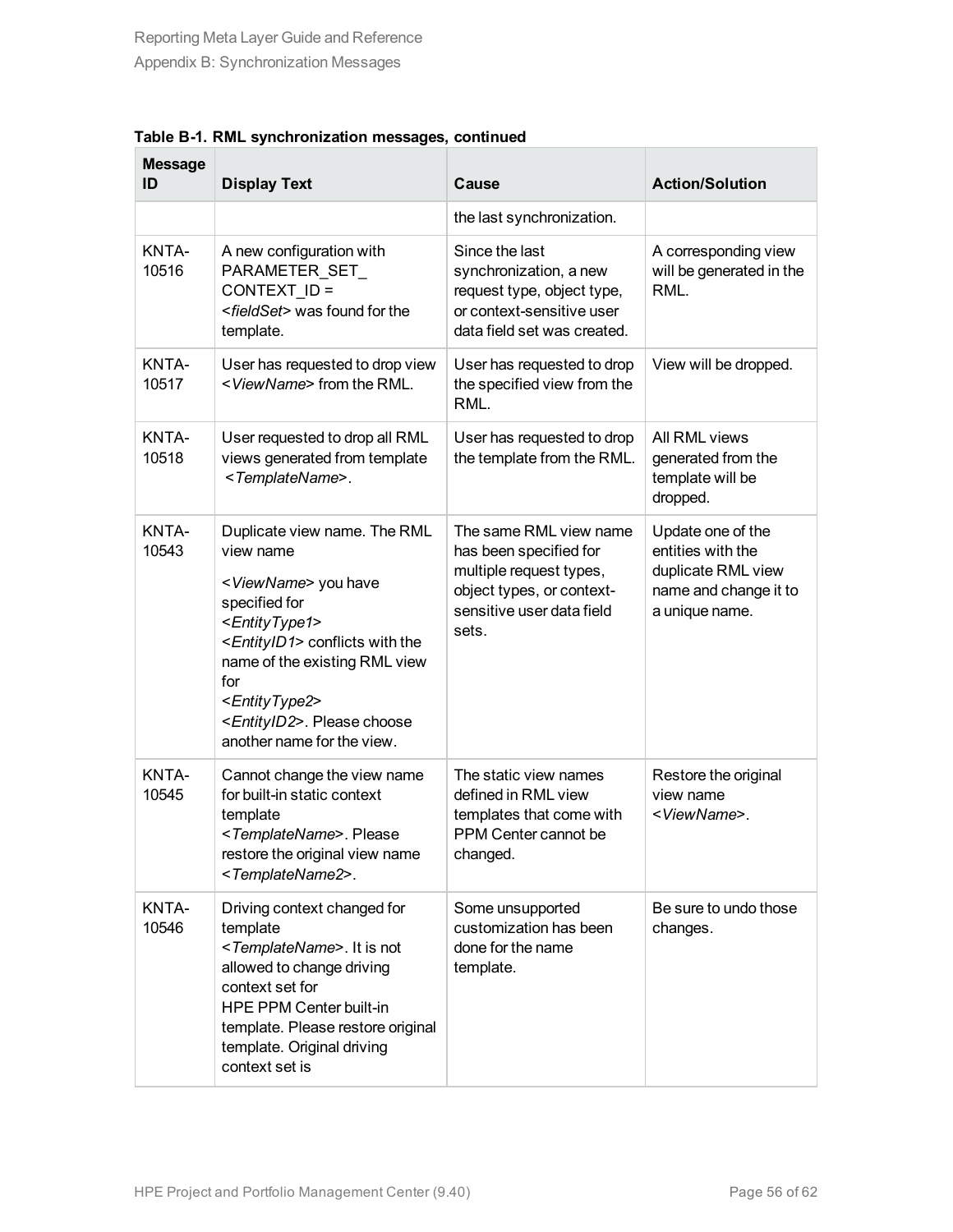| <b>Message</b><br>ID | <b>Display Text</b>                                                                                                                                                                                                                                                                                          | Cause                                                                                                                                                                                                                                                                                                                                                                                | <b>Action/Solution</b>                                                                       |
|----------------------|--------------------------------------------------------------------------------------------------------------------------------------------------------------------------------------------------------------------------------------------------------------------------------------------------------------|--------------------------------------------------------------------------------------------------------------------------------------------------------------------------------------------------------------------------------------------------------------------------------------------------------------------------------------------------------------------------------------|----------------------------------------------------------------------------------------------|
|                      | <contextid>.</contextid>                                                                                                                                                                                                                                                                                     |                                                                                                                                                                                                                                                                                                                                                                                      |                                                                                              |
| KNTA-<br>10547       | Cannot change view name<br>prefix to<br><newviewprefix> for built-in<br/>template<br/><templatename>. Please<br/>restore original [VIEW NAME<br/>PREFIX=<br/><oldviewprefix>].</oldviewprefix></templatename></newviewprefix>                                                                                | The Token [VIEW NAME<br>PREFIX=] must be<br>defined for specific entity-<br>based RML view<br>templates. The definition is<br>not allowed to change for<br>those view templates that<br>come with PPM Center.                                                                                                                                                                        | Restore the view to the<br>original.                                                         |
| KNTA-<br>10548       | Driving context changed from<br><oldcontext> to<br/><newcontext> for template<br/><templatename>. Cannot<br/>continue assessment. To<br/>change driving context set for<br/>the template, you must drop the<br/>template first and then<br/>re-assess the template.</templatename></newcontext></oldcontext> | For specific entity-based<br>RML view templates,<br>[DRIVING<br>PARAMETER_SET =<br>parameter set id] is<br>specified.                                                                                                                                                                                                                                                                | Drop the template and<br>synchronize again to<br>make the change take<br>effect.             |
| KNTA-<br>10549       | Cannot find view<br><viewname> to drop; no action<br/>taken.</viewname>                                                                                                                                                                                                                                      | The RML view to drop does<br>not exist.                                                                                                                                                                                                                                                                                                                                              | No action was taken<br>during RML<br>synchronization; the<br>view was previously<br>dropped. |
| KNTA-<br>10550       | Drop operation complete.                                                                                                                                                                                                                                                                                     | The operation requested by<br>the user to drop specific<br>RML views has been<br>completed.                                                                                                                                                                                                                                                                                          | No action needed.                                                                            |
| KNTA-<br>10551       | Since the last RML<br>synchronization there have been<br>some configuration changes that<br>impact views generated from<br>template < TemplateName>.                                                                                                                                                         | Several types of<br>configuration events since<br>the last RML<br>synchronization could lead<br>to this message: A new<br>request type, object type,<br>or context-sensitive user<br>data field set was created;<br>a field definition was<br>added, modified, or<br>removed in an existing<br>request type, object type,<br>or user data field set; a<br>request type, object type, | Impacted views will be<br>dropped and recreated,<br>as applicable.                           |

**Table B-1. RML synchronization messages, continued**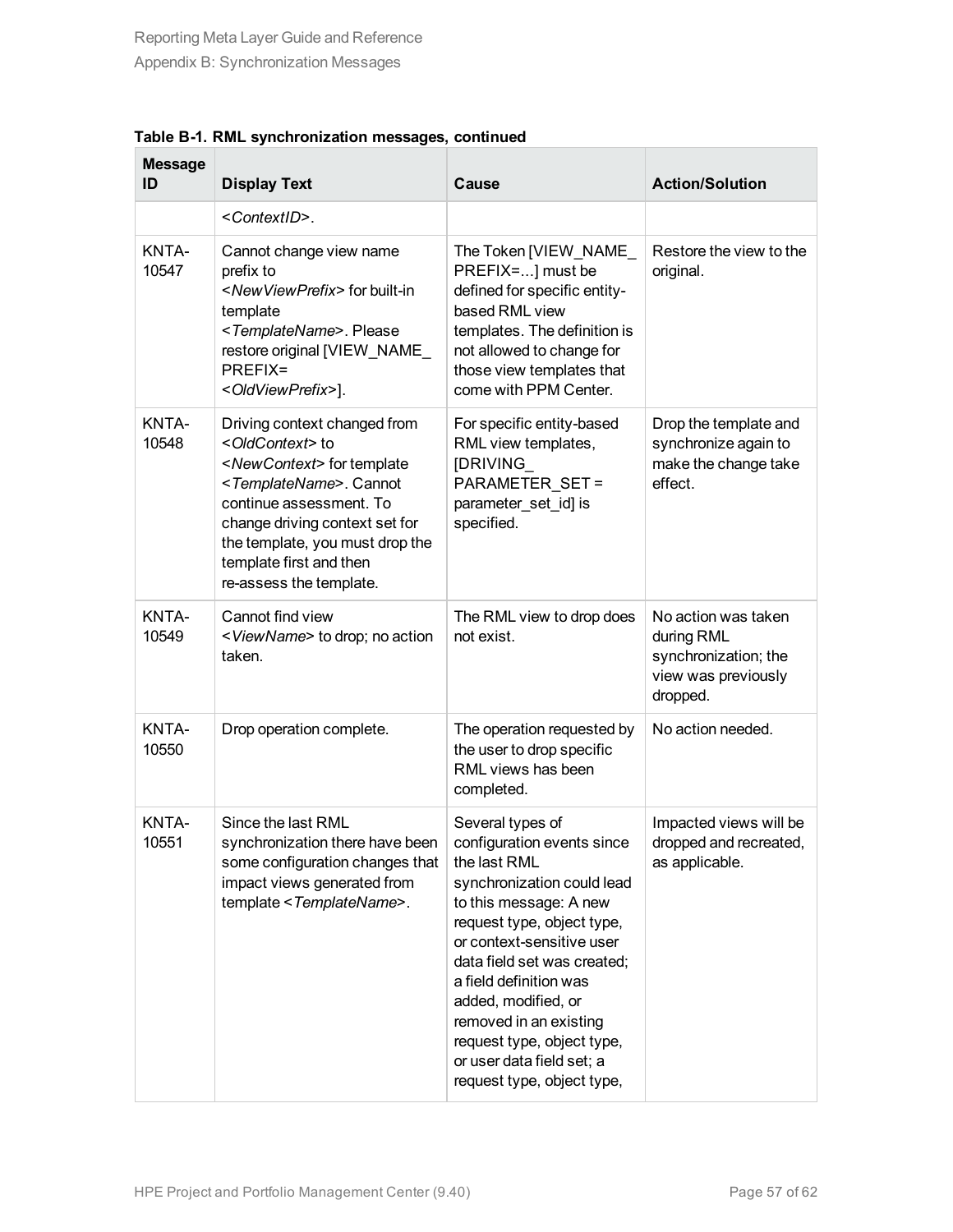| <b>Message</b><br>ID | <b>Display Text</b>                                                                                                                                                                                      | Cause                                                                                                                                                                                                                                     | <b>Action/Solution</b>                                                                        |
|----------------------|----------------------------------------------------------------------------------------------------------------------------------------------------------------------------------------------------------|-------------------------------------------------------------------------------------------------------------------------------------------------------------------------------------------------------------------------------------------|-----------------------------------------------------------------------------------------------|
|                      |                                                                                                                                                                                                          | or context-sensitive user<br>data field set was deleted.                                                                                                                                                                                  |                                                                                               |
| KNTA-<br>10552       | Dependent context sets<br>changed for template<br><templatename>. Could not<br/>continue process. To make this<br/>kind of change, the template<br/>must be dropped and re-<br/>assessed.</templatename> | All RML templates that<br>have custom data fields in<br>them have associated<br>contexts. Any changes to<br>the dependent contexts<br>invalidate all views and the<br>templates that have<br>previously been assessed<br>or synchronized. | Perform a drop<br>operation on the name<br>template and<br>synchronize the<br>template again. |
| KNTA-<br>10562       | A new RML view will be<br>generated for the template<br><templatename>.</templatename>                                                                                                                   | The RML view for the<br>specified template did not<br>exist prior to this<br>synchronization.                                                                                                                                             | The view will be<br>created during the RML<br>synchronization.                                |
| KNTA-<br>10591       | Existing view name is restored:<br><existingview name="">.</existingview>                                                                                                                                | The operation requested by<br>the user to restore a<br>specific RML view has<br>been completed.                                                                                                                                           | View will be restored.                                                                        |
| KNTA-<br>10620       | Another RML assessment or<br>synchronization process is<br>already running. There can be<br>only one RML assessment or<br>synchronization process running<br>at the same time.                           | Another RML assessment<br>or synchronization process<br>is running at the same time<br>this one was submitted.                                                                                                                            | Try again later.                                                                              |
| KNTA-<br>10621       | Meta Layer Synchronization<br>Process can only run from the<br>original report type<br><reporttype>. Currently running<br/>report type is<br/><reporttype>.</reporttype></reporttype>                    | Incorrect report type.                                                                                                                                                                                                                    | Rerun the<br>synchronization<br>process from the<br>correct report type.                      |
| KNTA-<br>10622       | No Change Detected.                                                                                                                                                                                      | The view or template<br>specified for<br>synchronization was not<br>updated, because it is<br>already up-to-date.                                                                                                                         | No further action is<br>needed.                                                               |
| KNTA-<br>10629       | The RML view name is not<br>defined for <entitytype><br/><entityid>.</entityid></entitytype>                                                                                                             | All configurations that drive<br>a dynamic RML view<br>(request types, object                                                                                                                                                             | Specify an RML view<br>name for the<br>corresponding                                          |

**Table B-1. RML synchronization messages, continued**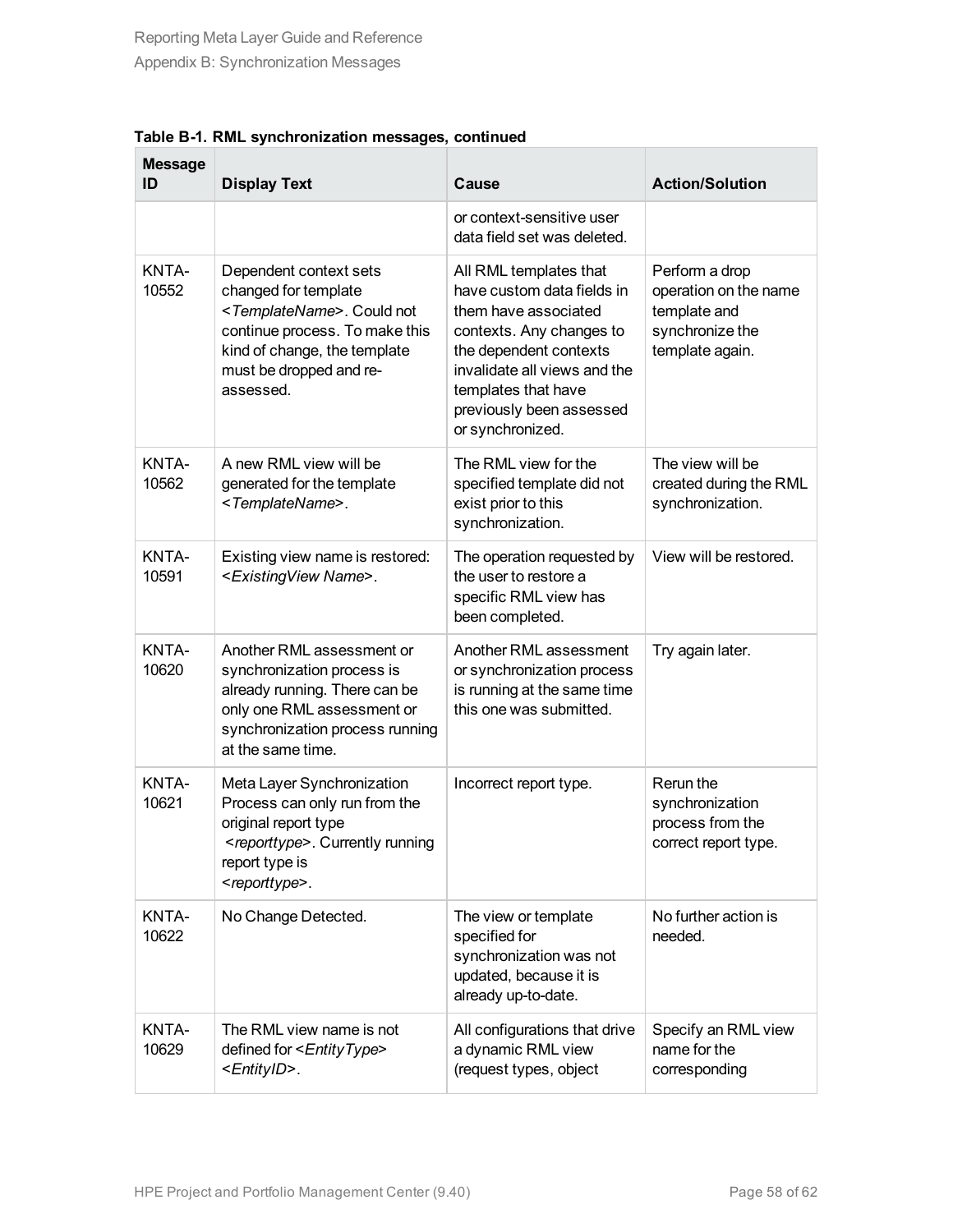| <b>Message</b><br>ID | <b>Display Text</b>                                                                                                                                                                                                                                                           | Cause                                                                                                                                                                                                 | <b>Action/Solution</b>                                                                                                                                       |
|----------------------|-------------------------------------------------------------------------------------------------------------------------------------------------------------------------------------------------------------------------------------------------------------------------------|-------------------------------------------------------------------------------------------------------------------------------------------------------------------------------------------------------|--------------------------------------------------------------------------------------------------------------------------------------------------------------|
|                      |                                                                                                                                                                                                                                                                               | types, and context-<br>sensitive user data field<br>sets) must have an RML<br>view name specified. This<br>one did not.                                                                               | configuration.                                                                                                                                               |
| KNTA-<br>10675       | Value < ViewName> is too long<br>for [VIEW_NAME] in template<br><templatename>. Value for<br/>[VIEW_NAME] must be no<br/>more than 30 characters.</templatename>                                                                                                              | The length of the supplied<br>RML view name was too<br>long.                                                                                                                                          | Shorten the value of<br>the RML view name to<br>less than 30<br>characters.                                                                                  |
| KNTA-<br>10678       | Value < ViewName> is too long<br>for [VIEW_NAME_PREFIX] in<br>template<br><templatename>. Value for<br/>[VIEW NAME PREFIX] must<br/>be no more than 10 characters.</templatename>                                                                                             | The view name prefix<br>cannot be more than 10<br>characters long.                                                                                                                                    | Change the length of<br>the view name prefix.                                                                                                                |
| KNTA-<br>10680       | Could not resolve driving<br>parameter set context id in<br>template < TemplateName>.<br>Please verify the template.                                                                                                                                                          | The RML system could not<br>resolve the specific entity<br>on which the name<br>template is based.                                                                                                    | <b>Contact HPE Software</b><br>Support to report the<br>problem.                                                                                             |
| KNTA-<br>10681       | The RML view name<br><viewname> specified for<br/><entitytype> <entityid><br/>conflicts with the name of<br/>another RML view that is either<br/>currently pending to be dropped,<br/>or was supposed to have been<br/>dropped but failed.</entityid></entitytype></viewname> | The RML synchronization<br>is attempting to create a<br>new view with the same<br>name as an existing view<br>that should have been<br>dropped.                                                       | Make sure the existing<br>view < ViewName> has<br>been successfully<br>dropped before trying to<br>create the new one.                                       |
| KNTA-<br>10698       | No views will be generated as<br>no driving contexts were<br>resolved for the template<br><templatename>.</templatename>                                                                                                                                                      | The specified template will<br>generate a view for each<br>configuration instance<br>(request type, object type,<br>or user data field set), but<br>no configurations were<br>found for the template. | Verify that the driving<br>contexts were correct.<br>If they were, no further<br>action is needed.<br>Otherwise, provide the<br>revised driving<br>contexts. |
| KNTA-<br>10714       | The Meta Layer view name<br><viewname> you have<br/>specified for <entitytype><br/><entityid> conflicts with the</entityid></entitytype></viewname>                                                                                                                           | An error occurred during a<br>previous run of the<br>synchronization report.                                                                                                                          | Drop the view.                                                                                                                                               |

**Table B-1. RML synchronization messages, continued**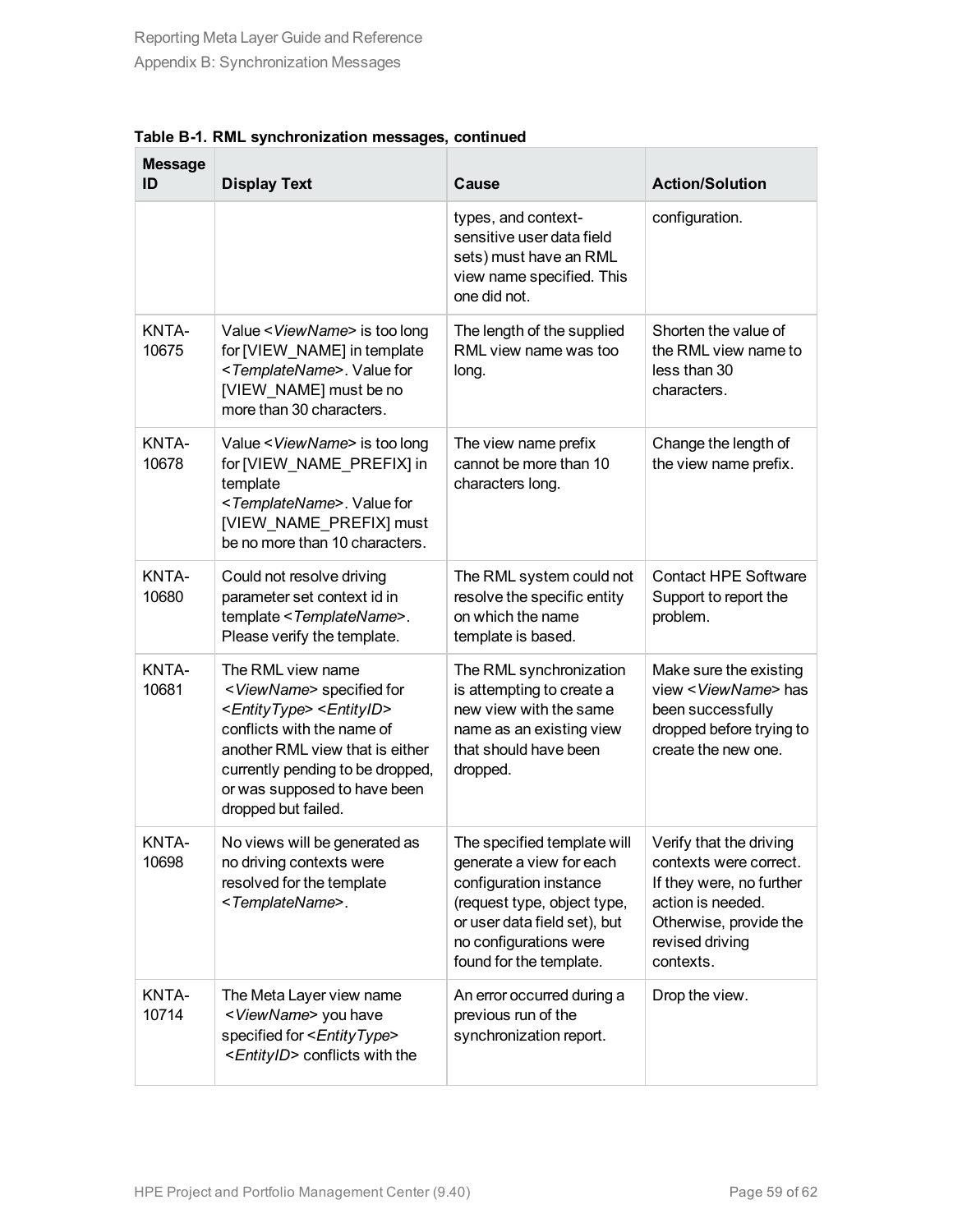| <b>Message</b><br>ID | <b>Display Text</b>                                                                                                                                                                                                                                                                                                                                                                                                                                                                          | Cause                                                               | <b>Action/Solution</b>                                                         |
|----------------------|----------------------------------------------------------------------------------------------------------------------------------------------------------------------------------------------------------------------------------------------------------------------------------------------------------------------------------------------------------------------------------------------------------------------------------------------------------------------------------------------|---------------------------------------------------------------------|--------------------------------------------------------------------------------|
|                      | name of another Meta Layer<br>view that was previously<br>synchronized, but was not<br>successfully created. To clean<br>up from the previous failed<br>synchronization, please run a<br>Meta Layer Synchronization<br>report to explicitly drop the view<br><viewname> before trying to<br/>create the new one.</viewname>                                                                                                                                                                  |                                                                     |                                                                                |
| KNTA-<br>10715       | The Meta Layer view name<br><viewname> you have<br/>specified for <entitytype><br/><entityid> conflicts with the<br/>name of another Meta Layer<br/>view that was previously<br/>synchronized, but was not<br/>successfully replaced. To clean<br/>up from the previous failed<br/>synchronization, please run a<br/>Meta Layer Synchronization<br/>report to explicitly drop the view<br/><viewname> before trying to<br/>create the new one.</viewname></entityid></entitytype></viewname> | A failed synchronization<br>has caused a conflict in<br>view names. | Drop the views causing<br>the problem.                                         |
| KNTA-<br>10863       | The Meta Layer view name<br><viewname> you have<br/>specified for <entitytype><br/><entityid> conflicts with one of<br/>the reserved Meta Layer views.<br/>Please choose another name for<br/>the view.</entityid></entitytype></viewname>                                                                                                                                                                                                                                                   | Conflicting value specified.                                        | Choose a different<br>name for the new<br><b>Reporting Meta Layer</b><br>View. |
| KNTA-<br>10864       | The Meta Layer view name<br><viewname> you have<br/>specified for <entitytype><br/><entityid> conflicts with the<br/>name of an existing Meta Layer<br/>view for Request User Data.<br/>Please choose another name for<br/>the view.</entityid></entitytype></viewname>                                                                                                                                                                                                                      | Conflicting value specified.                                        | Choose a different<br>name for the new<br><b>Reporting Meta Layer</b><br>View. |
| KNTA-<br>10865       | Template parse error: Unable to<br>parse multi-value-expandable                                                                                                                                                                                                                                                                                                                                                                                                                              | RML parser cannot locate<br>the values for the specified            | Make sure the multi-<br>value-variable is                                      |

**Table B-1. RML synchronization messages, continued**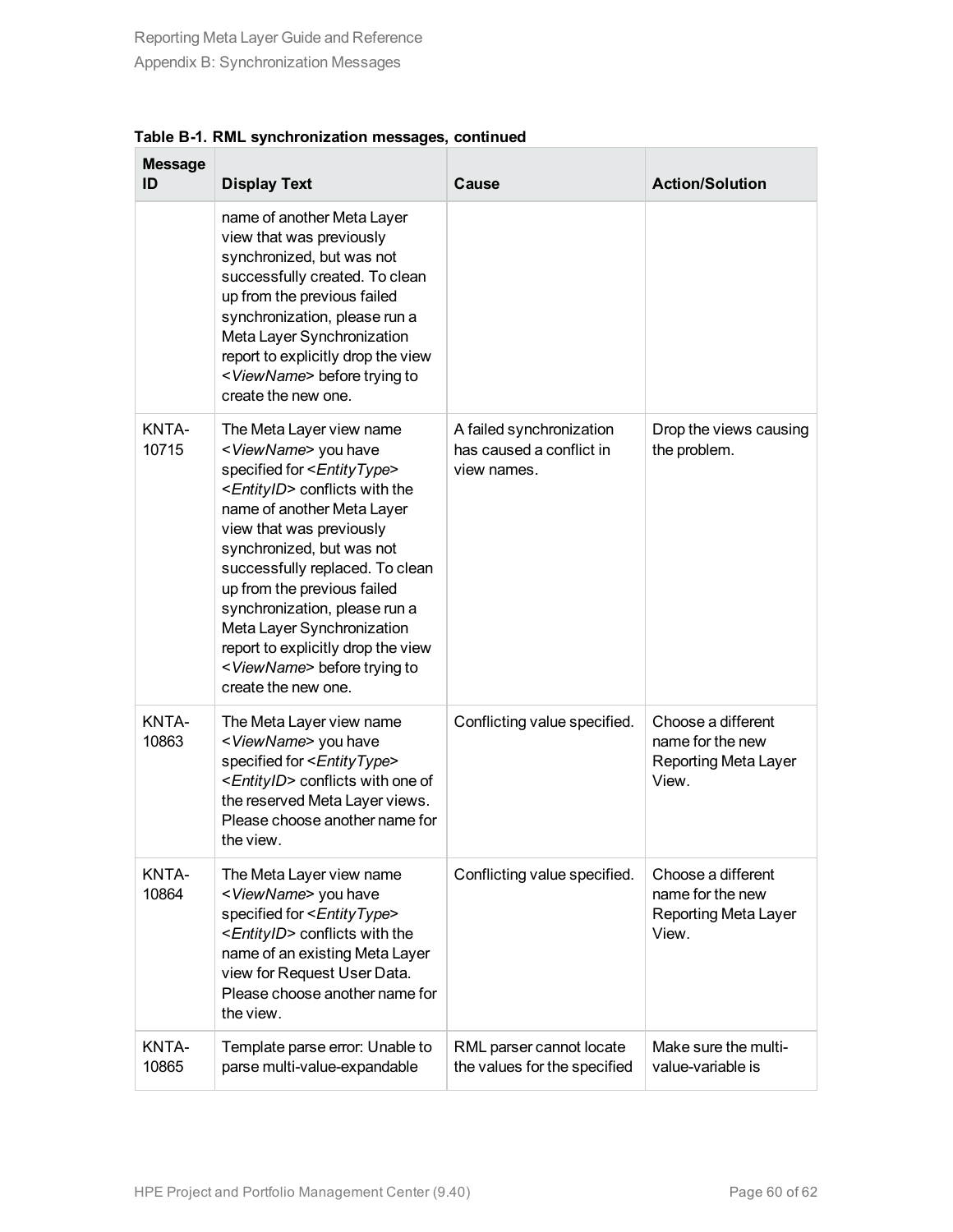| <b>Message</b><br>ID | <b>Display Text</b>                                                                    | Cause                                                                                                                                                                                       | <b>Action/Solution</b>                                                             |
|----------------------|----------------------------------------------------------------------------------------|---------------------------------------------------------------------------------------------------------------------------------------------------------------------------------------------|------------------------------------------------------------------------------------|
|                      | token. No value provided for<br>multi-value variable:<br><variablename></variablename> | multi-value-variable when it<br>parses a multi-value-<br>expandable token.                                                                                                                  | defined in the template<br>and values are properly<br>assigned to the<br>variable. |
| KNTA-<br>10866       | '=' is missing for multi-value-<br>assignment token.                                   | Multi-value-assignment<br>token has the following<br>syntax:<br>[MULTI_VALUE_<br>ASSIGNMENT:VAR={sql<br>query}]<br>where {sql query} can<br>contain additional global<br>assignment tokens. | Fix the syntax of the<br>token.                                                    |
| KNTA-<br>10867       | Missing multi-value variable<br>'VAR' for Multi-value<br>expandable token.             | Missing value.                                                                                                                                                                              | Fix the syntax of the<br>token.                                                    |
| KNTA-<br>10868       | Missing divider 'DIVIDER' for<br>Multi-value expandable token.                         | Missing value.                                                                                                                                                                              | Fix the syntax of the<br>token.                                                    |

**Table B-1. RML synchronization messages, continued**